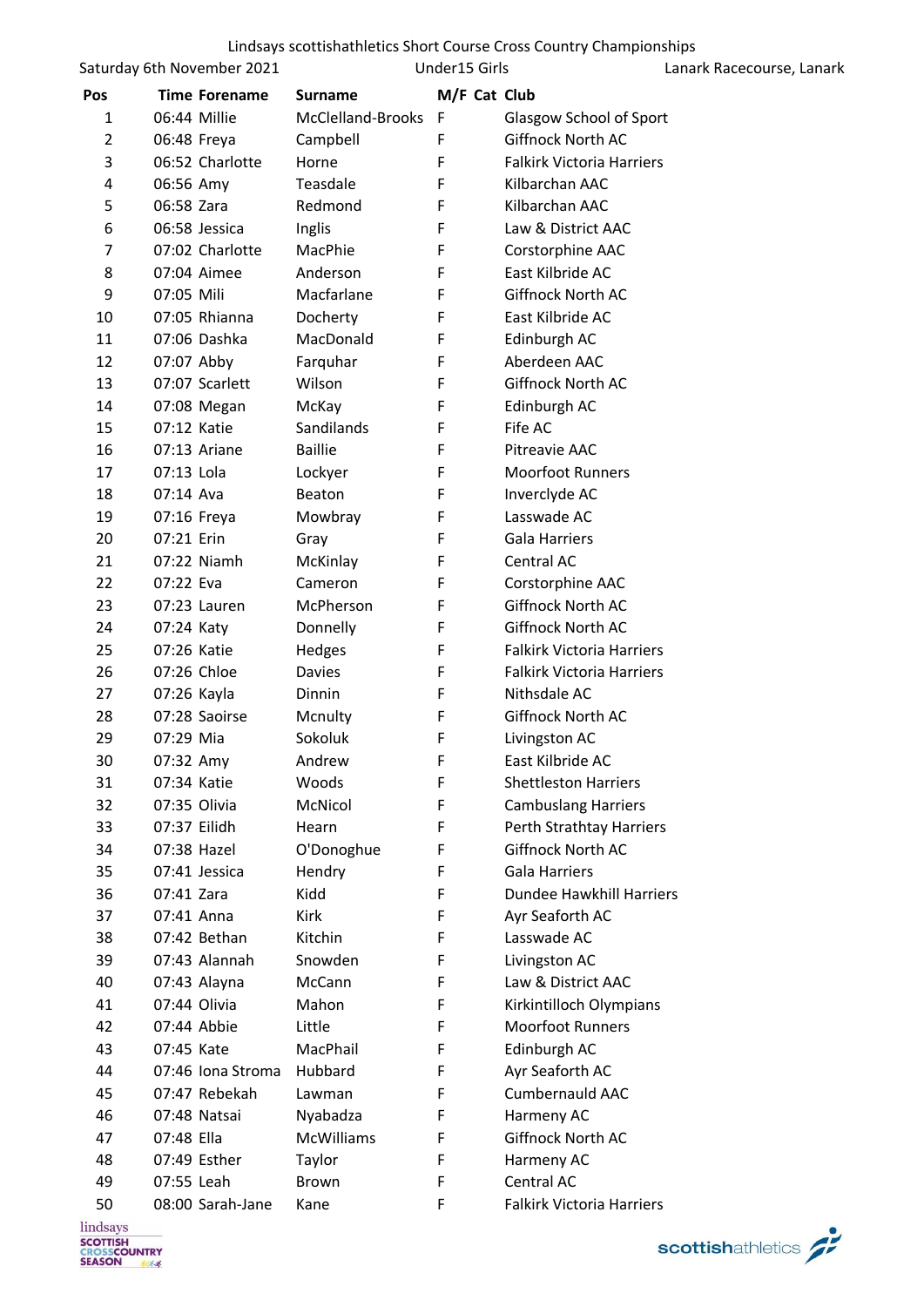Saturday 6th November 2021

Under15 Girls **Lanark Racecourse**, Lanark

| Pos |              | <b>Time Forename</b> | <b>Surname</b>    | M/F Cat Club |                                   |
|-----|--------------|----------------------|-------------------|--------------|-----------------------------------|
| 51  | 08:02 Neve   |                      | Elliott           | F            | Hamilton & District AC            |
| 52  |              | 08:02 Taylor         | More              | F            | <b>Airdrie Harriers</b>           |
| 53  |              | 08:03 Caitlin        | McGeachy          | F            | Glasgow School of Sport           |
| 54  | 08:04 Ava    |                      | Mooney            | F            | <b>Moorfoot Runners</b>           |
| 55  | 08:04 Isla   |                      | Munro             | F            | <b>Giffnock North AC</b>          |
| 56  |              | 08:04 Robyn Abbie    | Mckerracher       | F            | Central AC                        |
| 57  | 08:04 Lucy   |                      | O'Donoghue        | F            | Giffnock North AC                 |
| 58  | 08:05 Carys  |                      | Murrison          | F            | VP-Glasgow AC                     |
| 59  |              | 08:05 Poppy          | <b>Bowers</b>     | F            | Kilbarchan AAC                    |
| 60  | 08:06 Anna   |                      | MacKay            | F            | <b>Garscube Harriers</b>          |
| 61  | 08:08 Sarah  |                      | McAllister        | F            | Aberdeen AAC                      |
| 62  | 08:08 Lucy   |                      | McGrandle         | F            | <b>Cambuslang Harriers</b>        |
| 63  | 08:09 Katie  |                      | Sim               | F            | Aberdeen AAC                      |
| 64  |              | 08:10 Annie          | McLean            | F            | Glasgow School of Sport           |
| 65  | 08:12 Lara   |                      | <b>Brechin</b>    | F            | Harmeny AC                        |
| 66  |              | 08:12 Summer         | Taggart           | F            | <b>Greenock Glenpark Harriers</b> |
| 67  |              | 08:12 Elizabeth      | <b>Burke</b>      | F            | Kilbarchan AAC                    |
| 68  |              | 08:13 Rachel         | <b>Mcphillips</b> | F            | <b>Whitemoss AAC</b>              |
| 69  | 08:13 Eloise |                      | Scott             | F            | Lasswade AC                       |
| 70  | 08:14 Iris   |                      | Nicoll            | F            | Dundee Hawkhill Harriers          |
| 71  | 08:14 Adele  |                      | Street            | F            | Kilbarchan AAC                    |
| 72  | 08:16 Alice  |                      | Henderson         | F            | <b>Garscube Harriers</b>          |
| 73  | 08:17 Abby   |                      | Docherty          | F            | North Ayrshire AAC                |
| 74  | 08:18 Skye   |                      | Marshall          | F            | Harmeny AC                        |
| 75  | 08:20 Katie  |                      | <b>Burns</b>      | F            | <b>Shettleston Harriers</b>       |
| 76  | 08:22 Lucie  |                      | Gibson            | F            | <b>Falkirk Victoria Harriers</b>  |
| 77  | 08:22 Beth   |                      | Allan             | F            | East Kilbride AC                  |
| 78  | 08:24 Molly  |                      | Barr              | F            | Giffnock North AC                 |
| 79  | 08:26 Molly  |                      | Hunter            | F            | Kilmarnock H&AC                   |
| 80  |              | 08:26 Mhairi         | Ballantyne        | F            | Kilmarnock H&AC                   |
| 81  | 08:27 Eva    |                      | Cameron           | F            | Giffnock North AC                 |
| 82  | 08:28 Nina   |                      | Padmanabhan       | F            | <b>Garscube Harriers</b>          |
| 83  |              | 08:29 Grace          | <b>Dinnes</b>     | F            | Aberdeen AAC                      |
| 84  |              | 08:30 Kayleigh       | Pew               | F            | East Kilbride AC                  |
| 85  |              | 08:30 Maria          | McCabe            | F            | <b>Greenock Glenpark Harriers</b> |
| 86  |              | 08:30 Hannah         | Sluman            | F            | Giffnock North AC                 |
| 87  |              | 08:36 Naideen        | Dailly            | F            | North Ayrshire AAC                |
| 88  |              | 08:38 Charlotte      | Clark             | F            | Kilbarchan AAC                    |
| 89  |              | 08:40 Jennifer       | MacMahon          | F            | <b>Garscube Harriers</b>          |
| 90  |              | 08:41 Meda Maria     | Reivytis          | F            | Harmeny AC                        |
| 91  | 08:44 Katie  |                      | Fowler            | F            | East Kilbride AC                  |
| 92  | 08:47 Erin   |                      | McEleny           | F            | <b>Greenock Glenpark Harriers</b> |
| 93  | 09:02 Ava    |                      | Millican          | F            | <b>Shettleston Harriers</b>       |
| 94  | 09:04 Chloe  |                      | Fox               | F            | <b>Shettleston Harriers</b>       |
| 95  | 09:39 Erin   |                      | Digby             | F            | Giffnock North AC                 |
| 96  | 09:40 Erin   |                      | Chapman           | F            | East Kilbride AC                  |
| 97  | 09:40 Lexie  |                      | Martin            | F            | Giffnock North AC                 |
| 98  | 09:42 Lucy   |                      | O'Neil            | F            | East Kilbride AC                  |
| 99  | 10:01 Sarah  |                      | Toner             | F            | East Kilbride AC                  |
| 100 |              | 10:18 Gabrielle      | Paddison          | F            | Giffnock North AC                 |
|     |              |                      |                   |              |                                   |

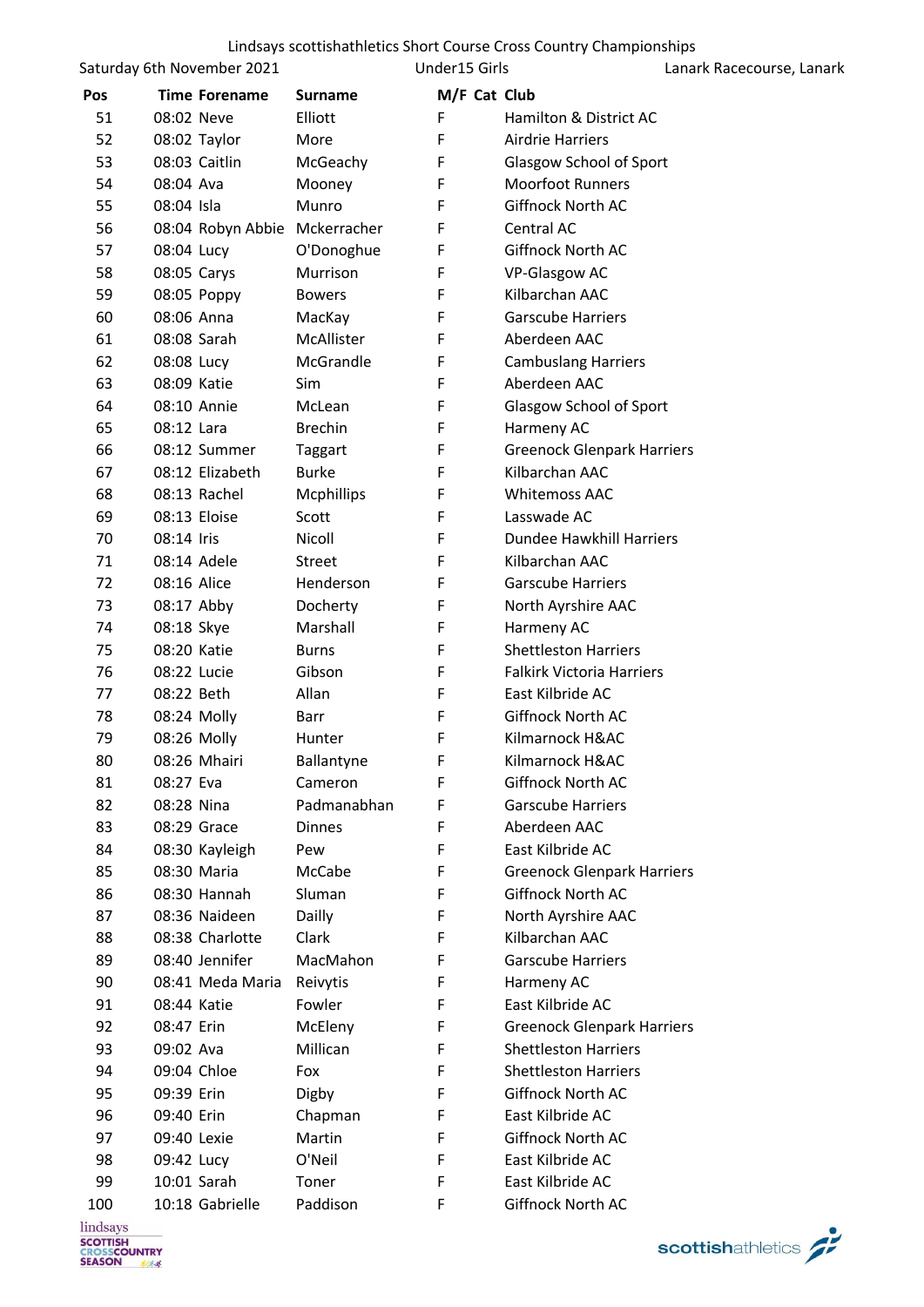|    | Saturday 6th November 2021 |                             |    | Lindsays scottishathletics Short Course Cross Country Championships<br>U15G Teams | Lanark Racecourse |
|----|----------------------------|-----------------------------|----|-----------------------------------------------------------------------------------|-------------------|
|    | Pos Club                   | <b>Points Pos Time Name</b> |    |                                                                                   |                   |
| 1  | Giffnock North AC          | 24                          |    | 2 06:48 Freya Campbell                                                            |                   |
|    |                            |                             | 9  | 07:05 Mili Macfarlane                                                             |                   |
|    |                            |                             | 13 | 07:07 Scarlett Wilson                                                             |                   |
| 2  | East Kilbride AC           | 48                          | 8  | 07:04 Aimee Anderson                                                              |                   |
|    |                            |                             | 10 | 07:05 Rhianna Docherty                                                            |                   |
|    |                            |                             | 30 | 07:32 Amy Andrew                                                                  |                   |
| 3  | Falkirk Victoria Harriers  | 54                          |    | 3 06:52 Charlotte Horne                                                           |                   |
|    |                            |                             | 25 | 07:26 Katie Hedges                                                                |                   |
|    |                            |                             | 26 | 07:26 Chloe Davies                                                                |                   |
| 4  | Edinburgh AC               | 68                          | 11 | 07:06 Dashka MacDonald                                                            |                   |
|    |                            |                             | 14 | 07:08 Megan McKay                                                                 |                   |
|    |                            |                             | 43 | 07:45 Kate MacPhail                                                               |                   |
| 5  | Kilbarchan AAC             | 68                          | 4  | 06:56 Amy Teasdale                                                                |                   |
|    |                            |                             | 5  | 06:58 Zara Redmond                                                                |                   |
|    |                            |                             | 59 | 08:05 Poppy Bowers                                                                |                   |
| 6  | <b>Moorfoot Runners</b>    | 113                         | 17 | 07:13 Lola Lockyer                                                                |                   |
|    |                            |                             | 42 | 07:44 Abbie Little                                                                |                   |
|    |                            |                             | 54 | 08:04 Ava Mooney                                                                  |                   |
| 7  | Glasgow School of Sport    | 118                         |    | 1 06:44 Millie McClelland-Brooks                                                  |                   |
|    |                            |                             | 53 | 08:03 Caitlin McGeachy                                                            |                   |
|    |                            |                             | 64 | 08:10 Annie McLean                                                                |                   |
| 8  | Central AC                 | 126                         |    | 21 07:22 Niamh McKinlay                                                           |                   |
|    |                            |                             | 49 | 07:55 Leah Brown                                                                  |                   |
|    |                            |                             | 56 | 08:04 Robyn Abbie Mckerracher                                                     |                   |
| 9  | Lasswade AC                | 126                         |    | 19 07:16 Freya Mowbray                                                            |                   |
|    |                            |                             |    | 38 07:42 Bethan Kitchin                                                           |                   |
|    |                            |                             |    | 69 08:13 Eloise Scott                                                             |                   |
| 10 | Aberdeen AAC               | 136                         |    | 12 07:07 Abby Farquhar                                                            |                   |
|    |                            |                             | 61 | 08:08 Sarah McAllister                                                            |                   |
|    |                            |                             | 63 | 08:09 Katie Sim                                                                   |                   |
|    | 11 Harmeny AC              | 159                         |    | 46 07:48 Natsai Nyabadza                                                          |                   |
|    |                            |                             | 48 | 07:49 Esther Taylor                                                               |                   |
|    |                            |                             | 65 | 08:12 Lara Brechin                                                                |                   |
|    | 12 Shettleston Harriers    | 199                         |    | 31 07:34 Katie Woods                                                              |                   |
|    |                            |                             | 75 | 08:20 Katie Burns                                                                 |                   |
|    |                            |                             | 93 | 09:02 Ava Millican                                                                |                   |
| 13 | <b>Garscube Harriers</b>   | 214                         | 60 | 08:06 Anna MacKay                                                                 |                   |
|    |                            |                             | 72 | 08:16 Alice Henderson                                                             |                   |
|    |                            |                             | 82 | 08:28 Nina Padmanabhan                                                            |                   |

 Greenock Glenpark Harriers 243 66 08:12 Summer Taggart 08:30 Maria McCabe 08:47 Erin McEleny

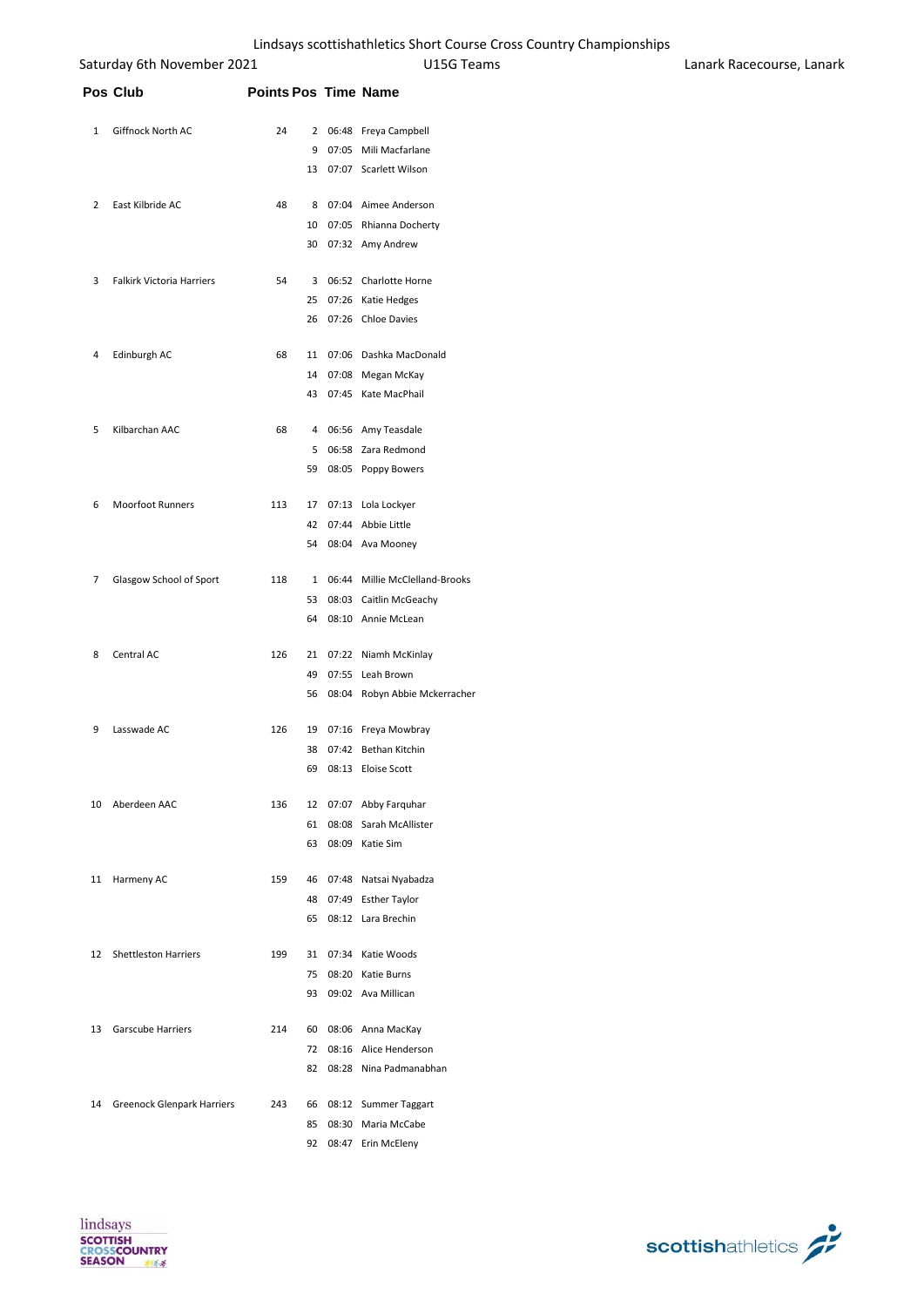Saturday 6th November 2021

Under15 Boys Lanark Racecourse, Lanark

| Pos     | <b>Time Forename</b> | <b>Surname</b> | M/F Cat Club |                                  |
|---------|----------------------|----------------|--------------|----------------------------------|
| 1       | 05:57 Oliver         | Patton         | M            | Kilbarchan AAC                   |
| 2       | 05:58 Rhys           | Crawford       | М            | Aberdeen AAC                     |
| 3       | 06:02 Luke           | Culliton       | М            | <b>Falkirk Victoria Harriers</b> |
| 4       | 06:04 Kieran         | Fulton         | М            | <b>Moorfoot Runners</b>          |
| 5       | 06:08 Andrew         | McWilliam      | М            | Lasswade AC                      |
| 6       | 06:09 Alasdair       | Nugent         | М            | Giffnock North AC                |
| 7       | 06:12 Jack           | Wallace        | М            | Giffnock North AC                |
| 8       | 06:15 Andrew         | <b>Baird</b>   | М            | Ross County AC                   |
| 9       | 06:16 Thomas         | Reynolds       | М            | Aberdeen AAC                     |
| 10      | 06:24 Zico           | Field          | М            | Gala Harriers                    |
| 11      | 06:24 Patrick        | <b>Barnes</b>  | М            | Edinburgh AC                     |
| 12      | 06:25 Dylan          | Daunt          | M            | Edinburgh AC                     |
| 13      | 06:26 Rowan          | Taylor         | М            | Lasswade AC                      |
| 14      | 06:29 Oscar          | Chirnside      | М            | Aberdeen AAC                     |
| 15      | 06:29 Ryan           | Kellock        | М            | Law & District AAC               |
| 16      | 06:31 James          | Mowat          | М            | Giffnock North AC                |
| 17      | 06:32 Dan            | McGuire        | М            | Harmeny AC                       |
| 18      | 06:33 Andrew         | Grant          | М            | <b>Strathearn Harriers</b>       |
| 19      | 06:33 Oliver         | MacDonald      | М            | Giffnock North AC                |
| 20      | 06:34 James          | Clark          | М            | VP-Glasgow AC                    |
| 21      | 06:35 Matthew        | Shaw           | М            | Giffnock North AC                |
| 22      | 06:36 Laurence       | Ward           | M            | Edinburgh AC                     |
| 23      | 06:36 Andrew         | Shorts         | M            | Kilbarchan AAC                   |
| 24      | 06:37 Finlay         | McKay          | М            | Aberdeen AAC                     |
| 25      | 06:38 James          | Wotherspoon    | M            | Harmeny AC                       |
| 26      | 06:38 Sam            | McCarthy       | М            | <b>Cambuslang Harriers</b>       |
| 27      | 06:39 Ruari          | Laskey         | М            | Giffnock North AC                |
| 28      | 06:40 Kieran         | Hardie         | М            | Harmeny AC                       |
| 29      | 06:41 Calan          | Chong          | М            | Giffnock North AC                |
| 30      | 06:42 Ross           | Christie       | М            | <b>Gala Harriers</b>             |
| 31      | 06:43 Angus          | Millar         | M            | Springburn Harriers              |
| 32      | 06:44 Fraser         | Lupton         | M            | Team East Lothian                |
| 33      | 06:44 Fraser         | MacKenzie      | M            | Metro Aberdeen RC                |
| 34      | 06:45 Dair           | Alexander      | M            | Harmeny AC                       |
| 35      | 06:45 Jamie          | Connor         | M            | East Kilbride AC                 |
| 36      | 06:45 Jamie          | Ferries        | M            | Metro Aberdeen RC                |
| 37      | 06:46 Aaron          | Thomson        | М            | East Kilbride AC                 |
| 38      | 06:48 Robert         | Nicol          | м            | <b>Garscube Harriers</b>         |
| 39      | 06:48 Harris         | McNicol        | M            | Kilmarnock H&AC                  |
| 40      | 06:50 Cormac         | Shiels         | М            | Giffnock North AC                |
| 41      | 06:51 Christopher    | <b>Black</b>   | M            | <b>Cambuslang Harriers</b>       |
| 42      | 06:52 lain           | Jordan         | М            | Perth Strathtay Harriers         |
| 43      | 06:53 Matthew        | Monachello     | M            | Kilmarnock H&AC                  |
| 44      | 06:53 Grant          | McEachern      | M            | <b>Cumbernauld AAC</b>           |
| 45      | 06:54 Struan         | Gatherer       | M            | Perth Strathtay Harriers         |
| 46      | 06:56 Irvine         | Welsh          | M            | <b>Teviotdale Harriers</b>       |
| 47      | 06:58 Sam            | Walton         | М            | North Ayrshire AAC               |
| 48      | 06:58 George         | Ross           | М            | Ross County AC                   |
| 49      | 06:59 Thomas         | Reay           | м            | Giffnock North AC                |
| 50      | 07:00 Alasdair       | Maclean        | M            | Ayr Seaforth AC                  |
| indeave |                      |                |              |                                  |

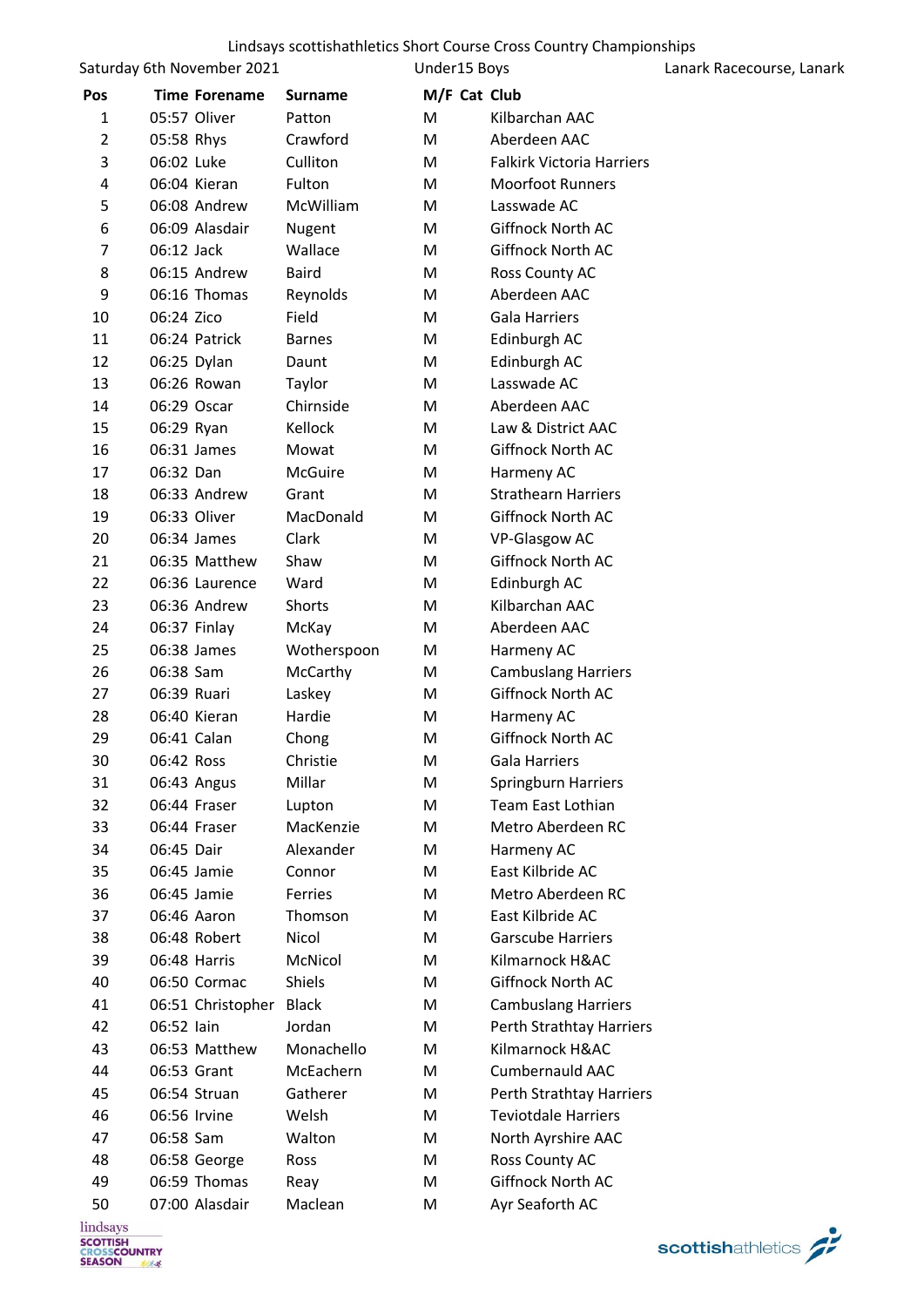Saturday 6th November 2021

Under15 Boys Lanark Racecourse, Lanark

| Pos | <b>Time Forename</b> | <b>Surname</b>   | M/F Cat Club |                             |
|-----|----------------------|------------------|--------------|-----------------------------|
| 51  | 07:00 Jonathan       | Hunter           | M            | East Kilbride AC            |
| 52  | 07:01 Francis        | Santangeli       | M            | East Kilbride AC            |
| 53  | 07:02 Ryan           | McNamara         | M            | East Kilbride AC            |
| 54  | 07:04 Matthew        | Gall             | М            | Helensburgh AAC             |
| 55  | 07:06 Joseph         | Reilly           | Μ            | <b>Shettleston Harriers</b> |
| 56  | 07:07 Lewis          | Cook             | Μ            | <b>Cambuslang Harriers</b>  |
| 57  | 07:07 Fraser         | McIntyre         | Μ            | Ayr Seaforth AC             |
| 58  | 07:08 Ben            | Cuthill          | M            | Aberdeen AAC                |
| 59  | 07:10 Patrick        | Snowden          | м            | Lasswade AC                 |
| 60  | 07:10 Louis          | Lazcano-Thornton | м            | Corstorphine AAC            |
| 61  | 07:11 Adam           | Clifford         | М            | <b>Shettleston Harriers</b> |
| 62  | 07:13 Lewis          | Andrews          | м            | Corstorphine AAC            |
| 63  | 07:14 Daniel         | Simpson          | M            | Law & District AAC          |
| 64  | 07:16 Oliver         | Wishart          | м            | Pitreavie AAC               |
| 65  | 07:17 Leo            | <b>Brockie</b>   | Μ            | Ayr Seaforth AC             |
| 66  | 07:19 Cameron        | Robertson        | M            | Nithsdale AC                |
| 67  | 07:20 Charlie        | McAllister       | M            | Giffnock North AC           |
| 68  | 07:20 Lewis          | Harrison         | Μ            | Corstorphine AAC            |
| 69  | 07:22 Ciarian        | Muir             | М            | <b>Whitemoss AAC</b>        |
| 70  | 07:23 Andrew         | Robinson         | М            | George Heriot's School      |
| 71  | 07:23 Archie         | Watters          | M            | <b>Springburn Harriers</b>  |
| 72  | 07:28 Dylan          | Edwards          | М            | East Kilbride AC            |
| 73  | 07:37 George         | Insley           | M            | Metro Aberdeen RC           |
| 74  | 07:39 Finn           | McCafferty       | M            | <b>Cumbernauld AAC</b>      |
| 75  | 07:42 Matthew        | McQuaid          | М            | East Kilbride AC            |
| 76  | 07:44 Jude           | McGuigan         | M            | Giffnock North AC           |
| 77  | 07:47 Nathan         | Cairns           | M            | Kilbarchan AAC              |
| 78  | 07:52 Will           | Heatlie          | M            | Lasswade AC                 |
| 79  | 07:52 Steven         | Cooper           | М            | <b>Whitemoss AAC</b>        |
| 80  | 07:59 Daniel         | Owens            | M            | <b>Garscube Harriers</b>    |
| 81  | 08:04 Matthew        | Fox              | M            | <b>Shettleston Harriers</b> |
| 82  | 08:13 Christopher    | Hargreaves       | M            | <b>Garscube Harriers</b>    |
| 83  | 08:31 David          | Inglis           | М            | Kilmarnock H&AC             |
| 84  | 08:34 Finlay         | Wilson           | M            | George Heriot's School      |
| 85  | 08:44 Haris          | Wyart            | Μ            | <b>VP-Glasgow AC</b>        |
| 86  | 08:44 Kieran         | <b>Budd</b>      | M            | East Kilbride AC            |
| 87  | 08:57 Owain          | Thom             | M            | Metro Aberdeen RC           |
| 88  | 09:02 Jack           | McInnes          | M            | Pitreavie AAC               |
|     |                      |                  |              |                             |

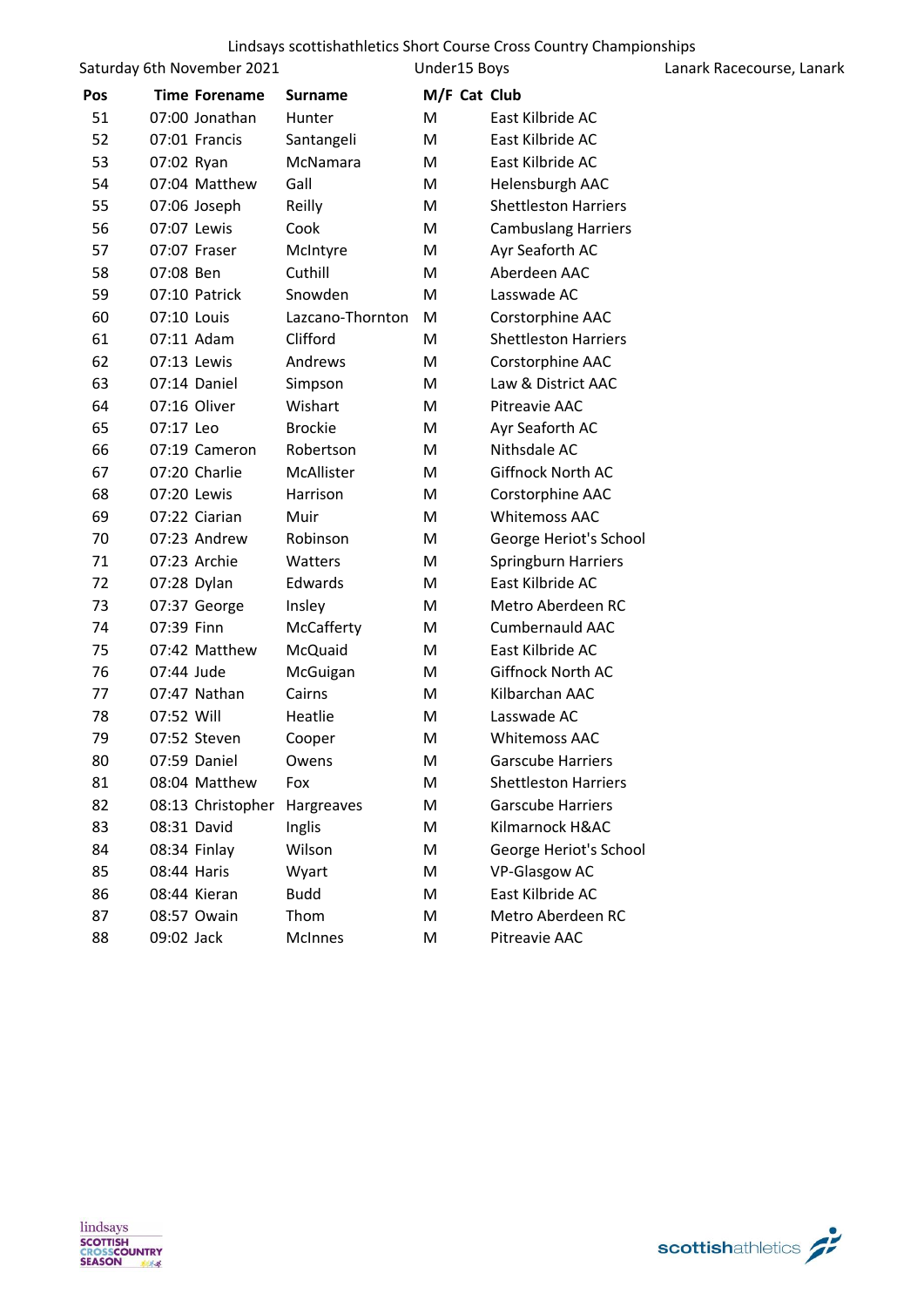|          | Saturday 6th November 2021  |                   |                |             | U15B Teams             | Lanark Racecourse, Lanark |
|----------|-----------------------------|-------------------|----------------|-------------|------------------------|---------------------------|
|          | Pos Club                    | <b>Points Pos</b> |                | <b>Time</b> | Name                   |                           |
| 1        | Aberdeen AAC                | 25                | $\overline{2}$ | 05:58       | Rhys Crawford          |                           |
|          |                             |                   | 9              | 06:16       | Thomas Reynolds        |                           |
|          |                             |                   | 14             | 06:29       | Oscar Chirnside        |                           |
| 2        | Giffnock North AC           | 29                | 6              | 06:09       | Alasdair Nugent        |                           |
|          |                             |                   | $\overline{7}$ | 06:12       | Jack Wallace           |                           |
|          |                             |                   | 16             | 06:31       | James Mowat            |                           |
| 3        | Edinburgh AC                | 45                | 11             | 06:24       | Patrick Barnes         |                           |
|          |                             |                   | 12             | 06:25       | Dylan Daunt            |                           |
|          |                             |                   | 22             | 06:36       | Laurence Ward          |                           |
| 4        | Harmeny AC                  | 70                | 17             | 06:32       | Dan McGuire            |                           |
|          |                             |                   | 25             | 06:38       | James Wotherspoon      |                           |
|          |                             |                   | 28             | 06:40       | Kieran Hardie          |                           |
| 5        | Lasswade AC                 | 77                | 5              | 06:08       | Andrew McWilliam       |                           |
|          |                             |                   | 13             | 06:26       | Rowan Taylor           |                           |
|          |                             |                   | 59             | 07:10       | Patrick Snowden        |                           |
| 6        | Kilbarchan AAC              | 101               | $\mathbf{1}$   | 05:57       | <b>Oliver Patton</b>   |                           |
|          |                             |                   | 23             | 06:36       | <b>Andrew Shorts</b>   |                           |
|          |                             |                   | 77             | 07:47       | Nathan Cairns          |                           |
| 7        | East Kilbride AC            | 123               | 35             | 06:45       | Jamie Connor           |                           |
|          |                             |                   | 37             | 06:46       | Aaron Thomson          |                           |
|          |                             |                   | 51             | 07:00       | Jonathan Hunter        |                           |
| 8        | <b>Cambuslang Harriers</b>  | 123               | 26             | 06:38       | Sam McCarthy           |                           |
|          |                             |                   | 41             | 06:51       | Christopher Black      |                           |
|          |                             |                   | 56             | 07:07       | Lewis Cook             |                           |
| 9        | Metro Aberdeen RC           | 142               | 33             | 06:44       | Fraser MacKenzie       |                           |
|          |                             |                   | 36             | 06:45       | Jamie Ferries          |                           |
|          |                             |                   | 73             | 07:37       | George Insley          |                           |
| 10       | Kilmarnock H&AC             | 165               | 39             | 06:48       | Harris McNicol         |                           |
|          |                             |                   | 43             | 06:53       | Matthew Monachello     |                           |
|          |                             |                   | 83             | 08:31       | David Inglis           |                           |
|          | 11 Ayr Seaforth AC          | 172               | 50             | 07:00       | Alasdair Maclean       |                           |
|          |                             |                   | 57             | 07:07       | Fraser McIntyre        |                           |
|          |                             |                   | 65             | 07:17       | Leo Brockie            |                           |
|          | 12 Corstorphine AAC         | 190               | 60             | 07:10       | Louis Lazcano-Thornton |                           |
|          |                             |                   | 62             | 07:13       | Lewis Andrews          |                           |
|          |                             |                   | 68             | 07:20       | Lewis Harrison         |                           |
| 13       | <b>Shettleston Harriers</b> | 197               | 55             | 07:06       | Joseph Reilly          |                           |
|          |                             |                   | 61             | 07:11       | Adam Clifford          |                           |
|          |                             |                   | 81             | 08:04       | Matthew Fox            |                           |
| 14       | <b>Garscube Harriers</b>    | 200               | 38             | 06:48       | Robert Nicol           |                           |
|          |                             |                   | 80             | 07:59       | Daniel Owens           |                           |
|          |                             |                   | 82             | 08:13       | Christopher Hargreaves |                           |
| lindcove |                             |                   |                |             |                        |                           |

lindsays **SCOTTISH<br>CROSSCOUNTRY**<br>SEASON

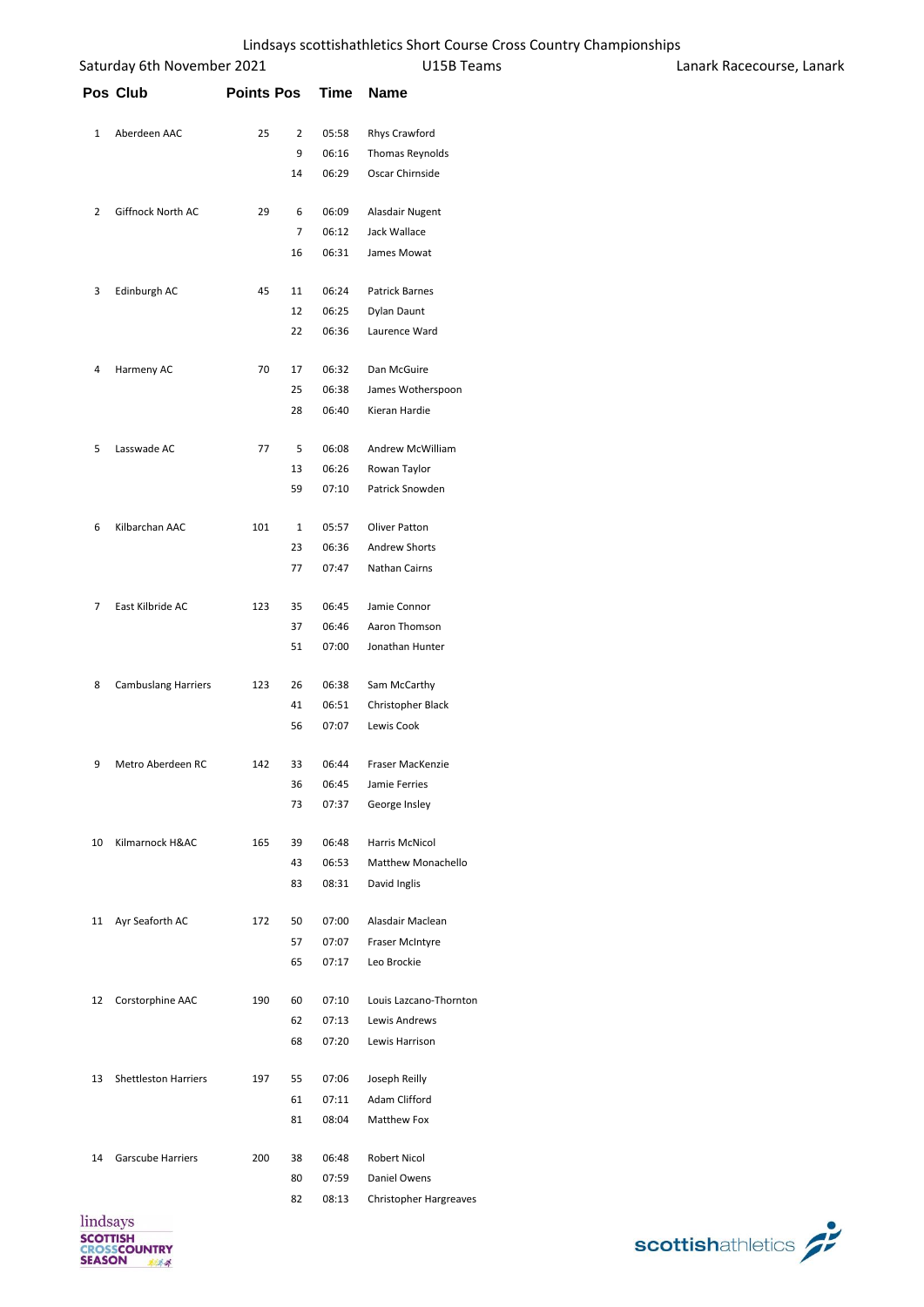|     | Saturday 6th November 2021 |                |   | Under17 Women                     | Lanark Racecourse, Lanark |
|-----|----------------------------|----------------|---|-----------------------------------|---------------------------|
| Pos | Time Forename Surname      |                |   | M/F Cat Club                      |                           |
| 1   | 10:59 Louisa               | <b>Brown</b>   | F | <b>Garscube Harriers</b>          |                           |
| 2   | 11:35 Katie                | Christie       | F | <b>Falkirk Victoria Harriers</b>  |                           |
| 3   | 11:40 Maja                 | Thomson        | F | Team East Lothian                 |                           |
| 4   | 11:46 Esme                 | Dougall        | F | Giffnock North AC                 |                           |
| 5   | 11:51 Olivia               | Meikle         | F | Lasswade AC                       |                           |
| 6   | 11:53 Millie               | Nicholl        | F | <b>Cambuslang Harriers</b>        |                           |
| 7   | 12:00 Katie                | Johnson        | F | Edinburgh AC                      |                           |
| 8   | 12:02 Hannah               | Taylor         | F | Aberdeen AAC                      |                           |
| 9   | 12:05 Beth                 | Urquhart       | F | Moray RR                          |                           |
| 10  | 12:05 Kate                 | Paul           | F | Giffnock North AC                 |                           |
| 11  | 12:07 Anise                | Macaulay Orr F |   | Edinburgh AC                      |                           |
| 12  | 12:10 Grace                | MacDonald      | F | Aberdeen AAC                      |                           |
| 13  | 12:13 Emma                 | McLennan       | F | Giffnock North AC                 |                           |
| 14  | 12:16 Caitlyn              | Christie       | F | <b>Falkirk Victoria Harriers</b>  |                           |
| 15  | 12:19 Lauren               | Doney          | F | Corstorphine AAC                  |                           |
| 16  | 12:21 Aimee                | Tawse          | F | Aberdeen AAC                      |                           |
| 17  | 12:25 Beth                 | Trainer        | F | <b>Garscube Harriers</b>          |                           |
| 18  | 12:29 Skye                 | Rae            | F | Nithsdale AC                      |                           |
| 19  | 12:33 Erin                 | Hendry         | F | <b>Falkirk Victoria Harriers</b>  |                           |
| 20  | 12:39 Fiona                | Currie         | F | Law & District AAC                |                           |
| 21  | 12:44 Katie                | Slimon         | F | Glasgow School of Sport           |                           |
| 22  | 12:46 Rachel               | Giffen         | F | Springburn Harriers               |                           |
| 23  | 12:53 Amy                  | Crawford       | F | Corstorphine AAC                  |                           |
| 24  | 12:54 Olivia               | Boyle          | F | <b>Whitemoss AAC</b>              |                           |
| 25  | 12:55 Chrissie             | Francis        | F | <b>Garscube Harriers</b>          |                           |
| 26  | 13:02 Abbie                | McClue         | F | <b>Cambuslang Harriers</b>        |                           |
| 27  | 13:04 Ruby                 | McGill         | F | <b>Greenock Glenpark Harriers</b> |                           |
| 28  | 13:04 Alexandra            | Cathie         | F | <b>Whitemoss AAC</b>              |                           |
| 29  | 13:05 Ruth                 | <b>Burns</b>   | F | Aberdeen AAC                      |                           |
| 30  | 13:15 Yuki                 | Faulds         | F | Law & District AAC                |                           |
| 31  | 13:17 Islay                | Hubbard        | F | Ayr Seaforth AC                   |                           |
| 32  | 13:23 Katie                | Kilpatrick     | F | Nithsdale AC                      |                           |
| 33  | 13:30 Eva                  | Ritchie        | F | <b>Cambuslang Harriers</b>        |                           |
| 34  | 13:41 Eilidh               | Kennedy        | F | <b>Cambuslang Harriers</b>        |                           |
| 35  | 13:46 Charlotte            | Narducci       | F | Aberdeen AAC                      |                           |
| 36  | 13:48 Sophie               | McColm         | F | Ayr Seaforth AC                   |                           |
| 37  | 13:52 Ayumi                | Faulds         | F | Law & District AAC                |                           |
| 38  | 13:58 Kirstin              | Grant          | F | Aberdeen AAC                      |                           |
| 39  | 14:02 Megan                | Smith          | F | Giffnock North AC                 |                           |
| 40  | 14:08 Molly                | Fairfield      | F | Pitreavie AAC                     |                           |
| 41  | 14:09 Erin                 | Ellor          | F | <b>Shettleston Harriers</b>       |                           |
| 42  | 14:17 Lucy                 | Hoy            | F | Kilmarnock H&AC                   |                           |
| 43  | 14:18 Millie               | Eatherington   | F | East Kilbride AC                  |                           |
| 44  | 14:20 Amanda               | Quinn          | F | Law & District AAC                |                           |
| 45  | 14:43 Jessica              | Grant          | F | <b>Shettleston Harriers</b>       |                           |
| 46  | 14:50 Elsa                 | Parnaby        | F | Banchory Stonehaven AC            |                           |
| 47  | 15:05 Zosia                | Paddon         | F | Central AC                        |                           |
| 48  | 15:08 Hanna                | Liddle         | F | Kirkintilloch Olympians           |                           |
| 49  | 15:21 Kirsten              | Morris         | F | Livingston AC                     |                           |
| 50  | 15:23 Izzy                 | Caufield       | F | Kilmarnock H&AC                   |                           |

16:32 Abbigael Crawford F Greenock Glenpark Harriers

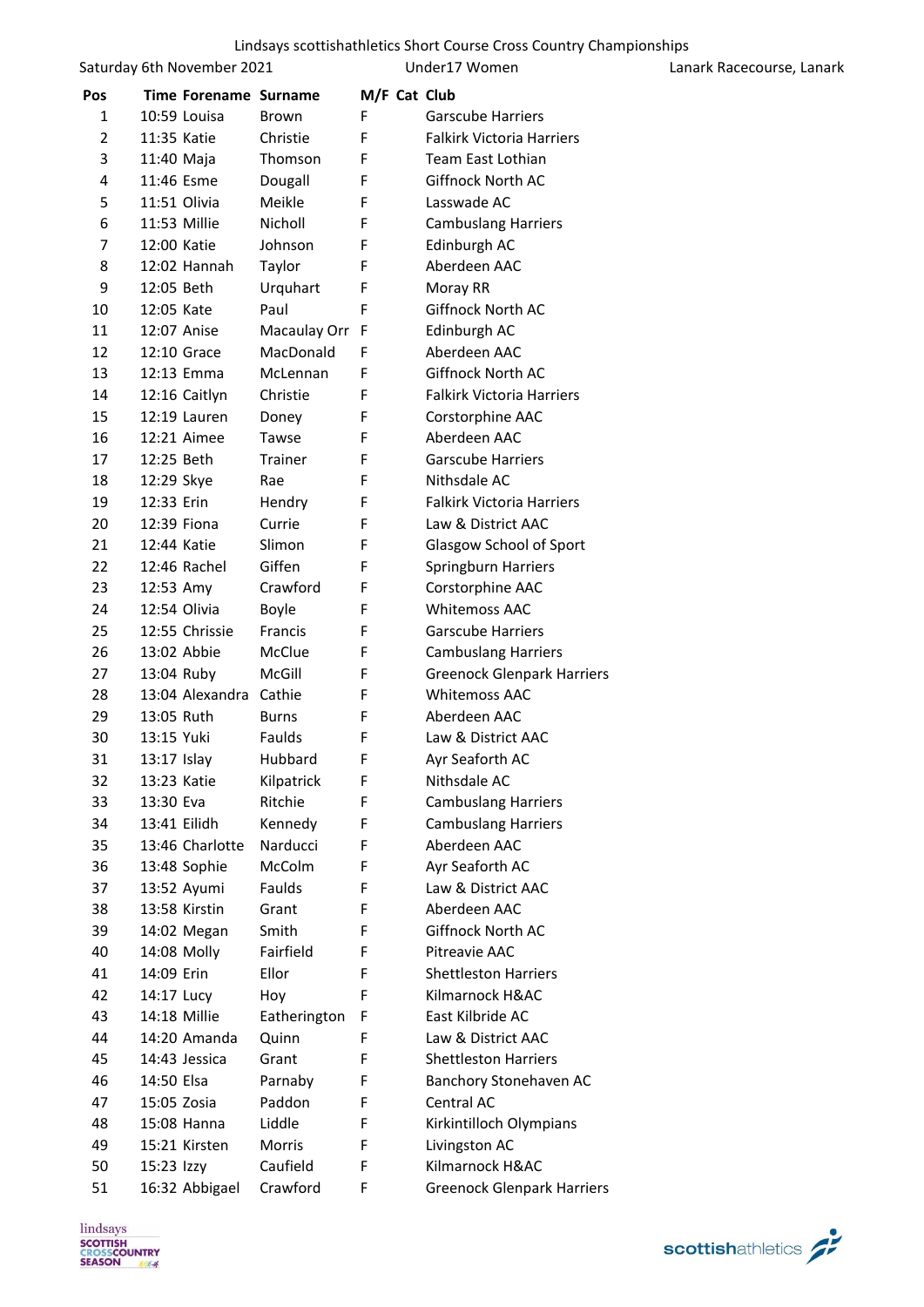| Saturday 6th November 2021<br>Pos Club<br><b>Points Pos</b> |                                  | U17W Teams | Lanark Racecourse, Lanark |       |                     |  |
|-------------------------------------------------------------|----------------------------------|------------|---------------------------|-------|---------------------|--|
|                                                             |                                  |            |                           |       | Time Name           |  |
| 1                                                           | Giffnock North AC                | 27         | 4                         | 11:46 | <b>Esme Dougall</b> |  |
|                                                             |                                  |            | 10                        | 12:05 | Kate Paul           |  |
|                                                             |                                  |            | 13                        | 12:13 | Emma McLennan       |  |
| 2                                                           | <b>Falkirk Victoria Harriers</b> | 35         | 2                         | 11:35 | Katie Christie      |  |
|                                                             |                                  |            | 14                        | 12:16 | Caitlyn Christie    |  |
|                                                             |                                  |            | 19                        | 12:33 | Erin Hendry         |  |
| 3                                                           | Aberdeen AAC                     | 36         | 8                         | 12:02 | Hannah Taylor       |  |
|                                                             |                                  |            | 12                        | 12:10 | Grace MacDonald     |  |
|                                                             |                                  |            | 16                        | 12:21 | Aimee Tawse         |  |
| 4                                                           | Garscube Harriers                | 43         | $\mathbf{1}$              | 10:59 | Louisa Brown        |  |
|                                                             |                                  |            | 17                        | 12:25 | <b>Beth Trainer</b> |  |
|                                                             |                                  |            | 25                        | 12:55 | Chrissie Francis    |  |
| 5                                                           | <b>Cambuslang Harriers</b>       | 65         | 6                         | 11:53 | Millie Nicholl      |  |
|                                                             |                                  |            | 26                        | 13:02 | Abbie McClue        |  |
|                                                             |                                  |            | 33                        | 13:30 | Eva Ritchie         |  |
| 6                                                           | Law & District AAC               | 87         | 20                        | 12:39 | Fiona Currie        |  |
|                                                             |                                  |            | 30                        | 13:15 | Yuki Faulds         |  |
|                                                             |                                  |            | 37                        | 13:52 | Ayumi Faulds        |  |



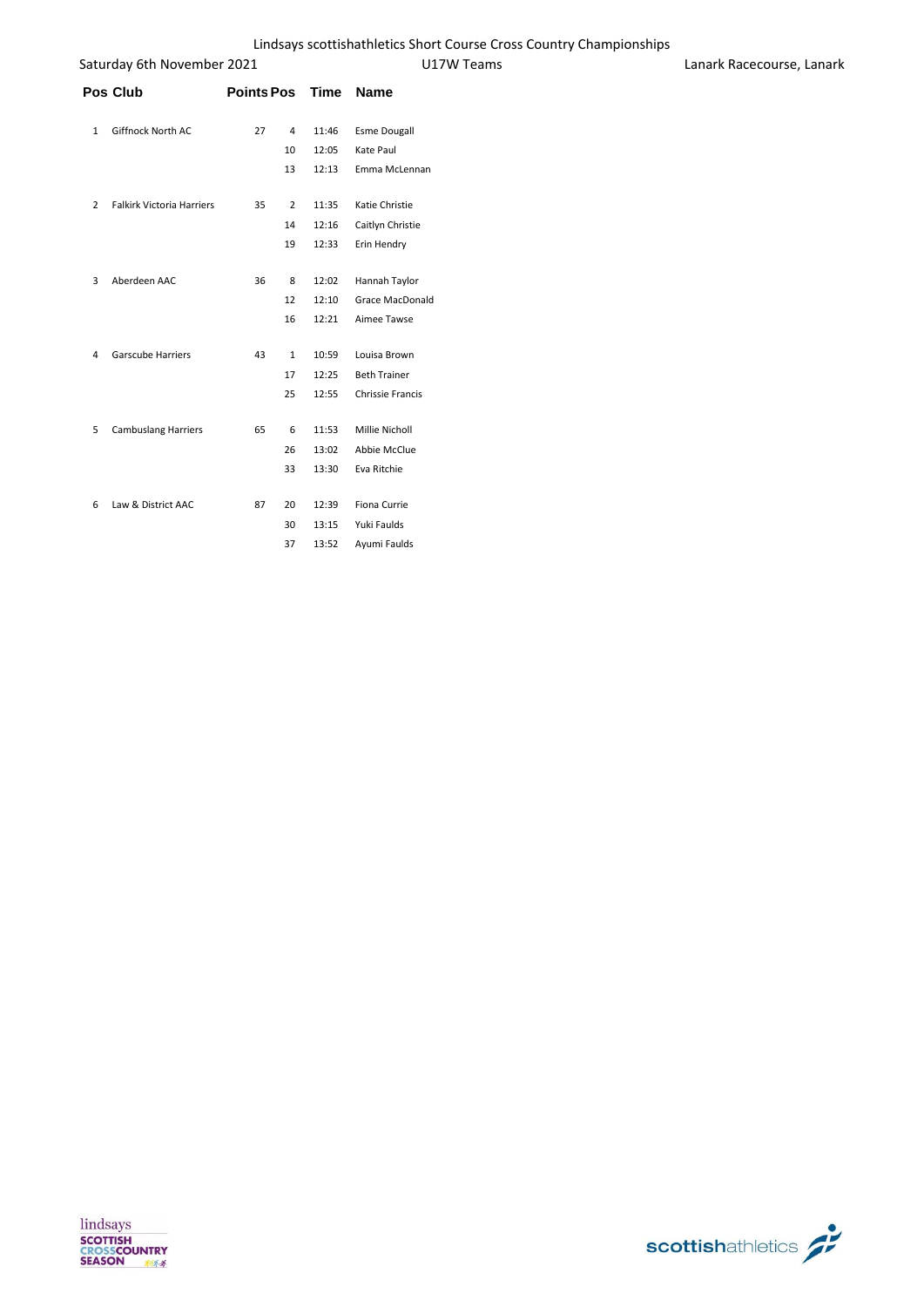|                | Saturday 6th November 2021 |                         |                  |              | Under17 Men                       | Lanark Racecourse, Lanark |
|----------------|----------------------------|-------------------------|------------------|--------------|-----------------------------------|---------------------------|
| Pos            |                            | <b>Time Forename</b>    | <b>Surname</b>   | M/F Cat Club |                                   |                           |
| $\mathbf{1}$   | 09:42 Reuben               |                         | Macdonald        | M            | Giffnock North AC                 |                           |
| $\overline{2}$ | 09:44 Tendai               |                         | Nyabadza         | M            | Harmeny AC                        |                           |
| 3              | 09:45 Corey                |                         | Campbell         | M            | <b>Team East Lothian</b>          |                           |
| 4              | 09:54 Fraser               |                         | Gilmour          | М            | VP-Glasgow AC                     |                           |
| 5              | 09:59 Jamie                |                         | Phillips         | M            | Kilmarnock H&AC                   |                           |
| 6              | 10:01 Connor               |                         | Bell             | М            | Central AC                        |                           |
| 7              | 10:01 Conan                |                         | Harper           | M            | <b>Teviotdale Harriers</b>        |                           |
| 8              | 10:03 Cameron              |                         | Deverill         | м            | Giffnock North AC                 |                           |
| 9              | 10:10 Ewan                 |                         | Christie         | М            | <b>Gala Harriers</b>              |                           |
| 10             | 10:13 Reiss                |                         | Marshall         | M            | Fife AC                           |                           |
| 11             | 10:15 Alasdair             |                         | Wallace          | M            | Harmeny AC                        |                           |
| 12             | 10:16 Luke                 |                         | Lindsay          | M            | Kilbarchan AAC                    |                           |
| 13             | 10:17 Jonathon             |                         | Downey           | M            | Kilmarnock H&AC                   |                           |
| 14             | 10:19 Finlay               |                         | Ross             | M            | Harmeny AC                        |                           |
| 15             | 10:19 Logan                |                         | <b>Beagley</b>   | M            | Livingston AC                     |                           |
| 16             | 10:20 Harris               |                         | Pagett           | M            | <b>Strathearn Harriers</b>        |                           |
| 17             | 10:22 Aidan                |                         | Page             | M            | <b>Team East Lothian</b>          |                           |
| 18             | 10:23 Angus                |                         | Wright           | M            | Team East Lothian                 |                           |
| 19             | 10:31 Oscar                |                         | Logan            | M            | Law & District AAC                |                           |
| 20             | 10:33 Josh                 |                         | Adams            | M            | Giffnock North AC                 |                           |
| 21             | 10:38 Ethan                |                         | Lorimer          | M            | Harmeny AC                        |                           |
| 22             | 10:38 David                |                         | Woods            | M            | <b>Shettleston Harriers</b>       |                           |
| 23             | 10:39 Jordan               |                         | Phillips         | M            | Kilmarnock H&AC                   |                           |
| 24             | 10:44 Matthew              |                         | Knak             | м            | Giffnock North AC                 |                           |
| 25             | 10:45 Caiden               |                         | Thom             | M            | Metro Aberdeen RC                 |                           |
| 26             | 10:46 Ruairidh             |                         | Williams         | M            | Corstorphine AAC                  |                           |
| 27             | 10:49 Harry                |                         | McDougall-Smith  | M            | <b>Garscube Harriers</b>          |                           |
| 28             | 10:49 Lewis                |                         | Roddis           | M            | <b>Cambuslang Harriers</b>        |                           |
| 29             |                            | 10:51 Aleksandar Jovcic |                  | M            | Aberdeen AAC                      |                           |
| 30             | 10:53 Matthew              |                         | Cox              | M            | Giffnock North AC                 |                           |
| 31             | 10:55 Jonathan             |                         | Dow              | M            | <b>Cambuslang Harriers</b>        |                           |
| 32             | 10:57 Finlay               |                         | Robb             | M            | <b>Cambuslang Harriers</b>        |                           |
| 33             | 10:58 Gregor               |                         | Hunter           | M            | <b>Falkirk Victoria Harriers</b>  |                           |
| 34             | 11:03 Patrick              |                         | Milne            | M            | Corstorphine AAC                  |                           |
| 35             | 11:03 Caleb                |                         | <b>Brock</b>     | M            | Aberdeen AAC                      |                           |
| 36             | 11:07 Glen                 |                         | Griffiths        | M            | <b>Giffnock North AC</b>          |                           |
| 37             | 11:08 Jude                 |                         | Dolan            | M            | <b>Greenock Glenpark Harriers</b> |                           |
| 38             | 11:12 Cameron              |                         | Rankine          | M            | <b>Gala Harriers</b>              |                           |
| 39             | 11:13 Alastair             |                         | Scott            | M            | Lasswade AC                       |                           |
| 40             | 11:14 Calum                |                         | Charters         | M            | East Kilbride AC                  |                           |
| 41             | 11:15 Logan                |                         | Whitton          | M            | Law & District AAC                |                           |
| 42             | 11:19 Hugh                 |                         | <b>Borthwick</b> | М            | <b>Garscube Harriers</b>          |                           |
| 43             | 11:20 Archie               |                         | Irwin            | M            | Harmeny AC                        |                           |
| 44             | 11:21 Innes                |                         | McPherson        | M            | Giffnock North AC                 |                           |
| 45             | 11:23 Craig                |                         | Cherrie          | M            | Law & District AAC                |                           |
| 46             | 11:24 Callum               |                         | Paterson         | M            | VP-Glasgow AC                     |                           |
| 47             | 11:24 Callum               |                         | MacDonald        | M            | <b>Garscube Harriers</b>          |                           |
| 48             | 11:27 Crawford             |                         | Smith            | M            | Kirkintilloch Olympians           |                           |
| 49             | 11:32 James                |                         | Leaf             | M            | Giffnock North AC                 |                           |
| 50             | 11:35 Ben                  |                         | Campbell         | Μ            | <b>Greenock Glenpark Harriers</b> |                           |

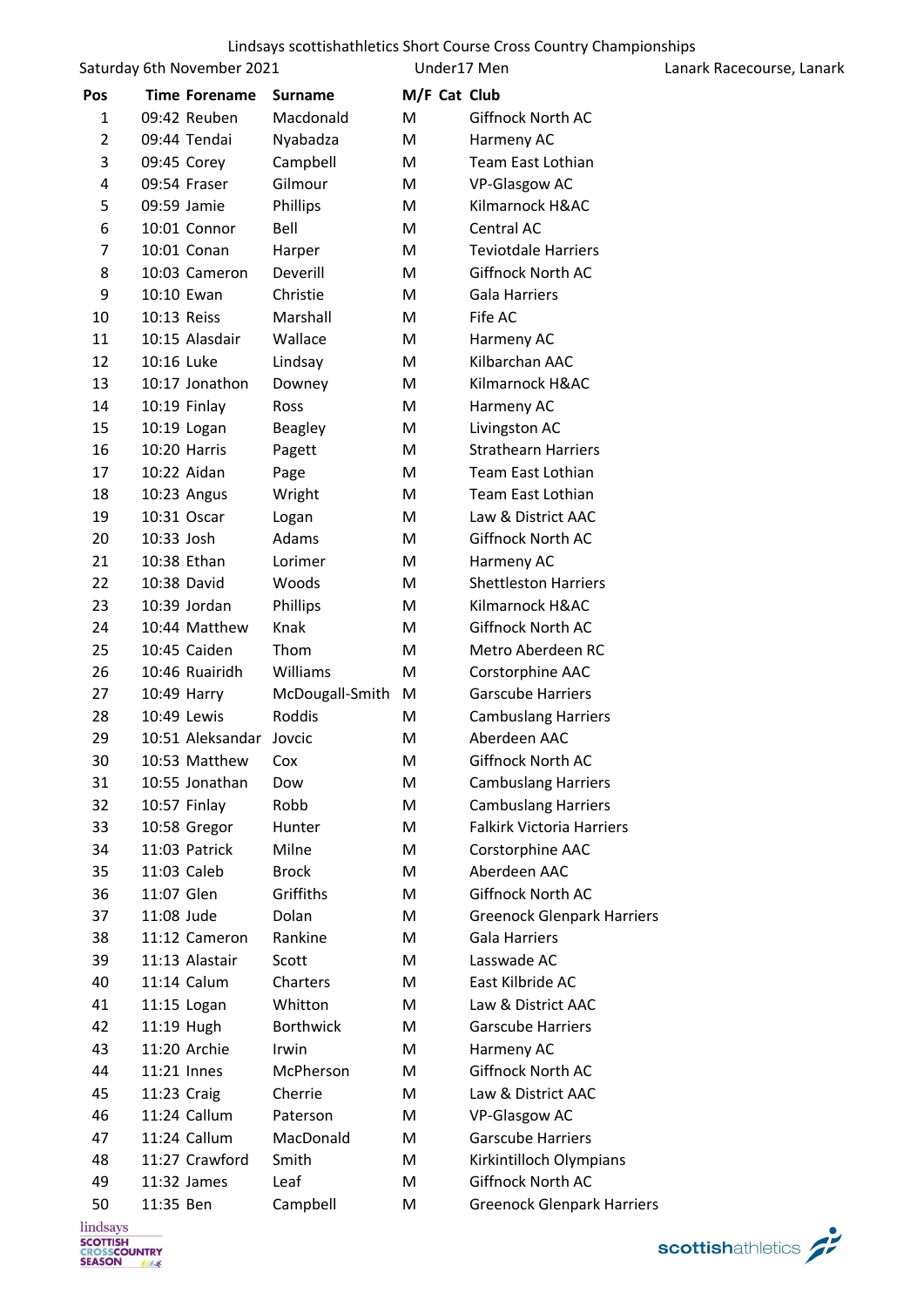|     | Saturday 6th November 2021 |                  | Under17 Men  |                                   | Lanark Racecourse, Lanark |
|-----|----------------------------|------------------|--------------|-----------------------------------|---------------------------|
| Pos | <b>Time Forename</b>       | <b>Surname</b>   | M/F Cat Club |                                   |                           |
| 51  | 11:35 Connor               | Scobie           | M            | Ayr Seaforth AC                   |                           |
| 52  | 11:35 Liam                 | Proctor          | M            | Metro Aberdeen RC                 |                           |
| 53  | 11:38 Murray               | Scott            | M            | Metro Aberdeen RC                 |                           |
| 54  | 11:39 Calum                | Mackenzie        | M            | <b>Cumbernauld AAC</b>            |                           |
| 55  | 11:40 Keir                 | Arthur           | M            | Inverclyde AC                     |                           |
| 56  | 11:40 Joe                  | <b>McDermott</b> | M            | George Heriot's School            |                           |
| 57  | 11:41 Jamie                | Davidson         | M            | Giffnock North AC                 |                           |
| 58  | 11:41 Tommy                | Thin             | M            | George Heriot's School            |                           |
| 59  | 11:44 Kyle                 | Johnstone        | M            | <b>Greenock Glenpark Harriers</b> |                           |
| 60  | 11:55 Dean                 | Hill             | M            | Larkhall YMCA Harriers            |                           |
| 61  | 11:55 Sam                  | Kitchin          | M            | Lasswade AC                       |                           |
| 62  | 12:11 Lewis                | Thorpe           | M            | East Kilbride AC                  |                           |
| 63  | 12:24 Cameron              | Johnston         | M            | Pitreavie AAC                     |                           |
| 64  | 12:28 Euan                 | Anderson         | M            | Law & District AAC                |                           |
| 65  | 12:31 Joshua               | Mirtle           | M            | Ayr Seaforth AC                   |                           |
| 66  | 12:48 Archie               | Hendry           | M            | <b>Gala Harriers</b>              |                           |
| 67  | 12:50 Daniel               | Logan            | M            | Helensburgh AAC                   |                           |
| 68  | 13:20 William              | Scott            | M            | Helensburgh AAC                   |                           |
| 69  | 13:27 Cameron              | Finlayson        | M            | <b>Cambuslang Harriers</b>        |                           |
| 70  | 13:41 Ciaran               | Parry            | M            | George Heriot's School            |                           |
| 71  | 14:08 Dean                 | Edmonds          | M            | <b>Cambuslang Harriers</b>        |                           |
| 72  | 14:32 Jonathan             | O'kane           | M            | <b>Cambuslang Harriers</b>        |                           |

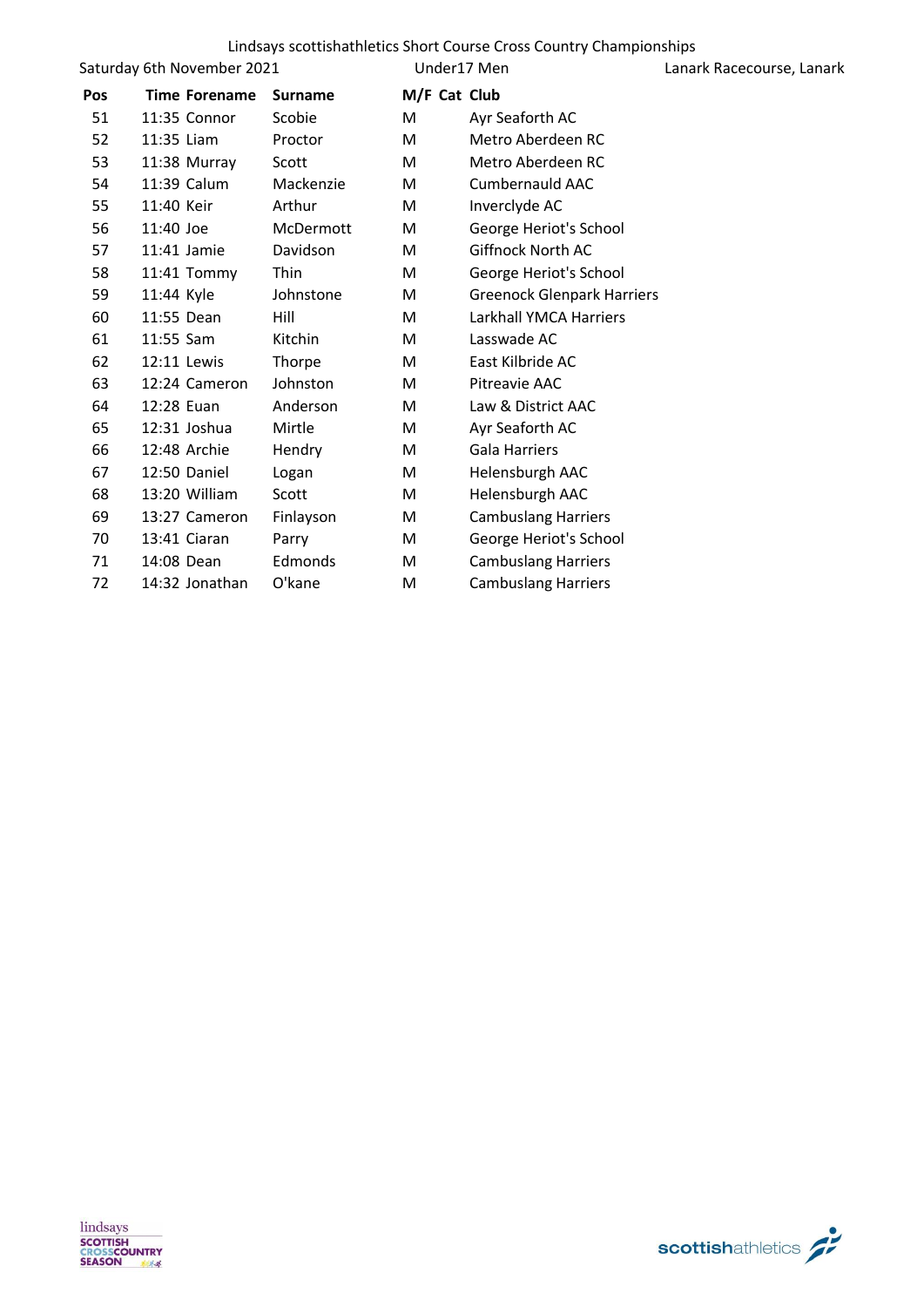|   | Saturday 6th November 2021    |                      |             | U17M Teams            | Lanark Racecourse, Lanark |
|---|-------------------------------|----------------------|-------------|-----------------------|---------------------------|
|   | Pos Club                      | <b>Points Pos</b>    | <b>Time</b> | <b>Name</b>           |                           |
| 1 | Harmeny AC                    | 27<br>$\overline{2}$ | 09:44       | Tendai Nyabadza       |                           |
|   |                               | 11                   | 10:15       | Alasdair Wallace      |                           |
|   |                               | 14                   | 10:19       | <b>Finlay Ross</b>    |                           |
| 2 | Giffnock North AC             | 29<br>$\mathbf{1}$   | 09:42       | Reuben Macdonald      |                           |
|   |                               | 8                    | 10:03       | Cameron Deverill      |                           |
|   |                               | 20                   | 10:33       | Josh Adams            |                           |
| 3 | Team East Lothian             | 38<br>3              | 09:45       | Corey Campbell        |                           |
|   |                               | 17                   | 10:22       | Aidan Page            |                           |
|   |                               | 18                   | 10:23       | Angus Wright          |                           |
| 4 | Kilmarnock H&AC               | 41<br>5              | 09:59       | Jamie Phillips        |                           |
|   |                               | 13                   | 10:17       | Jonathon Downey       |                           |
|   |                               | 23                   | 10:39       | Jordan Phillips       |                           |
| 5 | <b>Cambuslang Harriers</b>    | 91<br>28             | 10:49       | Lewis Roddis          |                           |
|   |                               | 31                   | 10:55       | Jonathan Dow          |                           |
|   |                               | 32                   | 10:57       | Finlay Robb           |                           |
| 6 | Law & District AAC            | 105<br>19            | 10:31       | Oscar Logan           |                           |
|   |                               | 41                   | 11:15       | Logan Whitton         |                           |
|   |                               | 45                   | 11:23       | Craig Cherrie         |                           |
| 7 | Gala Harriers                 | 113<br>9             | 10:10       | Ewan Christie         |                           |
|   |                               | 38                   | 11:12       | Cameron Rankine       |                           |
|   |                               | 66                   | 12:48       | Archie Hendry         |                           |
| 8 | Garscube Harriers             | 116<br>27            | 10:49       | Harry McDougall-Smith |                           |
|   |                               | 42                   | 11:19       | Hugh Borthwick        |                           |
|   |                               | 47                   | 11:24       | Callum MacDonald      |                           |
| 9 | Metro Aberdeen RC             | 130<br>25            | 10:45       | Caiden Thom           |                           |
|   |                               | 52                   | 11:35       | Liam Proctor          |                           |
|   |                               | 53                   | 11:38       | <b>Murray Scott</b>   |                           |
|   | 10 Greenock Glenpark Harriers | 146<br>37            | 11:08       | Jude Dolan            |                           |
|   |                               | 50                   | 11:35       | Ben Campbell          |                           |
|   |                               | 59                   | 11:44       | Kyle Johnstone        |                           |
|   | 11 George Heriot's School     | 184<br>56            | 11:40       | Joe McDermott         |                           |
|   |                               | 58                   | 11:41       | Tommy Thin            |                           |
|   |                               | 70                   | 13:41       | Ciaran Parry          |                           |



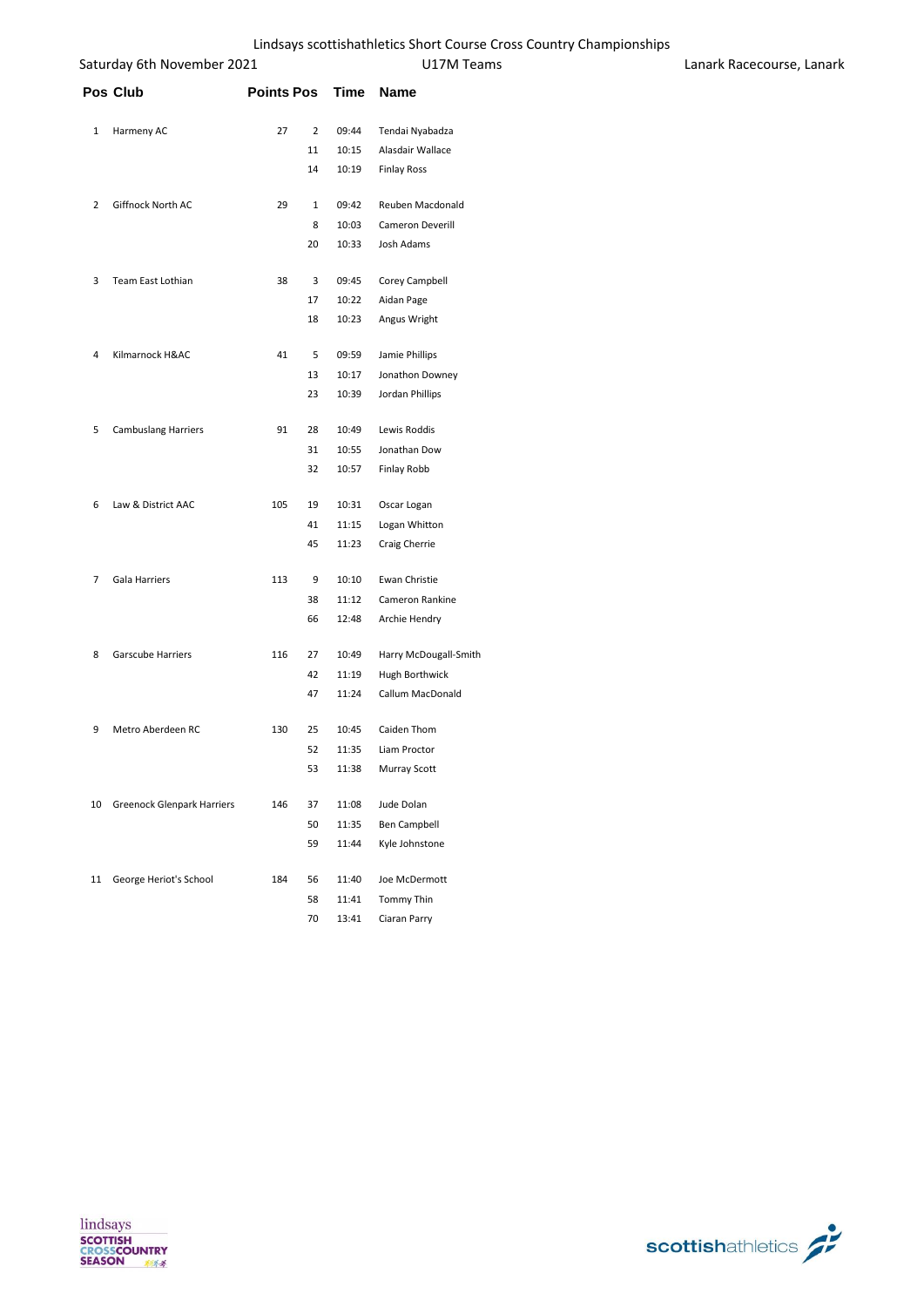|          | Saturday 6th November 2021     |                 | SenU20Mas Women | Lanark Racecourse, Lanark                          |
|----------|--------------------------------|-----------------|-----------------|----------------------------------------------------|
| Pos      | <b>Time Forename</b>           | <b>Surname</b>  | M/F Cat Club    |                                                    |
| 1        | 13:09 Laura                    | Muir            | F               | Dundee Hawkhill Harriers                           |
| 2        | 13:18 Morag                    | Millar          | F               | Central AC                                         |
| 3        | 13:18 Eloise                   | Walker          | F               | <b>Glasgow University Hares and Hounds</b>         |
| 4        | 13:22 Megan                    | Keith           | F               | 20 Edinburgh Univ Hare and Hounds                  |
| 5        | 14:07 Annabel                  | Simpson         | F               | Fife AC                                            |
| 6        | 14:11 Nynke                    | Mulholland      | F               | Inverclyde AC                                      |
| 7        | 14:13 Katie                    | Lowery          | F               | Edinburgh Univ Hare and Hounds                     |
| 8        | 14:17 Sarah                    | Tait            | F               | Lasswade AC                                        |
| 9        | 14:18 Catriona                 | MacDonald       | F               | <b>Bellahouston RR</b>                             |
| 10       | 14:19 Isla                     | Calvert         | F               | 20 Edinburgh Univ Hare and Hounds                  |
| 11       | 14:20 Jenny                    | Selman          | F               | Fife AC                                            |
| 12       | 14:20 Hannah                   | Anderson        | F               | 20 Edinburgh Univ Hare and Hounds                  |
| 13       | 14:23 Beth                     | Ansell          | F               | Edinburgh AC                                       |
| 14       | 14:23 Holly                    | Little          | F               | VP-Glasgow AC                                      |
| 15       | 14:25 Gillian                  | <b>Black</b>    | F               | VP-Glasgow AC                                      |
| 16       | 14:28 Megan                    | Crawford        | F               | Fife AC                                            |
| 17       | 14:37 Amy                      | Frankland       | F               | Lasswade AC                                        |
| 18       | 14:38 Kirsty                   | Purcell         | F               | 20 Edinburgh Univ Hare and Hounds                  |
| 19       | 14:43 Hannah                   | Cameron         | F               | Aberdeen AAC                                       |
| 20       | 14:46 Pippa                    | Carcas          | F               | 20 Edinburgh AC                                    |
| 21       | 14:47 Louise                   | Hastie          | F               | 20 Kilbarchan AAC                                  |
| 22       | 14:48 Olivia                   | Vareille        | F               | Edinburgh Univ Hare and Hounds                     |
| 23       | 14:53 Yvonne                   | McNairn         | F               | Giffnock North AC                                  |
| 24       | 15:00 Lauren                   | Stoddart        | F               | Edinburgh AC                                       |
| 25       | 15:00 Fiona                    | Bunn            | F               | Edinburgh Univ Hare and Hounds                     |
| 26       | 15:00 Kirstin                  | Maxwell         | F               | Corstorphine AAC                                   |
| 27       | 15:00 Kayleigh                 | Jarrett         | F               | <b>Shettleston Harriers</b>                        |
| 28       | 15:02 Eve                      | MacKinnon       | F               | <b>Cambuslang Harriers</b>                         |
| 29       | 15:03 Jillian                  | Stephen         | F               | 40 Hunters Bog Trotters                            |
| 30       | 15:04 Emily                    | McNicol         | F               | Law & District AAC                                 |
| 31       | 15:06 Zoe                      | <b>Bates</b>    | F               | Aberdeen AAC                                       |
| 32       | 15:07 Ellen                    | Crombie         | F               | Edinburgh Univ Hare and Hounds                     |
| 33       | 15:07 Rebekah                  | Russell         | F               | <b>Bellahouston RR</b>                             |
| 34       | 15:08 Anna                     | Dalglish        | F               | 20 Glasgow University Hares and Hounds             |
| 35       | 15:08 Matilda                  | Cornall         | F               | <b>Glasgow University Hares and Hounds</b>         |
| 36       | 15:10 Charlotte                | McKenna         | F               | <b>Glasgow University Hares and Hounds</b>         |
| 37       | 15:11 Grace                    | Pow             | F               | <b>Edinburgh Univ Hare and Hounds</b>              |
| 38       | 15:12 Lesley                   | Bell            | F               | 40 Garscube Harriers                               |
| 39       | 15:13 Katie                    | Phillips        | F               | Central AC                                         |
| 40       | 15:13 Caitlin                  | Purcell         | F               | 20 Edinburgh Univ Hare and Hounds                  |
| 41       | 15:14 Hannah                   | Terrance        | F               | Springburn Harriers                                |
| 42       | 15:17 Becky                    | Dunphy          | F               | VP-Glasgow AC                                      |
| 43       | 15:19 Grace                    | Tindall         | F               | 20 Central AC                                      |
| 44       | 15:20 Madeleine<br>15:22 Aoife | Watson          | F               | Law & District AAC                                 |
| 45       |                                | Carr            | F               | <b>Glasgow University Hares and Hounds</b>         |
| 46       | 15:23 Heather<br>15:24 Aimee   | Scott<br>Callow | F<br>F          | Central AC                                         |
| 47<br>48 | 15:25 Rachel                   | Gibson          | F               | 20 Edinburgh Univ Hare and Hounds<br>North Down AC |
| 49       | 15:27 Jade                     | Maclaren        | F               | Aberdeen AAC                                       |
| 50       | 15:28 Avril                    | Mason           | F,              | 40 Shettleston Harriers                            |
|          |                                |                 |                 |                                                    |

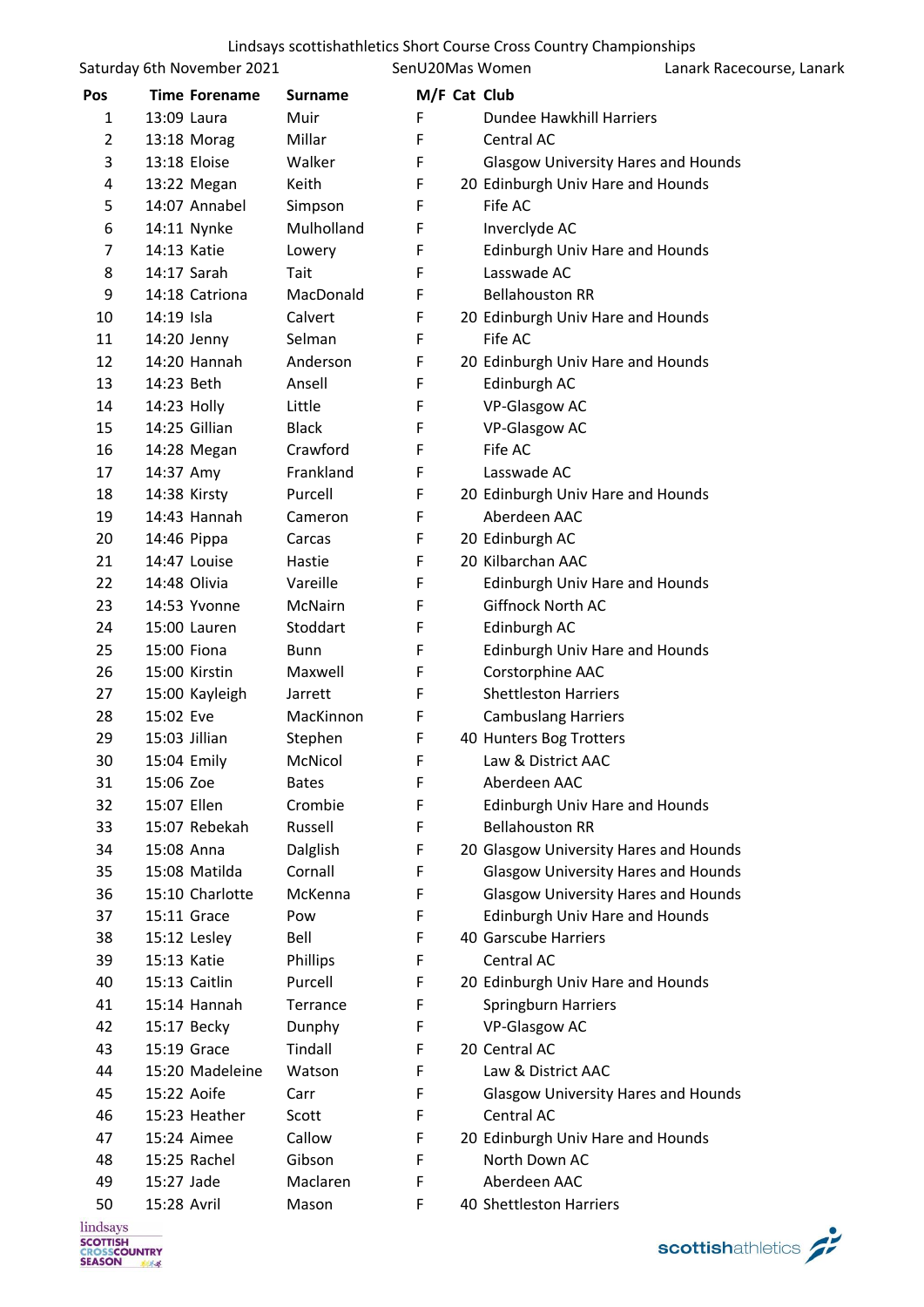|     | Saturday 6th November 2021 |                | SenU20Mas Women |                                            | Lanark Racecourse, Lanark |
|-----|----------------------------|----------------|-----------------|--------------------------------------------|---------------------------|
| Pos | <b>Time Forename</b>       | <b>Surname</b> | M/F Cat Club    |                                            |                           |
| 51  | 15:30 Janet                | Dunbar         | F               | 50 Edinburgh AC                            |                           |
| 52  | 15:33 Alicia               | Paton          | F               | Cumbernauld AAC                            |                           |
| 53  | 15:34 Lesley               | Blackwood      | F               | <b>Cambuslang Harriers</b>                 |                           |
| 54  | 15:40 Kirstian             | Macaulay       | F               | Corstorphine AAC                           |                           |
| 55  | 15:42 Frances              | Wardle         | F               | <b>Garscube Harriers</b>                   |                           |
| 56  | 15:42 Niamh                | Carr           | F               | Edinburgh Univ Hare and Hounds             |                           |
| 57  | 15:46 Daisy                | Cumming        | F               | 20 Dunfermline Track & Field AC            |                           |
| 58  | 15:46 Ruth                 | Joss           | F               | <b>Shettleston Harriers</b>                |                           |
| 59  | 15:47 Mhairi               | Ferguson       | F               | Edinburgh AC                               |                           |
| 60  | 15:49 Clare                | Stewart        | F               | <b>Glasgow University Hares and Hounds</b> |                           |
| 61  | 15:50 Elaine               | Eadie          | F               | Edinburgh AC                               |                           |
| 62  | 15:50 Alexandra            | Kiltie         | F               | <b>Edinburgh Univ Hare and Hounds</b>      |                           |
| 63  | 15:52 Ella                 | Revitt         | F               | <b>Edinburgh Univ Hare and Hounds</b>      |                           |
| 64  | 15:54 Kristin              | Lownie         | F               | PH Racing Club                             |                           |
| 65  | 15:56 Jessica              | Robson         | F               | 20 Stirling University AC                  |                           |
| 66  | 16:04 Laura                | <b>Stark</b>   | F               | <b>Edinburgh Univ Hare and Hounds</b>      |                           |
| 67  | 16:05 Allie                | Chong          | F               | 50 Giffnock North AC                       |                           |
| 68  | 16:11 Tara                 | Walker         | F               | <b>Glasgow University Hares and Hounds</b> |                           |
| 69  | 16:13 Claire               | Houston        | F               | 40 Central AC                              |                           |
| 70  | 16:14 Hannah               | Morrison       | F               | <b>Edinburgh Univ Hare and Hounds</b>      |                           |
| 71  | 16:15 Holly                | Smith          | F               | <b>Garscube Harriers</b>                   |                           |
| 72  | 16:15 Fiona                | Matheson       | F               | 60 Falkirk Victoria Harriers               |                           |
| 73  | 16:15 Ailie                | McGowan        | F               | Edinburgh AC                               |                           |
| 74  | 16:17 Julie                | Menzies        | F               | 40 PH Racing Club                          |                           |
| 75  | 16:17 Carolyn              | Cameron        | F               | Edinburgh AC                               |                           |
| 76  | 16:18 Gillian              | Blee           | F               | 40 Garscube Harriers                       |                           |
| 77  | 16:18 Jennifer             | MacLean        | F               | 40 Edinburgh AC                            |                           |
| 78  | 16:18 Ana                  | Richardson     | F               | 50 West End RR                             |                           |
| 79  | 16:20 Zoe                  | Flower         | F               | 20 Giffnock North AC                       |                           |
| 80  | 16:23 Emma                 | Baird          | F               | <b>Glasgow University Hares and Hounds</b> |                           |
| 81  | 16:24 Emily                | Crusher        | F               | <b>Glasgow University Hares and Hounds</b> |                           |
| 82  | 16:26 Flora                | Henry          | F               | 20 Team East Lothian                       |                           |
| 83  | 16:30 Morven               | Hubbard        | F               | 20 Ayr Seaforth AC                         |                           |
| 84  | 16:31 Josie-Wren           | Golder         | F               | 20 Corstorphine AAC                        |                           |
| 85  | 16:33 Grace                | <b>Binnie</b>  | F               | <b>VP-Glasgow AC</b>                       |                           |
| 86  | 16:35 Kerry                | Gibson         | F               | Fife AC                                    |                           |
| 87  | 16:35 Cara                 | <b>Baldwin</b> | F               | 20 Edinburgh Univ Hare and Hounds          |                           |
| 88  | 16:38 Abi                  | Hammerman      | F               | 20 Inverclyde AC                           |                           |
| 89  | 16:39 Rebecca              | Younv          | F               | 20 Glasgow University Hares and Hounds     |                           |
| 90  | 16:41 Roisin               | Cameron Coyle  | F               | 20 Strathclyde Univ Harriers               |                           |
| 91  | 16:43 Megan                | Smith          | F               | Corstorphine AAC                           |                           |
| 92  | 16:44 Reagan               | <b>Binnie</b>  | F               | Law & District AAC                         |                           |
| 93  | 16:44 Katherine            | Hylands        | F               | <b>Bellahouston Harriers</b>               |                           |
| 94  | 16:45 Morven               | MacAllister    | F               | Edinburgh AC                               |                           |
| 95  | 16:46 Emily                | Tomasso        | F               | 40 Garscube Harriers                       |                           |
| 96  | 16:50 Sophie               | Young          | F               | <b>Stirling University AC</b>              |                           |
| 97  | 16:51 Karen                | Patel          | F               | 40 West End RR                             |                           |
| 98  | 16:52 Frances              | Lowrie         | F               | Giffnock North AC                          |                           |
| 99  | 16:55 Maisie               | Ballantyne     | F               | 20 Teviotdale Harriers                     |                           |
| 100 | 17:01 Louise               | Millar         | F               | 40 Pitreavie AAC                           |                           |

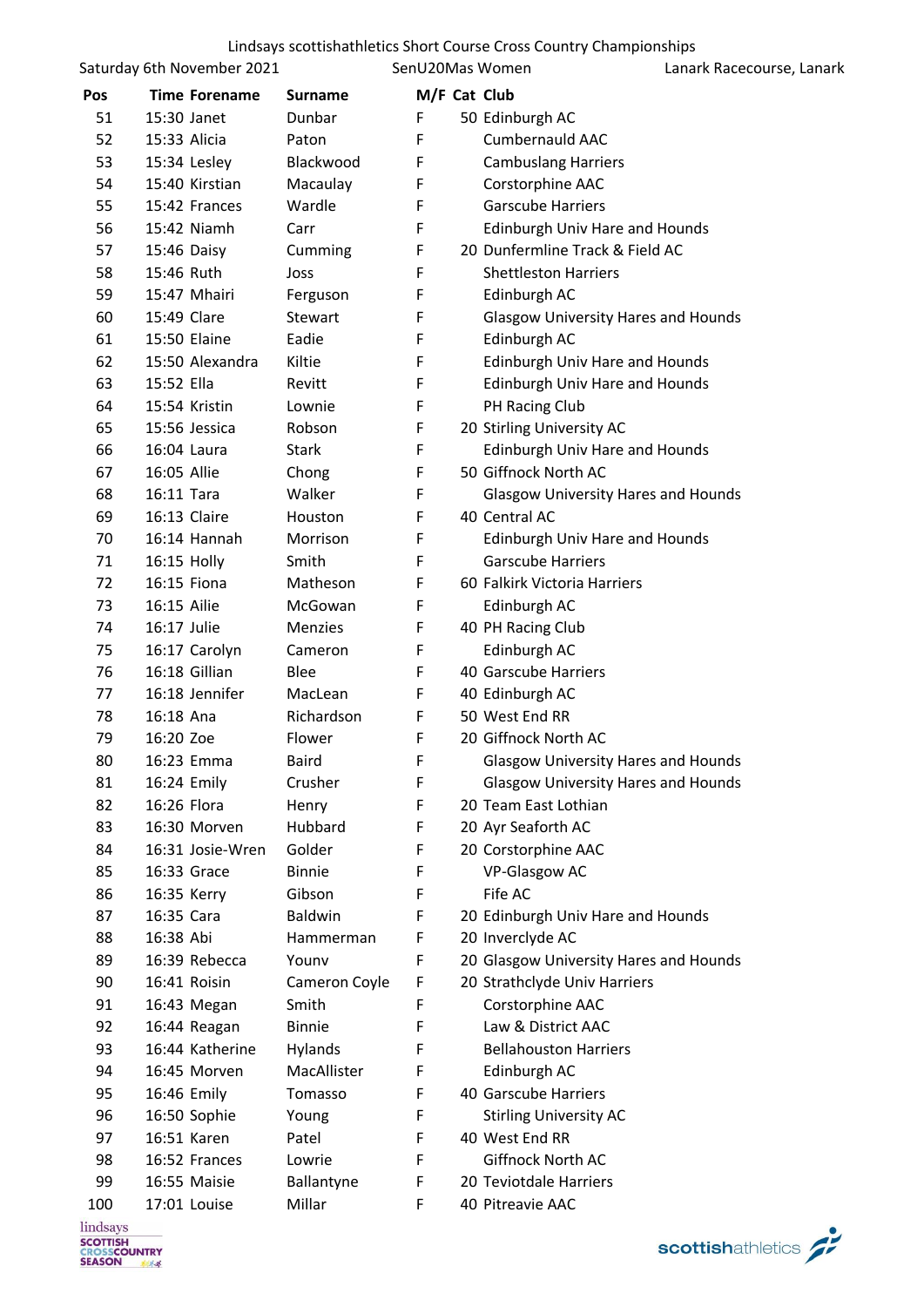| Lindsays scottishathletics Short Course Cross Country Championships |  |  |  |  |
|---------------------------------------------------------------------|--|--|--|--|
|---------------------------------------------------------------------|--|--|--|--|

| M/F Cat Club<br>Pos<br><b>Time Forename</b><br><b>Surname</b><br>F<br>101<br>17:02 Vivien<br>40 East Kilbride AC<br>Thorpe<br>102<br>17:04 Angel<br>Grimes McTavish<br>-F<br><b>Glasgow University Hares and Hounds</b><br>103<br><b>Baillie</b><br>40 East Kilbride AC<br>17:04 Kelly<br>F<br>104<br>17:05 Gillian<br>F<br>40 Gala Harriers<br>Lunn<br>Mclellan<br>F<br>105<br>17:06 Carla<br><b>Cumbernauld AAC</b><br>106<br>F<br>17:07 Marian<br>Monk<br>40 Greenock Glenpark Harriers<br>107<br>17:08 Julie<br>Wilson<br>F<br>50 Inverness Harriers AAC<br>108<br>F<br><b>Bellahouston Harriers</b><br>17:09 Kristina<br>Greig<br>109<br>F<br><b>Newton Road Runners</b><br>17:11 Emma<br>Craig<br>110<br><b>Boland</b><br>F<br>Edinburgh AC<br>17:11 Maria<br>F<br>111<br>17:12 Sarah<br>Edinburgh AC<br>Scott<br>50 Giffnock North AC<br>112<br>17:13 Shona<br>F<br>Donnelly<br>17:16 Lisa<br>F<br>Corstorphine AAC<br>113<br>Christy<br>F<br>114<br>17:17 Beth<br>Shearer<br><b>Newton Road Runners</b><br>F<br>115<br>17:19 Sharon<br>Mcnicol<br>40 Kilmarnock H&AC<br>116<br>17:20 Lesley<br>Graham<br>F<br>Law & District AAC<br>F<br>117<br>17:20 Aimee Claire Anderson<br>20 Inverclyde AC<br><b>Dundee Road Runners</b><br>118<br>17:20 Fiona<br>Callaghan<br>F<br>119<br>Dobbie<br>F<br>50 Edinburgh AC<br>17:21 Karen<br>F<br>120<br><b>Bellahouston Harriers</b><br>17:22 Emma<br>Rogerson<br>121<br>17:22 Emma<br>Morris<br>F<br>Motherwell AC<br>122<br>O'Brien<br>F<br>17:23 Kirsty<br><b>Cambuslang Harriers</b><br>17:27 Isobel<br>Joiner<br>F<br>40 Edinburgh AC<br>123<br>124<br>17:29 Alison<br>Sutherland<br>F<br>Fife AC<br>125<br>17:29 Jilly<br>F<br>Corstorphine AAC<br>McKay<br>126<br>17:30 Poppy<br>Anderson<br>F<br>20 Stirling University AC<br>F<br>127<br>17:31 Catriona<br><b>Cambuslang Harriers</b><br>Bain<br>Kilmarnock H&AC<br>128<br>17:34 Jennifer<br>F<br><b>Beattie</b><br>129<br>17:35 Eilidh<br>F<br><b>Garscube Harriers</b><br>Fitzgibbon<br>F<br>130<br>Dundee Road Runners<br>17:37 Fiona<br>Canavan<br>131<br>17:38 Mia<br>Padmanabhan<br>F<br>20 Glasgow University Hares and Hounds<br>132<br>F<br><b>Shettleston Harriers</b><br>17:39 Kirsty<br>Mann<br>133<br>17:43 Eilidh<br>F<br>20 Kilmarnock H&AC<br>Ballantyne<br>134<br>F<br>VP-Glasgow AC<br>17:45 Donna<br>Finlayson<br>Carswell<br>50 Giffnock North AC<br>135<br>F<br>17:46 Hilary<br>F<br>136<br>17:48 Laura<br>Ritchie<br><b>Bellahouston Harriers</b><br>137<br>17:50 Ilona<br>Kriauzaite<br>F<br>Metro Aberdeen RC<br>138<br>F<br>20 Stirling University AC<br>17:50 Tyler<br>Curley<br>139<br>17:53 Andrea<br>Cameron<br>F<br>40 Lothian RC<br>140<br>17:54 Janine<br>Porter<br>F<br><b>Bellahouston Harriers</b><br>17:56 Claire<br>F<br>50 Bellahouston Harriers<br>141<br>McCormick<br>142<br>17:58 Martha<br><b>Garscube Harriers</b><br>Lovatt<br>F<br>F<br>143<br>17:59 Victoria<br>40 Aberdeen AAC<br><b>Brown</b><br>18:03 Louise<br>Adams<br>F<br>Edinburgh Univ Hare and Hounds<br>144<br>145<br>18:04 Sarah<br>F<br>Ayr Seaforth AC<br>Paterson<br>40 Dundee Road Runners<br>146<br>18:06 Louise<br>F<br><b>Menzies</b><br>18:09 Amanda<br>Bryden<br>Kilmarnock H&AC<br>147<br>F<br>18:13 Michelle<br>148<br>Johnstone<br>F<br>40 Fife AC<br>F<br>18:16 Kim<br>Anderson<br>149<br>Harmeny AC<br>150<br>Thorburn<br>F<br>40 Newton Road Runners<br>18:17 Joanne |          | Saturday 6th November 2021 |  | SenU20Mas Women | Lanark Racecourse, Lanark |
|-----------------------------------------------------------------------------------------------------------------------------------------------------------------------------------------------------------------------------------------------------------------------------------------------------------------------------------------------------------------------------------------------------------------------------------------------------------------------------------------------------------------------------------------------------------------------------------------------------------------------------------------------------------------------------------------------------------------------------------------------------------------------------------------------------------------------------------------------------------------------------------------------------------------------------------------------------------------------------------------------------------------------------------------------------------------------------------------------------------------------------------------------------------------------------------------------------------------------------------------------------------------------------------------------------------------------------------------------------------------------------------------------------------------------------------------------------------------------------------------------------------------------------------------------------------------------------------------------------------------------------------------------------------------------------------------------------------------------------------------------------------------------------------------------------------------------------------------------------------------------------------------------------------------------------------------------------------------------------------------------------------------------------------------------------------------------------------------------------------------------------------------------------------------------------------------------------------------------------------------------------------------------------------------------------------------------------------------------------------------------------------------------------------------------------------------------------------------------------------------------------------------------------------------------------------------------------------------------------------------------------------------------------------------------------------------------------------------------------------------------------------------------------------------------------------------------------------------------------------------------------------------------------------------------------------------------------------------------------------------------------------------------------------------------------------------------------------------------------------------------------------------------------------------------------------------------------------------------------------------------------------------------------------------------------------------------------------------------------------------------------------------------------|----------|----------------------------|--|-----------------|---------------------------|
|                                                                                                                                                                                                                                                                                                                                                                                                                                                                                                                                                                                                                                                                                                                                                                                                                                                                                                                                                                                                                                                                                                                                                                                                                                                                                                                                                                                                                                                                                                                                                                                                                                                                                                                                                                                                                                                                                                                                                                                                                                                                                                                                                                                                                                                                                                                                                                                                                                                                                                                                                                                                                                                                                                                                                                                                                                                                                                                                                                                                                                                                                                                                                                                                                                                                                                                                                                                                     |          |                            |  |                 |                           |
|                                                                                                                                                                                                                                                                                                                                                                                                                                                                                                                                                                                                                                                                                                                                                                                                                                                                                                                                                                                                                                                                                                                                                                                                                                                                                                                                                                                                                                                                                                                                                                                                                                                                                                                                                                                                                                                                                                                                                                                                                                                                                                                                                                                                                                                                                                                                                                                                                                                                                                                                                                                                                                                                                                                                                                                                                                                                                                                                                                                                                                                                                                                                                                                                                                                                                                                                                                                                     |          |                            |  |                 |                           |
|                                                                                                                                                                                                                                                                                                                                                                                                                                                                                                                                                                                                                                                                                                                                                                                                                                                                                                                                                                                                                                                                                                                                                                                                                                                                                                                                                                                                                                                                                                                                                                                                                                                                                                                                                                                                                                                                                                                                                                                                                                                                                                                                                                                                                                                                                                                                                                                                                                                                                                                                                                                                                                                                                                                                                                                                                                                                                                                                                                                                                                                                                                                                                                                                                                                                                                                                                                                                     |          |                            |  |                 |                           |
|                                                                                                                                                                                                                                                                                                                                                                                                                                                                                                                                                                                                                                                                                                                                                                                                                                                                                                                                                                                                                                                                                                                                                                                                                                                                                                                                                                                                                                                                                                                                                                                                                                                                                                                                                                                                                                                                                                                                                                                                                                                                                                                                                                                                                                                                                                                                                                                                                                                                                                                                                                                                                                                                                                                                                                                                                                                                                                                                                                                                                                                                                                                                                                                                                                                                                                                                                                                                     |          |                            |  |                 |                           |
|                                                                                                                                                                                                                                                                                                                                                                                                                                                                                                                                                                                                                                                                                                                                                                                                                                                                                                                                                                                                                                                                                                                                                                                                                                                                                                                                                                                                                                                                                                                                                                                                                                                                                                                                                                                                                                                                                                                                                                                                                                                                                                                                                                                                                                                                                                                                                                                                                                                                                                                                                                                                                                                                                                                                                                                                                                                                                                                                                                                                                                                                                                                                                                                                                                                                                                                                                                                                     |          |                            |  |                 |                           |
|                                                                                                                                                                                                                                                                                                                                                                                                                                                                                                                                                                                                                                                                                                                                                                                                                                                                                                                                                                                                                                                                                                                                                                                                                                                                                                                                                                                                                                                                                                                                                                                                                                                                                                                                                                                                                                                                                                                                                                                                                                                                                                                                                                                                                                                                                                                                                                                                                                                                                                                                                                                                                                                                                                                                                                                                                                                                                                                                                                                                                                                                                                                                                                                                                                                                                                                                                                                                     |          |                            |  |                 |                           |
|                                                                                                                                                                                                                                                                                                                                                                                                                                                                                                                                                                                                                                                                                                                                                                                                                                                                                                                                                                                                                                                                                                                                                                                                                                                                                                                                                                                                                                                                                                                                                                                                                                                                                                                                                                                                                                                                                                                                                                                                                                                                                                                                                                                                                                                                                                                                                                                                                                                                                                                                                                                                                                                                                                                                                                                                                                                                                                                                                                                                                                                                                                                                                                                                                                                                                                                                                                                                     |          |                            |  |                 |                           |
|                                                                                                                                                                                                                                                                                                                                                                                                                                                                                                                                                                                                                                                                                                                                                                                                                                                                                                                                                                                                                                                                                                                                                                                                                                                                                                                                                                                                                                                                                                                                                                                                                                                                                                                                                                                                                                                                                                                                                                                                                                                                                                                                                                                                                                                                                                                                                                                                                                                                                                                                                                                                                                                                                                                                                                                                                                                                                                                                                                                                                                                                                                                                                                                                                                                                                                                                                                                                     |          |                            |  |                 |                           |
|                                                                                                                                                                                                                                                                                                                                                                                                                                                                                                                                                                                                                                                                                                                                                                                                                                                                                                                                                                                                                                                                                                                                                                                                                                                                                                                                                                                                                                                                                                                                                                                                                                                                                                                                                                                                                                                                                                                                                                                                                                                                                                                                                                                                                                                                                                                                                                                                                                                                                                                                                                                                                                                                                                                                                                                                                                                                                                                                                                                                                                                                                                                                                                                                                                                                                                                                                                                                     |          |                            |  |                 |                           |
|                                                                                                                                                                                                                                                                                                                                                                                                                                                                                                                                                                                                                                                                                                                                                                                                                                                                                                                                                                                                                                                                                                                                                                                                                                                                                                                                                                                                                                                                                                                                                                                                                                                                                                                                                                                                                                                                                                                                                                                                                                                                                                                                                                                                                                                                                                                                                                                                                                                                                                                                                                                                                                                                                                                                                                                                                                                                                                                                                                                                                                                                                                                                                                                                                                                                                                                                                                                                     |          |                            |  |                 |                           |
|                                                                                                                                                                                                                                                                                                                                                                                                                                                                                                                                                                                                                                                                                                                                                                                                                                                                                                                                                                                                                                                                                                                                                                                                                                                                                                                                                                                                                                                                                                                                                                                                                                                                                                                                                                                                                                                                                                                                                                                                                                                                                                                                                                                                                                                                                                                                                                                                                                                                                                                                                                                                                                                                                                                                                                                                                                                                                                                                                                                                                                                                                                                                                                                                                                                                                                                                                                                                     |          |                            |  |                 |                           |
|                                                                                                                                                                                                                                                                                                                                                                                                                                                                                                                                                                                                                                                                                                                                                                                                                                                                                                                                                                                                                                                                                                                                                                                                                                                                                                                                                                                                                                                                                                                                                                                                                                                                                                                                                                                                                                                                                                                                                                                                                                                                                                                                                                                                                                                                                                                                                                                                                                                                                                                                                                                                                                                                                                                                                                                                                                                                                                                                                                                                                                                                                                                                                                                                                                                                                                                                                                                                     |          |                            |  |                 |                           |
|                                                                                                                                                                                                                                                                                                                                                                                                                                                                                                                                                                                                                                                                                                                                                                                                                                                                                                                                                                                                                                                                                                                                                                                                                                                                                                                                                                                                                                                                                                                                                                                                                                                                                                                                                                                                                                                                                                                                                                                                                                                                                                                                                                                                                                                                                                                                                                                                                                                                                                                                                                                                                                                                                                                                                                                                                                                                                                                                                                                                                                                                                                                                                                                                                                                                                                                                                                                                     |          |                            |  |                 |                           |
|                                                                                                                                                                                                                                                                                                                                                                                                                                                                                                                                                                                                                                                                                                                                                                                                                                                                                                                                                                                                                                                                                                                                                                                                                                                                                                                                                                                                                                                                                                                                                                                                                                                                                                                                                                                                                                                                                                                                                                                                                                                                                                                                                                                                                                                                                                                                                                                                                                                                                                                                                                                                                                                                                                                                                                                                                                                                                                                                                                                                                                                                                                                                                                                                                                                                                                                                                                                                     |          |                            |  |                 |                           |
|                                                                                                                                                                                                                                                                                                                                                                                                                                                                                                                                                                                                                                                                                                                                                                                                                                                                                                                                                                                                                                                                                                                                                                                                                                                                                                                                                                                                                                                                                                                                                                                                                                                                                                                                                                                                                                                                                                                                                                                                                                                                                                                                                                                                                                                                                                                                                                                                                                                                                                                                                                                                                                                                                                                                                                                                                                                                                                                                                                                                                                                                                                                                                                                                                                                                                                                                                                                                     |          |                            |  |                 |                           |
|                                                                                                                                                                                                                                                                                                                                                                                                                                                                                                                                                                                                                                                                                                                                                                                                                                                                                                                                                                                                                                                                                                                                                                                                                                                                                                                                                                                                                                                                                                                                                                                                                                                                                                                                                                                                                                                                                                                                                                                                                                                                                                                                                                                                                                                                                                                                                                                                                                                                                                                                                                                                                                                                                                                                                                                                                                                                                                                                                                                                                                                                                                                                                                                                                                                                                                                                                                                                     |          |                            |  |                 |                           |
|                                                                                                                                                                                                                                                                                                                                                                                                                                                                                                                                                                                                                                                                                                                                                                                                                                                                                                                                                                                                                                                                                                                                                                                                                                                                                                                                                                                                                                                                                                                                                                                                                                                                                                                                                                                                                                                                                                                                                                                                                                                                                                                                                                                                                                                                                                                                                                                                                                                                                                                                                                                                                                                                                                                                                                                                                                                                                                                                                                                                                                                                                                                                                                                                                                                                                                                                                                                                     |          |                            |  |                 |                           |
|                                                                                                                                                                                                                                                                                                                                                                                                                                                                                                                                                                                                                                                                                                                                                                                                                                                                                                                                                                                                                                                                                                                                                                                                                                                                                                                                                                                                                                                                                                                                                                                                                                                                                                                                                                                                                                                                                                                                                                                                                                                                                                                                                                                                                                                                                                                                                                                                                                                                                                                                                                                                                                                                                                                                                                                                                                                                                                                                                                                                                                                                                                                                                                                                                                                                                                                                                                                                     |          |                            |  |                 |                           |
|                                                                                                                                                                                                                                                                                                                                                                                                                                                                                                                                                                                                                                                                                                                                                                                                                                                                                                                                                                                                                                                                                                                                                                                                                                                                                                                                                                                                                                                                                                                                                                                                                                                                                                                                                                                                                                                                                                                                                                                                                                                                                                                                                                                                                                                                                                                                                                                                                                                                                                                                                                                                                                                                                                                                                                                                                                                                                                                                                                                                                                                                                                                                                                                                                                                                                                                                                                                                     |          |                            |  |                 |                           |
|                                                                                                                                                                                                                                                                                                                                                                                                                                                                                                                                                                                                                                                                                                                                                                                                                                                                                                                                                                                                                                                                                                                                                                                                                                                                                                                                                                                                                                                                                                                                                                                                                                                                                                                                                                                                                                                                                                                                                                                                                                                                                                                                                                                                                                                                                                                                                                                                                                                                                                                                                                                                                                                                                                                                                                                                                                                                                                                                                                                                                                                                                                                                                                                                                                                                                                                                                                                                     |          |                            |  |                 |                           |
|                                                                                                                                                                                                                                                                                                                                                                                                                                                                                                                                                                                                                                                                                                                                                                                                                                                                                                                                                                                                                                                                                                                                                                                                                                                                                                                                                                                                                                                                                                                                                                                                                                                                                                                                                                                                                                                                                                                                                                                                                                                                                                                                                                                                                                                                                                                                                                                                                                                                                                                                                                                                                                                                                                                                                                                                                                                                                                                                                                                                                                                                                                                                                                                                                                                                                                                                                                                                     |          |                            |  |                 |                           |
|                                                                                                                                                                                                                                                                                                                                                                                                                                                                                                                                                                                                                                                                                                                                                                                                                                                                                                                                                                                                                                                                                                                                                                                                                                                                                                                                                                                                                                                                                                                                                                                                                                                                                                                                                                                                                                                                                                                                                                                                                                                                                                                                                                                                                                                                                                                                                                                                                                                                                                                                                                                                                                                                                                                                                                                                                                                                                                                                                                                                                                                                                                                                                                                                                                                                                                                                                                                                     |          |                            |  |                 |                           |
|                                                                                                                                                                                                                                                                                                                                                                                                                                                                                                                                                                                                                                                                                                                                                                                                                                                                                                                                                                                                                                                                                                                                                                                                                                                                                                                                                                                                                                                                                                                                                                                                                                                                                                                                                                                                                                                                                                                                                                                                                                                                                                                                                                                                                                                                                                                                                                                                                                                                                                                                                                                                                                                                                                                                                                                                                                                                                                                                                                                                                                                                                                                                                                                                                                                                                                                                                                                                     |          |                            |  |                 |                           |
|                                                                                                                                                                                                                                                                                                                                                                                                                                                                                                                                                                                                                                                                                                                                                                                                                                                                                                                                                                                                                                                                                                                                                                                                                                                                                                                                                                                                                                                                                                                                                                                                                                                                                                                                                                                                                                                                                                                                                                                                                                                                                                                                                                                                                                                                                                                                                                                                                                                                                                                                                                                                                                                                                                                                                                                                                                                                                                                                                                                                                                                                                                                                                                                                                                                                                                                                                                                                     |          |                            |  |                 |                           |
|                                                                                                                                                                                                                                                                                                                                                                                                                                                                                                                                                                                                                                                                                                                                                                                                                                                                                                                                                                                                                                                                                                                                                                                                                                                                                                                                                                                                                                                                                                                                                                                                                                                                                                                                                                                                                                                                                                                                                                                                                                                                                                                                                                                                                                                                                                                                                                                                                                                                                                                                                                                                                                                                                                                                                                                                                                                                                                                                                                                                                                                                                                                                                                                                                                                                                                                                                                                                     |          |                            |  |                 |                           |
|                                                                                                                                                                                                                                                                                                                                                                                                                                                                                                                                                                                                                                                                                                                                                                                                                                                                                                                                                                                                                                                                                                                                                                                                                                                                                                                                                                                                                                                                                                                                                                                                                                                                                                                                                                                                                                                                                                                                                                                                                                                                                                                                                                                                                                                                                                                                                                                                                                                                                                                                                                                                                                                                                                                                                                                                                                                                                                                                                                                                                                                                                                                                                                                                                                                                                                                                                                                                     |          |                            |  |                 |                           |
|                                                                                                                                                                                                                                                                                                                                                                                                                                                                                                                                                                                                                                                                                                                                                                                                                                                                                                                                                                                                                                                                                                                                                                                                                                                                                                                                                                                                                                                                                                                                                                                                                                                                                                                                                                                                                                                                                                                                                                                                                                                                                                                                                                                                                                                                                                                                                                                                                                                                                                                                                                                                                                                                                                                                                                                                                                                                                                                                                                                                                                                                                                                                                                                                                                                                                                                                                                                                     |          |                            |  |                 |                           |
|                                                                                                                                                                                                                                                                                                                                                                                                                                                                                                                                                                                                                                                                                                                                                                                                                                                                                                                                                                                                                                                                                                                                                                                                                                                                                                                                                                                                                                                                                                                                                                                                                                                                                                                                                                                                                                                                                                                                                                                                                                                                                                                                                                                                                                                                                                                                                                                                                                                                                                                                                                                                                                                                                                                                                                                                                                                                                                                                                                                                                                                                                                                                                                                                                                                                                                                                                                                                     |          |                            |  |                 |                           |
|                                                                                                                                                                                                                                                                                                                                                                                                                                                                                                                                                                                                                                                                                                                                                                                                                                                                                                                                                                                                                                                                                                                                                                                                                                                                                                                                                                                                                                                                                                                                                                                                                                                                                                                                                                                                                                                                                                                                                                                                                                                                                                                                                                                                                                                                                                                                                                                                                                                                                                                                                                                                                                                                                                                                                                                                                                                                                                                                                                                                                                                                                                                                                                                                                                                                                                                                                                                                     |          |                            |  |                 |                           |
|                                                                                                                                                                                                                                                                                                                                                                                                                                                                                                                                                                                                                                                                                                                                                                                                                                                                                                                                                                                                                                                                                                                                                                                                                                                                                                                                                                                                                                                                                                                                                                                                                                                                                                                                                                                                                                                                                                                                                                                                                                                                                                                                                                                                                                                                                                                                                                                                                                                                                                                                                                                                                                                                                                                                                                                                                                                                                                                                                                                                                                                                                                                                                                                                                                                                                                                                                                                                     |          |                            |  |                 |                           |
|                                                                                                                                                                                                                                                                                                                                                                                                                                                                                                                                                                                                                                                                                                                                                                                                                                                                                                                                                                                                                                                                                                                                                                                                                                                                                                                                                                                                                                                                                                                                                                                                                                                                                                                                                                                                                                                                                                                                                                                                                                                                                                                                                                                                                                                                                                                                                                                                                                                                                                                                                                                                                                                                                                                                                                                                                                                                                                                                                                                                                                                                                                                                                                                                                                                                                                                                                                                                     |          |                            |  |                 |                           |
|                                                                                                                                                                                                                                                                                                                                                                                                                                                                                                                                                                                                                                                                                                                                                                                                                                                                                                                                                                                                                                                                                                                                                                                                                                                                                                                                                                                                                                                                                                                                                                                                                                                                                                                                                                                                                                                                                                                                                                                                                                                                                                                                                                                                                                                                                                                                                                                                                                                                                                                                                                                                                                                                                                                                                                                                                                                                                                                                                                                                                                                                                                                                                                                                                                                                                                                                                                                                     |          |                            |  |                 |                           |
|                                                                                                                                                                                                                                                                                                                                                                                                                                                                                                                                                                                                                                                                                                                                                                                                                                                                                                                                                                                                                                                                                                                                                                                                                                                                                                                                                                                                                                                                                                                                                                                                                                                                                                                                                                                                                                                                                                                                                                                                                                                                                                                                                                                                                                                                                                                                                                                                                                                                                                                                                                                                                                                                                                                                                                                                                                                                                                                                                                                                                                                                                                                                                                                                                                                                                                                                                                                                     |          |                            |  |                 |                           |
|                                                                                                                                                                                                                                                                                                                                                                                                                                                                                                                                                                                                                                                                                                                                                                                                                                                                                                                                                                                                                                                                                                                                                                                                                                                                                                                                                                                                                                                                                                                                                                                                                                                                                                                                                                                                                                                                                                                                                                                                                                                                                                                                                                                                                                                                                                                                                                                                                                                                                                                                                                                                                                                                                                                                                                                                                                                                                                                                                                                                                                                                                                                                                                                                                                                                                                                                                                                                     |          |                            |  |                 |                           |
|                                                                                                                                                                                                                                                                                                                                                                                                                                                                                                                                                                                                                                                                                                                                                                                                                                                                                                                                                                                                                                                                                                                                                                                                                                                                                                                                                                                                                                                                                                                                                                                                                                                                                                                                                                                                                                                                                                                                                                                                                                                                                                                                                                                                                                                                                                                                                                                                                                                                                                                                                                                                                                                                                                                                                                                                                                                                                                                                                                                                                                                                                                                                                                                                                                                                                                                                                                                                     |          |                            |  |                 |                           |
|                                                                                                                                                                                                                                                                                                                                                                                                                                                                                                                                                                                                                                                                                                                                                                                                                                                                                                                                                                                                                                                                                                                                                                                                                                                                                                                                                                                                                                                                                                                                                                                                                                                                                                                                                                                                                                                                                                                                                                                                                                                                                                                                                                                                                                                                                                                                                                                                                                                                                                                                                                                                                                                                                                                                                                                                                                                                                                                                                                                                                                                                                                                                                                                                                                                                                                                                                                                                     |          |                            |  |                 |                           |
|                                                                                                                                                                                                                                                                                                                                                                                                                                                                                                                                                                                                                                                                                                                                                                                                                                                                                                                                                                                                                                                                                                                                                                                                                                                                                                                                                                                                                                                                                                                                                                                                                                                                                                                                                                                                                                                                                                                                                                                                                                                                                                                                                                                                                                                                                                                                                                                                                                                                                                                                                                                                                                                                                                                                                                                                                                                                                                                                                                                                                                                                                                                                                                                                                                                                                                                                                                                                     |          |                            |  |                 |                           |
|                                                                                                                                                                                                                                                                                                                                                                                                                                                                                                                                                                                                                                                                                                                                                                                                                                                                                                                                                                                                                                                                                                                                                                                                                                                                                                                                                                                                                                                                                                                                                                                                                                                                                                                                                                                                                                                                                                                                                                                                                                                                                                                                                                                                                                                                                                                                                                                                                                                                                                                                                                                                                                                                                                                                                                                                                                                                                                                                                                                                                                                                                                                                                                                                                                                                                                                                                                                                     |          |                            |  |                 |                           |
|                                                                                                                                                                                                                                                                                                                                                                                                                                                                                                                                                                                                                                                                                                                                                                                                                                                                                                                                                                                                                                                                                                                                                                                                                                                                                                                                                                                                                                                                                                                                                                                                                                                                                                                                                                                                                                                                                                                                                                                                                                                                                                                                                                                                                                                                                                                                                                                                                                                                                                                                                                                                                                                                                                                                                                                                                                                                                                                                                                                                                                                                                                                                                                                                                                                                                                                                                                                                     |          |                            |  |                 |                           |
|                                                                                                                                                                                                                                                                                                                                                                                                                                                                                                                                                                                                                                                                                                                                                                                                                                                                                                                                                                                                                                                                                                                                                                                                                                                                                                                                                                                                                                                                                                                                                                                                                                                                                                                                                                                                                                                                                                                                                                                                                                                                                                                                                                                                                                                                                                                                                                                                                                                                                                                                                                                                                                                                                                                                                                                                                                                                                                                                                                                                                                                                                                                                                                                                                                                                                                                                                                                                     |          |                            |  |                 |                           |
|                                                                                                                                                                                                                                                                                                                                                                                                                                                                                                                                                                                                                                                                                                                                                                                                                                                                                                                                                                                                                                                                                                                                                                                                                                                                                                                                                                                                                                                                                                                                                                                                                                                                                                                                                                                                                                                                                                                                                                                                                                                                                                                                                                                                                                                                                                                                                                                                                                                                                                                                                                                                                                                                                                                                                                                                                                                                                                                                                                                                                                                                                                                                                                                                                                                                                                                                                                                                     |          |                            |  |                 |                           |
|                                                                                                                                                                                                                                                                                                                                                                                                                                                                                                                                                                                                                                                                                                                                                                                                                                                                                                                                                                                                                                                                                                                                                                                                                                                                                                                                                                                                                                                                                                                                                                                                                                                                                                                                                                                                                                                                                                                                                                                                                                                                                                                                                                                                                                                                                                                                                                                                                                                                                                                                                                                                                                                                                                                                                                                                                                                                                                                                                                                                                                                                                                                                                                                                                                                                                                                                                                                                     |          |                            |  |                 |                           |
|                                                                                                                                                                                                                                                                                                                                                                                                                                                                                                                                                                                                                                                                                                                                                                                                                                                                                                                                                                                                                                                                                                                                                                                                                                                                                                                                                                                                                                                                                                                                                                                                                                                                                                                                                                                                                                                                                                                                                                                                                                                                                                                                                                                                                                                                                                                                                                                                                                                                                                                                                                                                                                                                                                                                                                                                                                                                                                                                                                                                                                                                                                                                                                                                                                                                                                                                                                                                     |          |                            |  |                 |                           |
|                                                                                                                                                                                                                                                                                                                                                                                                                                                                                                                                                                                                                                                                                                                                                                                                                                                                                                                                                                                                                                                                                                                                                                                                                                                                                                                                                                                                                                                                                                                                                                                                                                                                                                                                                                                                                                                                                                                                                                                                                                                                                                                                                                                                                                                                                                                                                                                                                                                                                                                                                                                                                                                                                                                                                                                                                                                                                                                                                                                                                                                                                                                                                                                                                                                                                                                                                                                                     |          |                            |  |                 |                           |
|                                                                                                                                                                                                                                                                                                                                                                                                                                                                                                                                                                                                                                                                                                                                                                                                                                                                                                                                                                                                                                                                                                                                                                                                                                                                                                                                                                                                                                                                                                                                                                                                                                                                                                                                                                                                                                                                                                                                                                                                                                                                                                                                                                                                                                                                                                                                                                                                                                                                                                                                                                                                                                                                                                                                                                                                                                                                                                                                                                                                                                                                                                                                                                                                                                                                                                                                                                                                     |          |                            |  |                 |                           |
|                                                                                                                                                                                                                                                                                                                                                                                                                                                                                                                                                                                                                                                                                                                                                                                                                                                                                                                                                                                                                                                                                                                                                                                                                                                                                                                                                                                                                                                                                                                                                                                                                                                                                                                                                                                                                                                                                                                                                                                                                                                                                                                                                                                                                                                                                                                                                                                                                                                                                                                                                                                                                                                                                                                                                                                                                                                                                                                                                                                                                                                                                                                                                                                                                                                                                                                                                                                                     |          |                            |  |                 |                           |
|                                                                                                                                                                                                                                                                                                                                                                                                                                                                                                                                                                                                                                                                                                                                                                                                                                                                                                                                                                                                                                                                                                                                                                                                                                                                                                                                                                                                                                                                                                                                                                                                                                                                                                                                                                                                                                                                                                                                                                                                                                                                                                                                                                                                                                                                                                                                                                                                                                                                                                                                                                                                                                                                                                                                                                                                                                                                                                                                                                                                                                                                                                                                                                                                                                                                                                                                                                                                     |          |                            |  |                 |                           |
|                                                                                                                                                                                                                                                                                                                                                                                                                                                                                                                                                                                                                                                                                                                                                                                                                                                                                                                                                                                                                                                                                                                                                                                                                                                                                                                                                                                                                                                                                                                                                                                                                                                                                                                                                                                                                                                                                                                                                                                                                                                                                                                                                                                                                                                                                                                                                                                                                                                                                                                                                                                                                                                                                                                                                                                                                                                                                                                                                                                                                                                                                                                                                                                                                                                                                                                                                                                                     |          |                            |  |                 |                           |
|                                                                                                                                                                                                                                                                                                                                                                                                                                                                                                                                                                                                                                                                                                                                                                                                                                                                                                                                                                                                                                                                                                                                                                                                                                                                                                                                                                                                                                                                                                                                                                                                                                                                                                                                                                                                                                                                                                                                                                                                                                                                                                                                                                                                                                                                                                                                                                                                                                                                                                                                                                                                                                                                                                                                                                                                                                                                                                                                                                                                                                                                                                                                                                                                                                                                                                                                                                                                     |          |                            |  |                 |                           |
|                                                                                                                                                                                                                                                                                                                                                                                                                                                                                                                                                                                                                                                                                                                                                                                                                                                                                                                                                                                                                                                                                                                                                                                                                                                                                                                                                                                                                                                                                                                                                                                                                                                                                                                                                                                                                                                                                                                                                                                                                                                                                                                                                                                                                                                                                                                                                                                                                                                                                                                                                                                                                                                                                                                                                                                                                                                                                                                                                                                                                                                                                                                                                                                                                                                                                                                                                                                                     |          |                            |  |                 |                           |
|                                                                                                                                                                                                                                                                                                                                                                                                                                                                                                                                                                                                                                                                                                                                                                                                                                                                                                                                                                                                                                                                                                                                                                                                                                                                                                                                                                                                                                                                                                                                                                                                                                                                                                                                                                                                                                                                                                                                                                                                                                                                                                                                                                                                                                                                                                                                                                                                                                                                                                                                                                                                                                                                                                                                                                                                                                                                                                                                                                                                                                                                                                                                                                                                                                                                                                                                                                                                     |          |                            |  |                 |                           |
|                                                                                                                                                                                                                                                                                                                                                                                                                                                                                                                                                                                                                                                                                                                                                                                                                                                                                                                                                                                                                                                                                                                                                                                                                                                                                                                                                                                                                                                                                                                                                                                                                                                                                                                                                                                                                                                                                                                                                                                                                                                                                                                                                                                                                                                                                                                                                                                                                                                                                                                                                                                                                                                                                                                                                                                                                                                                                                                                                                                                                                                                                                                                                                                                                                                                                                                                                                                                     | lindsays |                            |  |                 |                           |

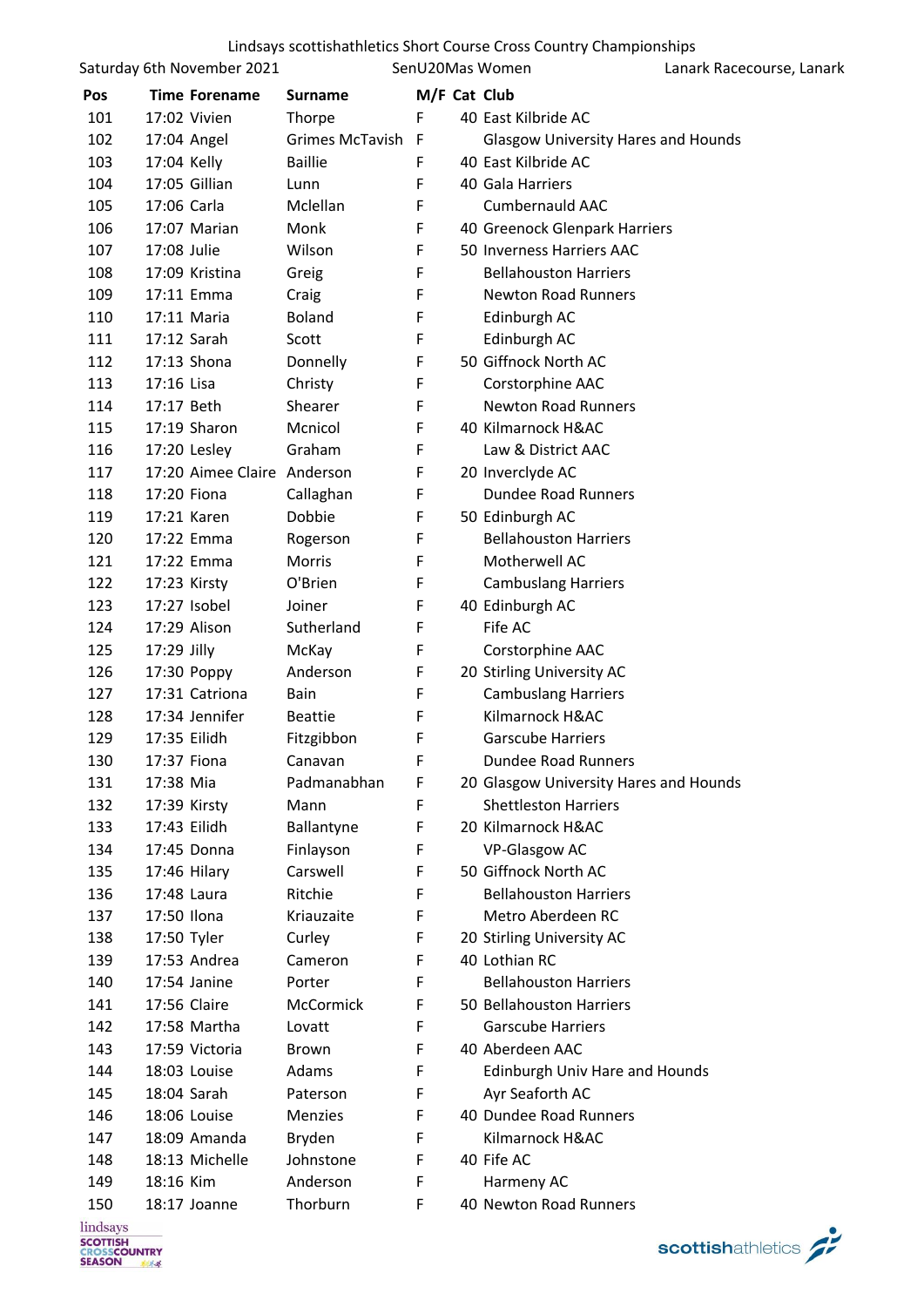|     | Saturday 6th November 2021 |                | SenU20Mas Women |                                            | Lanark Racecourse, Lanark |
|-----|----------------------------|----------------|-----------------|--------------------------------------------|---------------------------|
| Pos | <b>Time Forename</b>       | <b>Surname</b> | M/F Cat Club    |                                            |                           |
| 151 | 18:17 Emma                 | Livingstone    | F               | 20 East Kilbride AC                        |                           |
| 152 | 18:18 Kathryn              | Scott          | F               | 50 Garscube Harriers                       |                           |
| 153 | 18:22 Fiona                | Vaughan        | F               | Giffnock North AC                          |                           |
| 154 | 18:23 Joy                  | Gudgin         | F               | 50 Carnegie Harriers                       |                           |
| 155 | 18:25 Amy                  | <b>Bristow</b> | F               | <b>VP-Glasgow AC</b>                       |                           |
| 156 | 18:29 Eilidh               | Boyd           | F               | <b>Stirling University AC</b>              |                           |
| 157 | 18:33 Gillian              | Hannah         | F               | 50 Ayr Seaforth AC                         |                           |
| 158 | 18:39 Lesley               | McArdle        | F               | <b>Cambuslang Harriers</b>                 |                           |
| 159 | 18:44 Jennifer             | <b>Beattie</b> | F               | Law & District AAC                         |                           |
| 160 | 18:45 Hayley               | Drysdale       | F               | <b>Bellahouston RR</b>                     |                           |
| 161 | 18:45 Katie                | Flett          | F               | 20 Helensburgh AAC                         |                           |
| 162 | 18:48 Julia                | Johnstone      | F               | 50 Gala Harriers                           |                           |
| 163 | 18:48 Carole               | Fortune        | F               | 50 Gala Harriers                           |                           |
| 164 | 18:48 Frances              | Ferguson       | F               | 50 Calderglen Harriers                     |                           |
| 165 | 18:49 Hannah               | McMahon        | F               | <b>Stirling University AC</b>              |                           |
| 166 | 18:51 Alison               | Mackenzie      | F               | <b>Bellahouston Harriers</b>               |                           |
| 167 | 18:51 Laura                | Kyle           | F               | Edinburgh AC                               |                           |
| 168 | 18:52 Nicola               | Mcguire        | F               | 40 Harmeny AC                              |                           |
| 169 | 18:53 Charlotte            | Moran          | F               | Linlithgow AC                              |                           |
| 170 | 18:54 Ann                  | White          | F               | 70 Garscube Harriers                       |                           |
| 171 | 19:00 Clare                | Graham         | F               | 50 PH Racing Club                          |                           |
| 172 | 19:02 Catriona             | Padmanabhan    | F               | 40 Garscube Harriers                       |                           |
| 173 | 19:08 Pauline              | Wright         | F               | 50 Bellahouston RR                         |                           |
| 174 | 19:13 Frances              | Wood           | F               | 60 Linlithgow AC                           |                           |
| 175 | 19:14 Jacqueline           | McLew          | F               | 50 Cambuslang Harriers                     |                           |
| 176 | 19:23 Kate                 | Kitchin        | F               | 40 Ferranti AAC                            |                           |
| 177 | 19:25 Eileen               | Maxwell        | F               | 50 Gala Harriers                           |                           |
| 178 | 19:27 Rachael              | Thomson        | F               | East Kilbride AC                           |                           |
| 179 | 19:28 Verity               | Powell         | F               | Edinburgh AC                               |                           |
| 180 | 19:28 Laura                | Wilkinson      | F               | <b>Bellahouston RR</b>                     |                           |
| 181 | 19:29 Gayle                | Kennedy        | F               | 40 Giffnock North AC                       |                           |
| 182 | 19:35 Anne                 | Campbell       | F               | 40 Bellahouston RR                         |                           |
| 183 | 19:38 Lynsey               | Mooney         | F               | <b>Greenock Glenpark Harriers</b>          |                           |
| 184 | 19:42 Camilla              | Cunningham     | F               | <b>Bellahouston RR</b>                     |                           |
| 185 | 19:45 Stephanie            | Rudd           | F               | 40 Bellahouston Harriers                   |                           |
| 186 | 19:46 Marianne             | McKay          | F               | 40 Greenock Glenpark Harriers              |                           |
| 187 | 19:50 Lyndsay              | Holden         | F               | 40 Harmeny AC                              |                           |
| 188 | 19:51 Rachel               | Wardrope       | F               | 20 Cambuslang Harriers                     |                           |
| 189 | 20:09 Angela               | Campbell       | F               | 40 Bellahouston Harriers                   |                           |
| 190 | 20:12 Susan                | Ross           | F               | 50 Harmeny AC                              |                           |
| 191 | 20:13 Beth                 | Murrison       | F               | 40 West End RR                             |                           |
| 192 | 20:14 Charlotte            | Hendry         | F               | 40 Gala Harriers                           |                           |
| 193 | 20:17 Emily                | Jackson        | F               | <b>Bellahouston RR</b>                     |                           |
| 194 | 20:18 Helen                | Mortimer       | F               | <b>Glasgow University Hares and Hounds</b> |                           |
| 195 | 20:20 Cheryl               | Thomas         | F               | 40 Greenock Glenpark Harriers              |                           |
| 196 | 20:23 Karen                | Littlejohn     | F               | <b>Dumfries RC</b>                         |                           |
| 197 | 20:25 Phyllis              | Hands          | F               | 60 Motherwell AC                           |                           |
| 198 | 20:34 Susan                | Irwin          | F               | 50 Harmeny AC                              |                           |
| 199 | 20:35 Elaine               | Macleod        | F               | 50 West End RR                             |                           |
| 200 | 20:35 Roz                  | Wilson         | F               | 50 Bellahouston RR                         |                           |
|     |                            |                |                 |                                            |                           |

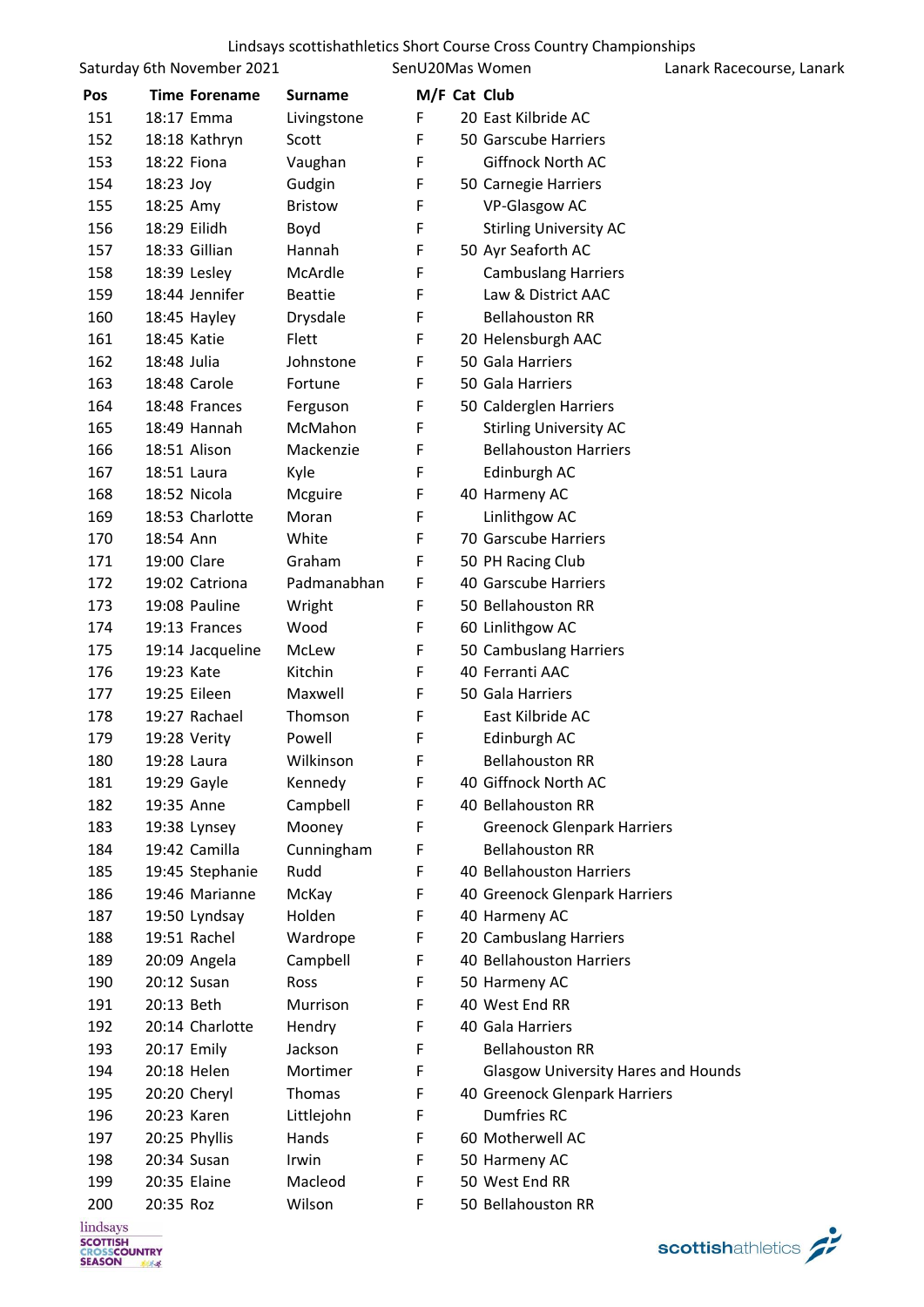|            |                            |                 |              | Lindsays scottishathletics Short Course Cross Country Championships |                           |
|------------|----------------------------|-----------------|--------------|---------------------------------------------------------------------|---------------------------|
|            | Saturday 6th November 2021 |                 |              | SenU20Mas Women                                                     | Lanark Racecourse, Lanark |
| <b>Pos</b> | Time Forename              | <b>Surname</b>  | M/F Cat Club |                                                                     |                           |
| 201        | 20:35 Morgan               | Beaton          | F            | <b>Calderglen Harriers</b>                                          |                           |
| 202        | 20:44 Sinead               | Gallagher       | F            | Edinburgh AC                                                        |                           |
| 203        | 20:52 Ruth                 | Kirk            | F            | 50 Ayr Seaforth AC                                                  |                           |
| 204        | 20:54 Morna                | Fleming         | F            | 60 Pitreavie AAC                                                    |                           |
| 205        | 20:59 Gemma                | Kirwan          | F            | 50 East Kilbride AC                                                 |                           |
| 206        | 20:59 Catriona             | Gourley         | F            | 50 Giffnock North AC                                                |                           |
| 207        | 21:05 Morag                | Casey           | F            | 40 Garscube Harriers                                                |                           |
| 208        | 21:09 Lynne                | Cairns          | F            | West End RR                                                         |                           |
| 209        | 21:21 Catherine            | Laurence        | F            | <b>Bellahouston RR</b>                                              |                           |
| 210        | 21:27 Sheila               | MacAllister     | F            | 60 Edinburgh AC                                                     |                           |
| 211        | 21:27 Karen                | Forsyth         | F            | <b>Carnegie Harriers</b>                                            |                           |
| 212        | 21:41 Madeleine            | Chadwick        | F            | 40 West End RR                                                      |                           |
| 213        | 22:24 Sarah                | Smith           | F            | 40 Giffnock North AC                                                |                           |
| 214        | 22:27 Sarah                | Edgar           | F            | <b>Bellahouston RR</b>                                              |                           |
| 215        | 22:30 Margaret             | Newell          | F            | Law & District AAC                                                  |                           |
| 216        | 22:43 Sandra               | Devine          | F            | 50 Greenock Glenpark Harriers                                       |                           |
| 217        | 23:31 Katrin               | Eldholm         | F            | <b>Stirling University AC</b>                                       |                           |
| 218        | 23:49 Elaine               | Medinelli       | F            | 50 Greenock Glenpark Harriers                                       |                           |
| 219        | 23:58 Susan                | <b>Bothwell</b> | F            | 60 Perth RR                                                         |                           |
| 220        | 24:15 Kathryn              | Burningham      | F            | 50 Bellahouston Harriers                                            |                           |
| 221        | 25:45 Jasmine              | Shields         | F            | <b>Bellahouston Harriers</b>                                        |                           |
|            |                            |                 |              |                                                                     |                           |

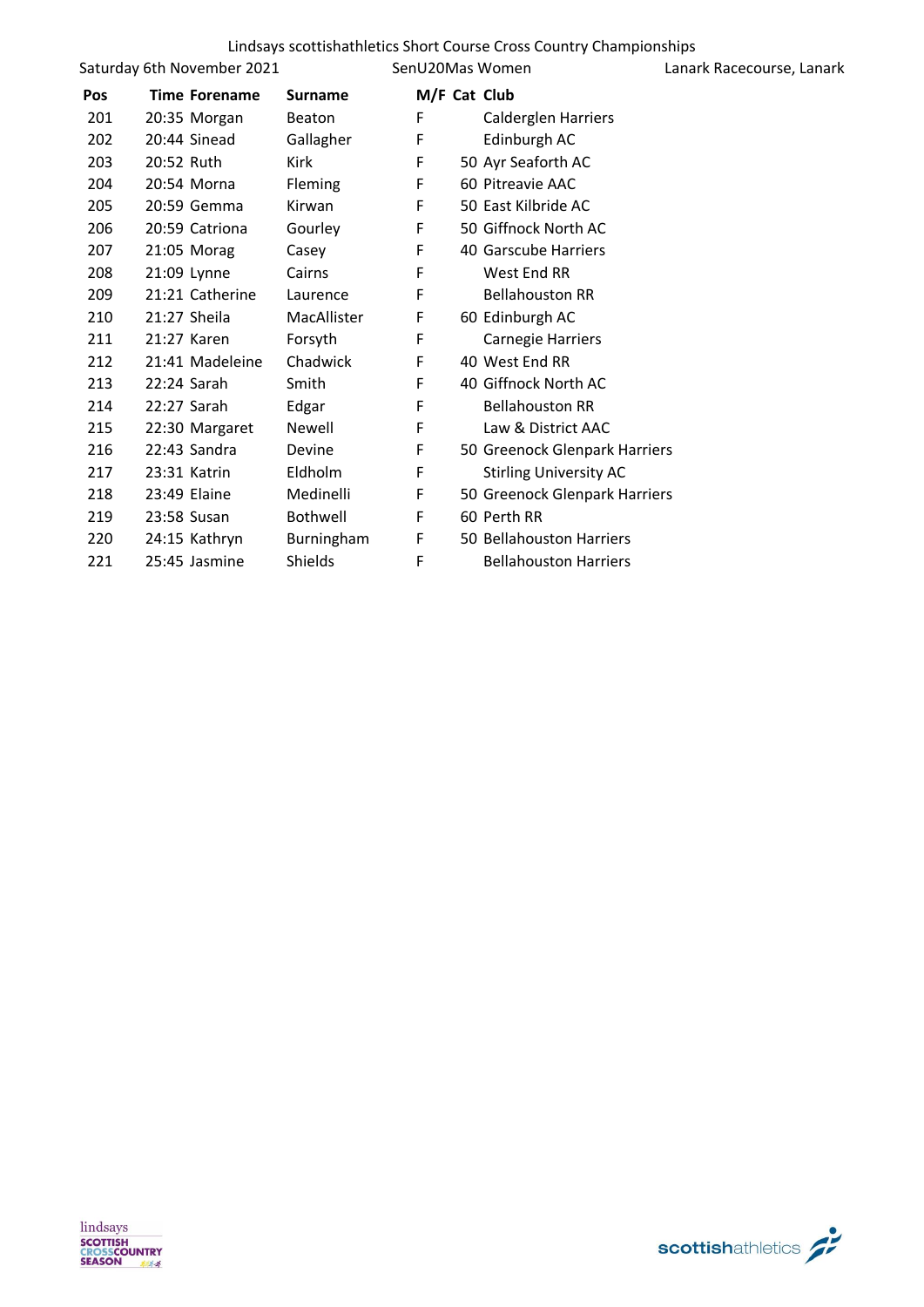|    |                                     |     |    |                 | Lindsays scottishathletics Short Course Cross Country Championships |                           |
|----|-------------------------------------|-----|----|-----------------|---------------------------------------------------------------------|---------------------------|
|    | Saturday 6th November 2021          |     |    | <b>SW Teams</b> |                                                                     | Lanark Racecourse, Lanark |
|    | Pos Club                            |     |    |                 | Points Pos Time Name                                                |                           |
| 1  | Edinburgh Univ Hare and Hounds      | 33  |    |                 | 4 13:22 Megan Keith                                                 |                           |
|    |                                     |     | 7  |                 | 14:13 Katie Lowery                                                  |                           |
|    |                                     |     | 10 |                 | 14:19 Isla Calvert                                                  |                           |
|    |                                     |     | 12 |                 | 14:20 Hannah Anderson                                               |                           |
| 2  | Glasgow University Hares and Hounds | 108 | 3  |                 | 13:18 Eloise Walker                                                 |                           |
|    |                                     |     | 34 |                 | 15:08 Anna Dalglish                                                 |                           |
|    |                                     |     | 35 |                 | 15:08 Matilda Cornall                                               |                           |
|    |                                     |     | 36 |                 | 15:10 Charlotte McKenna                                             |                           |
| 3  | Edinburgh AC                        | 108 | 13 |                 | 14:23 Beth Ansell                                                   |                           |
|    |                                     |     | 20 |                 | 14:46 Pippa Carcas                                                  |                           |
|    |                                     |     | 24 |                 | 15:00 Lauren Stoddart                                               |                           |
|    |                                     |     |    |                 | 51 15:30 Janet Dunbar                                               |                           |
| 4  | Fife AC                             | 118 | 5  |                 | 14:07 Annabel Simpson                                               |                           |
|    |                                     |     | 11 |                 | 14:20 Jenny Selman                                                  |                           |
|    |                                     |     | 16 |                 | 14:28 Megan Crawford                                                |                           |
|    |                                     |     | 86 |                 | 16:35 Kerry Gibson                                                  |                           |
| 5  | Central AC                          | 130 |    |                 | 2 13:18 Morag Millar                                                |                           |
|    |                                     |     | 39 |                 | 15:13 Katie Phillips                                                |                           |
|    |                                     |     | 43 | 15:19           | <b>Grace Tindall</b>                                                |                           |
|    |                                     |     | 46 |                 | 15:23 Heather Scott                                                 |                           |
| 6  | VP-Glasgow AC                       | 156 | 14 |                 | 14:23 Holly Little                                                  |                           |
|    |                                     |     | 15 |                 | 14:25 Gillian Black                                                 |                           |
|    |                                     |     |    |                 | 42 15:17 Becky Dunphy                                               |                           |
|    |                                     |     |    |                 | 85 16:33 Grace Binnie                                               |                           |
| 7  | <b>Garscube Harriers</b>            | 240 | 38 |                 | 15:12 Lesley Bell                                                   |                           |
|    |                                     |     | 55 |                 | 15:42 Frances Wardle                                                |                           |
|    |                                     |     | 71 |                 | 16:15 Holly Smith                                                   |                           |
|    |                                     |     | 76 |                 | 16:18 Gillian Blee                                                  |                           |
| 8  | Aberdeen AAC                        | 242 | 19 |                 | 14:43 Hannah Cameron                                                |                           |
|    |                                     |     |    |                 | 31 15:06 Zoe Bates                                                  |                           |
|    |                                     |     | 49 |                 | 15:27 Jade Maclaren                                                 |                           |
|    |                                     |     |    |                 | 143 17:59 Victoria Brown                                            |                           |
| 9  | Corstorphine AAC                    | 255 | 26 |                 | 15:00 Kirstin Maxwell                                               |                           |
|    |                                     |     | 54 |                 | 15:40 Kirstian Macaulay                                             |                           |
|    |                                     |     | 84 |                 | 16:31 Josie-Wren Golder                                             |                           |
|    |                                     |     |    |                 | 91 16:43 Megan Smith                                                |                           |
| 10 | Giffnock North AC                   | 267 | 23 |                 | 14:53 Yvonne McNairn                                                |                           |
|    |                                     |     | 67 |                 | 16:05 Allie Chong                                                   |                           |
|    |                                     |     | 79 |                 | 16:20 Zoe Flower                                                    |                           |
|    |                                     |     | 98 |                 | 16:52 Frances Lowrie                                                |                           |



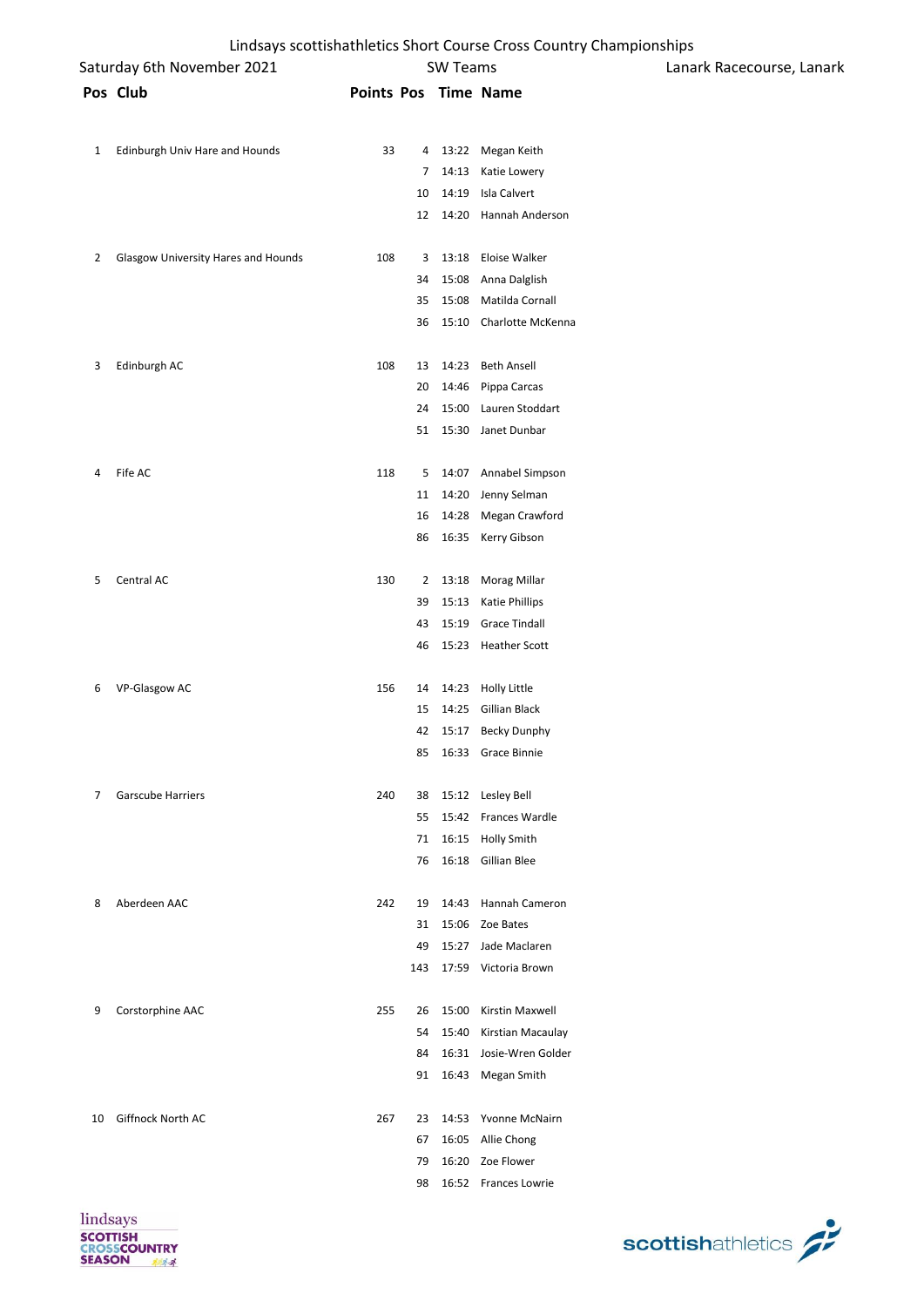|    | Saturday 6th November 2021    |                      |     | <b>SW Teams</b> |                          | Lanark Racecourse, Lanark |  |
|----|-------------------------------|----------------------|-----|-----------------|--------------------------|---------------------------|--|
|    | Pos Club                      | Points Pos Time Name |     |                 |                          |                           |  |
| 11 | <b>Shettleston Harriers</b>   | 267                  | 27  | 15:00           | Kayleigh Jarrett         |                           |  |
|    |                               |                      | 50  | 15:28           | Avril Mason              |                           |  |
|    |                               |                      | 58  | 15:46           | Ruth Joss                |                           |  |
|    |                               |                      | 132 |                 | 17:39 Kirsty Mann        |                           |  |
| 12 | Law & District AAC            | 282                  | 30  | 15:04           | <b>Emily McNicol</b>     |                           |  |
|    |                               |                      | 44  | 15:20           | Madeleine Watson         |                           |  |
|    |                               |                      | 92  | 16:44           | Reagan Binnie            |                           |  |
|    |                               |                      | 116 | 17:20           | Lesley Graham            |                           |  |
| 13 | <b>Cambuslang Harriers</b>    | 330                  | 28  | 15:02           | Eve MacKinnon            |                           |  |
|    |                               |                      | 53  |                 | 15:34 Lesley Blackwood   |                           |  |
|    |                               |                      | 122 | 17:23           | Kirsty O'Brien           |                           |  |
|    |                               |                      | 127 |                 | 17:31 Catriona Bain      |                           |  |
| 14 | <b>Bellahouston RR</b>        | 375                  | 9   |                 | 14:18 Catriona MacDonald |                           |  |
|    |                               |                      | 33  | 15:07           | Rebekah Russell          |                           |  |
|    |                               |                      | 160 | 18:45           | Hayley Drysdale          |                           |  |
|    |                               |                      | 173 | 19:08           | Pauline Wright           |                           |  |
| 15 | <b>Stirling University AC</b> | 425                  | 65  | 15:56           | Jessica Robson           |                           |  |
|    |                               |                      | 96  | 16:50           | Sophie Young             |                           |  |
|    |                               |                      | 126 | 17:30           | Poppy Anderson           |                           |  |
|    |                               |                      | 138 |                 | 17:50 Tyler Curley       |                           |  |
| 16 | <b>Bellahouston Harriers</b>  | 457                  | 93  | 16:44           | Katherine Hylands        |                           |  |
|    |                               |                      | 108 | 17:09           | Kristina Greig           |                           |  |
|    |                               |                      | 120 | 17:22           | Emma Rogerson            |                           |  |
|    |                               |                      | 136 | 17:48           | Laura Ritchie            |                           |  |
| 17 | Kilmarnock H&AC               | 523                  | 115 |                 | 17:19 Sharon Mcnicol     |                           |  |
|    |                               |                      | 128 | 17:34           | Jennifer Beattie         |                           |  |
|    |                               |                      | 133 | 17:43           | Eilidh Ballantyne        |                           |  |
|    |                               |                      | 147 | 18:09           | Amanda Bryden            |                           |  |
| 18 | East Kilbride AC              | 533                  | 101 | 17:02           | Vivien Thorpe            |                           |  |
|    |                               |                      | 103 | 17:04           | <b>Kelly Baillie</b>     |                           |  |
|    |                               |                      | 151 | 18:17           | Emma Livingstone         |                           |  |
|    |                               |                      | 178 | 19:27           | Rachael Thomson          |                           |  |
| 19 | West End RR                   | 565                  | 78  | 16:18           | Ana Richardson           |                           |  |
|    |                               |                      | 97  | 16:51           | Karen Patel              |                           |  |
|    |                               |                      | 191 | 20:13           | <b>Beth Murrison</b>     |                           |  |
|    |                               |                      | 199 | 20:35           | Elaine Macleod           |                           |  |
| 20 | Ayr Seaforth AC               | 588                  | 83  | 16:30           | Morven Hubbard           |                           |  |
|    |                               |                      | 145 | 18:04           | Sarah Paterson           |                           |  |
|    |                               |                      | 157 | 18:33           | Gillian Hannah           |                           |  |
|    |                               |                      | 203 |                 | 20:52 Ruth Kirk          |                           |  |



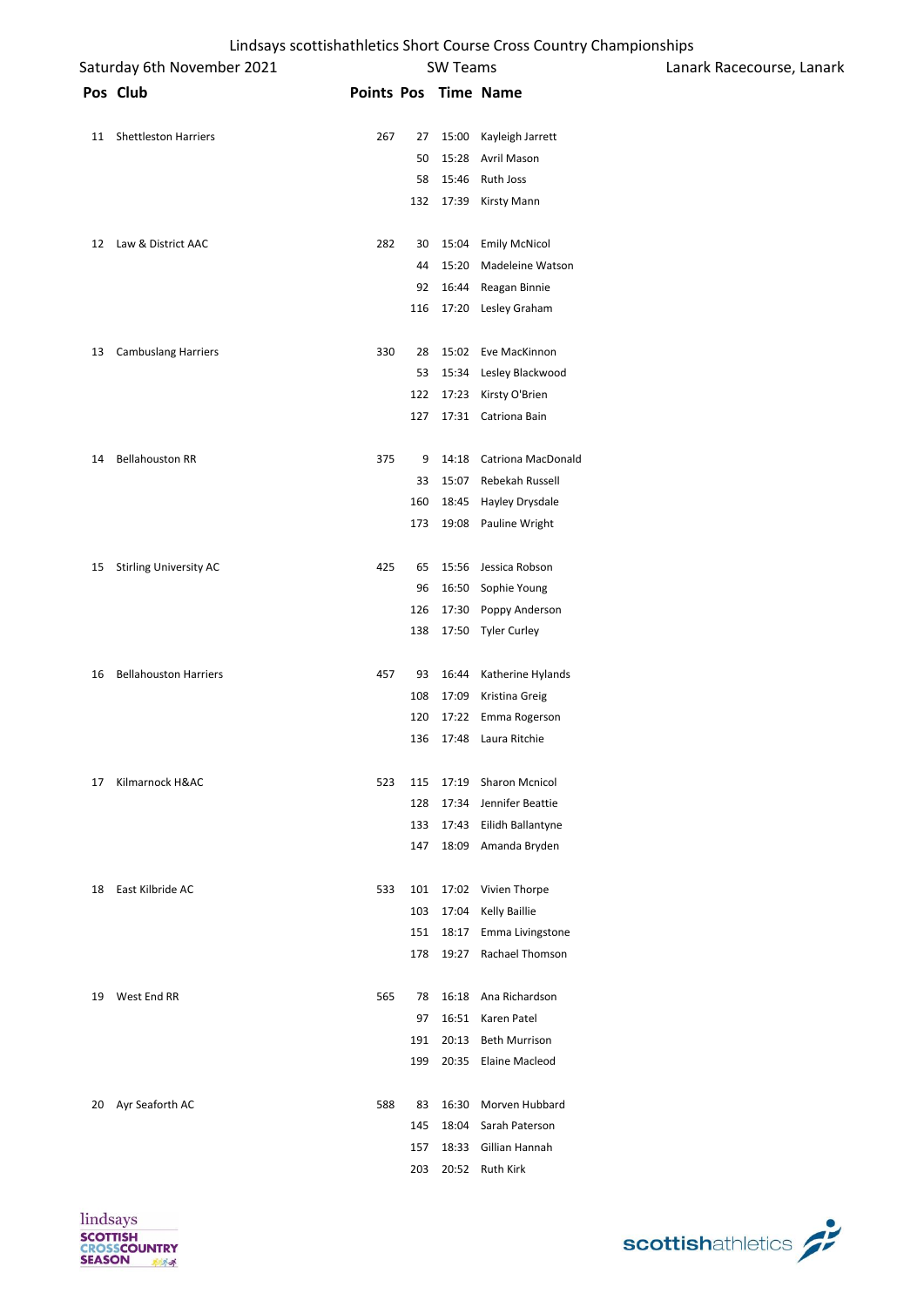|    | Saturday 6th November 2021        | <b>SW Teams</b>      |     |       |                   |
|----|-----------------------------------|----------------------|-----|-------|-------------------|
|    | Pos Club                          | Points Pos Time Name |     |       |                   |
| 21 | <b>Gala Harriers</b>              | 606                  | 104 | 17:05 | Gillian Lunn      |
|    |                                   |                      | 162 | 18:48 | Julia Johnstone   |
|    |                                   |                      | 163 | 18:48 | Carole Fortune    |
|    |                                   |                      | 177 | 19:25 | Eileen Maxwell    |
| 22 | <b>Greenock Glenpark Harriers</b> | 670                  | 106 | 17:07 | Marian Monk       |
|    |                                   |                      | 183 | 19:38 | Lynsey Mooney     |
|    |                                   |                      | 186 | 19:46 | Marianne McKay    |
|    |                                   |                      | 195 | 20:20 | Cheryl Thomas     |
|    |                                   |                      |     |       |                   |
| 23 | Harmeny AC                        | 694                  | 149 | 18:16 | Kim Anderson      |
|    |                                   |                      | 168 | 18:52 | Nicola Mcguire    |
|    |                                   |                      | 187 | 19:50 | Lyndsay Holden    |
|    |                                   |                      | 190 | 20:12 | <b>Susan Ross</b> |



Lanark Racecourse, Lanark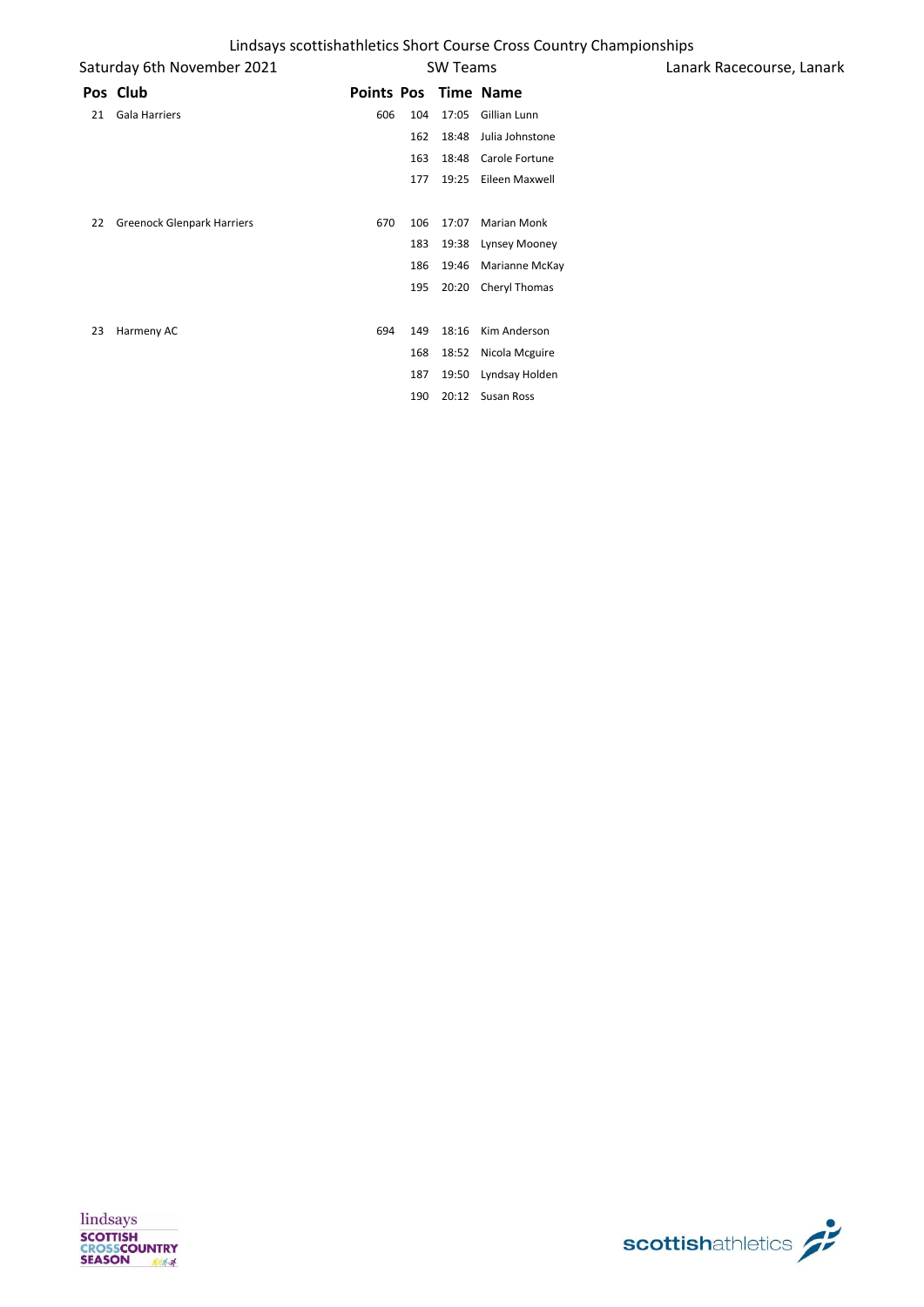|                | Saturday 6th November 2021 |                 | SenU20Mas Men |                                            | Lanark Racecourse, Lanark |
|----------------|----------------------------|-----------------|---------------|--------------------------------------------|---------------------------|
| Pos            | <b>Time Forename</b>       | <b>Surname</b>  | M/F Cat Club  |                                            |                           |
| 1              | 11:47 Andrew               | <b>Butchart</b> | M             | Central AC                                 |                           |
| $\overline{2}$ | 11:53 Jamie                | Crowe           | M             | Central AC                                 |                           |
| 3              | 11:56 Lachlan              | Oates           | M             | <b>Shettleston Harriers</b>                |                           |
| 4              | 11:58 Sol                  | Sweeney         | M             | Perth Strathtay Harriers                   |                           |
| 5              | 11:58 Ben                  | MacMillan       | М             | 20 Central AC                              |                           |
| 6              | 12:00 Ben                  | Potrykus        | M             | Inverclyde AC                              |                           |
| 7              | 12:08 Sean                 | Chalmers        | M             | <b>Inverness Harriers AAC</b>              |                           |
| 8              | 12:09 Christian            | Graham          | M             | Lasswade AC                                |                           |
| 9              | 12:12 Scott                | <b>Stirling</b> | M             | <b>Falkirk Victoria Harriers</b>           |                           |
| 10             | 12:18 Andrew               | McGill          | M             | 20 Livingston AC                           |                           |
| 11             | 12:19 Kane                 | Elliott         | M             | 20 Falkirk Victoria Harriers               |                           |
| 12             | 12:20 Matt                 | Knowles         | M             | 20 Edinburgh Univ Hare and Hounds          |                           |
| 13             | 12:21 Cameron              | Smith           | M             | <b>Cambuslang Harriers</b>                 |                           |
| 14             | 12:22 Jake                 | Wightman        | M             | Edinburgh AC                               |                           |
| 15             | 12:23 Tom                  | Graham-Marr     | М             | Central AC                                 |                           |
| 16             | 12:24 Alastair             | Hay             | M             | Central AC                                 |                           |
| 17             | 12:25 Alastair             | Marshall        | M             | 20 Central AC                              |                           |
| 18             | 12:25 Duncan               | Robinson        | M             | 20 Giffnock North AC                       |                           |
| 19             | 12:27 Callum               | Tharme          | M             | Edinburgh Univ Hare and Hounds             |                           |
| 20             | 12:29 Luca                 | Fanottoli       | М             | Central AC                                 |                           |
| 21             | 12:31 Jamie                | <b>Burns</b>    | M             | <b>Glasgow University Hares and Hounds</b> |                           |
| 22             | 12:32 Fraser               | Stewart         | M             | <b>Cambuslang Harriers</b>                 |                           |
| 23             | 12:34 Michael              | Christoforou    | M             | <b>Cambuslang Harriers</b>                 |                           |
| 24             | 12:37 Daniel               | <b>Bradford</b> | M             | <b>Shettleston Harriers</b>                |                           |
| 25             | 12:37 Ben                  | Shaw            | М             | Edinburgh Univ Hare and Hounds             |                           |
| 26             | 12:42 Lewis                | Rodgers         | M             | Fife AC                                    |                           |
| 27             | 12:42 Luke                 | Davidson        | M             | 20 Inverness Harriers AAC                  |                           |
| 28             | 12:44 Dale                 | Colley          | M             | Central AC                                 |                           |
| 29             | 12:44 Christopher          | McLew           | M             | 20 Cambuslang Harriers                     |                           |
| 30             | 12:44 Harry                | Henriksen       | M             | 20 Edinburgh Univ Hare and Hounds          |                           |
| 31             | 12:45 Max                  | Abernethy       | M             | Fraserburgh RC                             |                           |
| 32             | 12:45 Daryl                | Reid            | M             | East Kilbride AC                           |                           |
| 33             | 12:46 Jason                | Kelly           | M             | Metro Aberdeen RC                          |                           |
| 34             | 12:46 Finlay               | Ross-Davie      | M             | 20 Garscube Harriers                       |                           |
| 35             | 12:47 Jamie                | MacKinnon       | M             | <b>Cambuslang Harriers</b>                 |                           |
| 36             | 12:47 Peter                | Avent           | M             | <b>Shettleston Harriers</b>                |                           |
| 37             | 12:48 Calum                | Phillip         | M             | Central AC                                 |                           |
| 38             | 12:49 Craig                | Morris          | M             | Fife AC                                    |                           |
| 39             | 12:50 Jack                 | Patton          | М             | 20 Kilbarchan AAC                          |                           |
| 40             | 12:50 Magnus               | Tait            | M             | <b>Glasgow University Hares and Hounds</b> |                           |
| 41             | 12:50 Hamish               | Armitt          | М             | 20 Giffnock North AC                       |                           |
| 42             | 12:53 Ben                  | Sandilands      | M             | 20 Fife AC                                 |                           |
| 43             | 12:53 Aaron                | Odentz          | M             | Aberdeen AAC                               |                           |
| 44             | 12:53 Ben                  | Stevenson       | M             | <b>Falkirk Victoria Harriers</b>           |                           |
| 45             | 12:54 Adam                 | Brown           | M             | 20 Aberdeen AAC                            |                           |
| 46             | 12:54 Ryan                 | Donald          | M             | 20 Dundee Hawkhill Harriers                |                           |
| 47             | 12:56 Stephen              | Addison         | M             | <b>Glasgow University Hares and Hounds</b> |                           |
| 48             | 12:57 Samuel               | Leitch          | М             | 20 Heriot-Watt Univ AC                     |                           |
| 49             | 12:57 Alex                 | Muir            | M             | <b>Edinburgh Univ Hare and Hounds</b>      |                           |
| 50             | 12:58 Callum               | Matthews        | M             | Kilbarchan AAC                             |                           |

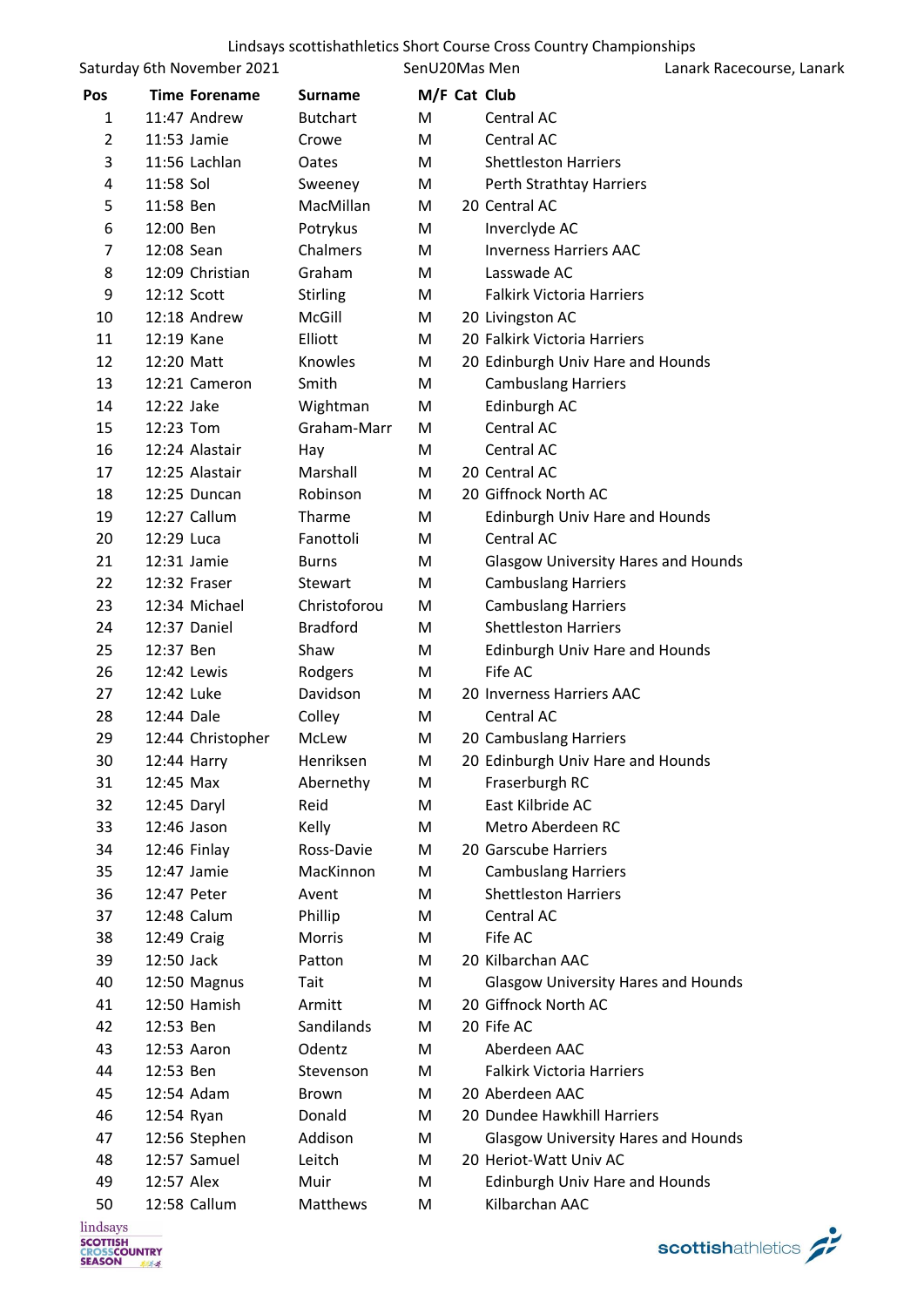|     | Saturday 6th November 2021 |                | SenU20Mas Men |                                            | Lanark Racecourse, Lanark |
|-----|----------------------------|----------------|---------------|--------------------------------------------|---------------------------|
| Pos | <b>Time Forename</b>       | <b>Surname</b> |               | M/F Cat Club                               |                           |
| 51  | 12:58 Lewis                | Hannigan       | M             | 20 Kilbarchan AAC                          |                           |
| 52  | 13:00 Cameron              | Fordyce        | M             | 20 Glasgow University Hares and Hounds     |                           |
| 53  | 13:01 Jack                 | Eykelbosch     | M             | Dacorum AC                                 |                           |
| 54  | 13:02 Pol                  | LE BOT         | M             | Dundee University AC and XC club           |                           |
| 55  | 13:03 Darrell              | Hastie         | M             | <b>Gala Harriers</b>                       |                           |
| 56  | 13:04 Jim                  | Tole           | M             | 40 Metro Aberdeen RC                       |                           |
| 57  | 13:06 Finlay               | Todd           | M             | <b>Glasgow University Hares and Hounds</b> |                           |
| 58  | 13:07 Alasdair             | McMonagle      | M             | 20 Strathclyde Univ Harriers               |                           |
| 59  | 13:10 Andrew               | Thomson        | M             | 20 Fife AC                                 |                           |
| 60  | 13:15 Gordon               | Robertson      | M             | 40 Cambuslang Harriers                     |                           |
| 61  | 13:17 Scott                | <b>Brember</b> | M             | 40 Central AC                              |                           |
| 62  | 13:18 Grant                | <b>Baillie</b> | M             | 40 East Kilbride AC                        |                           |
| 63  | 13:20 Weynay               | Ghebreselassie | M             | <b>Shettleston Harriers</b>                |                           |
| 64  | 13:21 Fearghas             | Thomson        | M             | Aberdeen AAC                               |                           |
| 65  | 13:21 Boyan                | Ivandjikov     | M             | Edinburgh Univ Hare and Hounds             |                           |
| 66  | 13:21 lain                 | Whitaker       | M             | Edinburgh AC                               |                           |
| 67  | 13:22 Christopher          | McGarrity      | M             | <b>Shettleston Harriers</b>                |                           |
| 68  | 13:23 Ross                 | O'brien        | M             | 20 Giffnock North AC                       |                           |
| 69  | 13:24 Andrew               | Johnstone      | М             | <b>Inverness Harriers AAC</b>              |                           |
| 70  | 13:25 Josh                 | Wood           | M             | Central AC                                 |                           |
| 71  | 13:26 Lucas                | Cairns         | M             | 20 Inverness Harriers AAC                  |                           |
| 72  | 13:27 Sandy                | Holl           | M             | Central AC                                 |                           |
| 73  | 13:29 Thomas               | Berry          | M             | Dundee University AC and XC club           |                           |
| 74  | 13:29 Zak                  | Povey          | M             | 20 Cambuslang Harriers                     |                           |
| 75  | 13:29 Joe                  | Battershill    | M             | <b>Edinburgh Univ Hare and Hounds</b>      |                           |
| 76  | 13:30 Ben                  | Nelson         | M             | Aberdeen AAC                               |                           |
| 77  | 13:31 Fraser               | Roach          | M             | <b>Edinburgh Univ Hare and Hounds</b>      |                           |
| 78  | 13:36 Nikolai              | Gajic          | M             | <b>Giffnock North AC</b>                   |                           |
| 79  | 13:36 Finlay               | Murray         | M             | <b>East Sutherland AC</b>                  |                           |
| 80  | 13:38 Calum                | Little         | M             | 20 Falkirk Victoria Harriers               |                           |
| 81  | 13:38 Telfer               | Gray           | M             | <b>Edinburgh Univ Hare and Hounds</b>      |                           |
| 82  | 13:38 Kieran               | Pugh           | M             | Law & District AAC                         |                           |
| 83  | 13:39 Matthew              | Dailey         | M             | <b>Edinburgh Univ Hare and Hounds</b>      |                           |
| 84  | 13:40 Andrew               | Carey          | M             | <b>Glasgow University Hares and Hounds</b> |                           |
| 85  | 13:40 Sam                  | Brown          | M             | Edinburgh AC                               |                           |
| 86  | 13:40 Jamie                | Clements       | M             | East Kilbride AC                           |                           |
| 87  | 13:41 Steve                | Daye           | M             | <b>Irvine RC</b>                           |                           |
| 88  | 13:41 Steven               | <b>Bryce</b>   | M             | <b>VP-Glasgow AC</b>                       |                           |
| 89  | 13:41 Leon                 | Johnson        | M             | 40 Edinburgh AC                            |                           |
| 90  | 13:43 David                | Gardiner       | M             | 50 Motherwell AC                           |                           |
| 91  | 13:43 Martin               | Lynas          | M             | East Kilbride AC                           |                           |
| 92  | 13:44 David                | Ross           | М             | 40 East Kilbride AC                        |                           |
| 93  | 13:44 Alasdair             | <b>Bisset</b>  | M             | <b>Edinburgh Univ Hare and Hounds</b>      |                           |
| 94  | 13:44 Stuart               | Johnston       | M             | 40 Edinburgh AC                            |                           |
| 95  | 13:44 Jack                 | Arnold         | M             | <b>Bellahouston Harriers</b>               |                           |
| 96  | 13:45 David                | Wright         | M             | Lothian RC                                 |                           |
| 97  | 13:45 Mark                 | Carberry       | M             | 20 Stirling University AC                  |                           |
| 98  | 13:46 Sam                  | Lesley         | M             | <b>Shettleston Harriers</b>                |                           |
| 99  | 13:46 Alistair             | Gudgin         | M             | Fife AC                                    |                           |
| 100 | 13:46 Martin               | Mueller        | M             | Metro Aberdeen RC                          |                           |

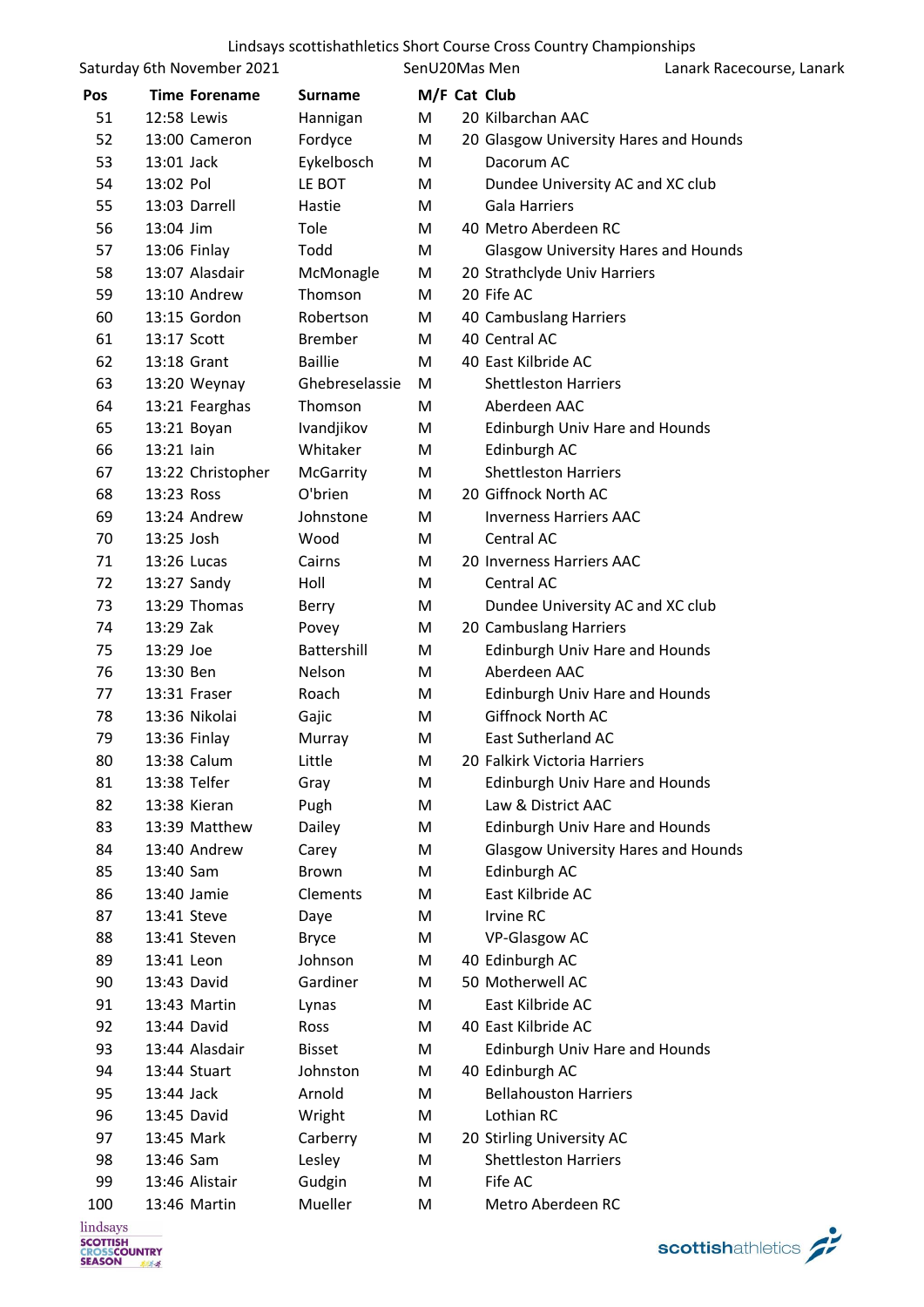|          | Saturday 6th November 2021 |                       | SenU20Mas Men |                                            | Lanark Racecourse, Lanark |
|----------|----------------------------|-----------------------|---------------|--------------------------------------------|---------------------------|
| Pos      | <b>Time Forename</b>       | <b>Surname</b>        | M/F Cat Club  |                                            |                           |
| 101      | 13:47 Jack                 | Muir                  | M             | 20 Stirling University AC                  |                           |
| 102      | 13:47 Andrew               | Kirk                  | M             | Kirkintilloch Olympians                    |                           |
| 103      | 13:48 James                | Wilkes                | М             | <b>Garscube Harriers</b>                   |                           |
| 104      | 13:48 Harris               | Pentecost             | М             | <b>Falkirk Victoria Harriers</b>           |                           |
| 105      | 13:49 Declan               | Murray                | M             | Macclesfield Harriers & AC                 |                           |
| 106      | 13:50 Mark                 | Irvine                | М             | <b>Glasgow University Hares and Hounds</b> |                           |
| 107      | 13:50 Sam                  | <b>Burton</b>         | М             | 20 Central AC                              |                           |
| 108      | 13:51 Ruairidh             | MacGregor             | M             | 20 Cambuslang Harriers                     |                           |
| 109      | 13:52 Steven               | Murray                | M             | Aberdeen AAC                               |                           |
| 110      | 13:52 John                 | Coyle                 | M             | 40 Garscube Harriers                       |                           |
| 111      | 13:52 Donald               | Macaulay              | M             | Corstorphine AAC                           |                           |
| 112      | 13:52 Myles                | Bax                   | М             | Edinburgh AC                               |                           |
| 113      | 13:53 Sam                  | McIntosh              | М             | Lothian RC                                 |                           |
| 114      | 13:53 Alan                 | Moss                  | M             | <b>Bellahouston RR</b>                     |                           |
| 115      | 13:56 Andrew               | Taylor                | М             | <b>Shettleston Harriers</b>                |                           |
| 116      | 13:57 Thomas               | Callan                | M             | <b>Westerlands CCC</b>                     |                           |
| 117      | 13:57 Donald               | Mcpartlin             | М             | <b>Garscube Harriers</b>                   |                           |
| 118      | 13:58 Michael              | Sanderson             | М             | 20 Fife AC                                 |                           |
| 119      | 13:58 Richard              | Carr                  | M             | <b>Cambuslang Harriers</b>                 |                           |
| 120      | 13:58 Greg                 | Walker                | M             | 40 Teviotdale Harriers                     |                           |
| 121      | 13:59 Struan               | Oliver-Jones          | M             | 20 Strathclyde Univ Harriers               |                           |
| 122      | 14:00 Todd                 | Russell               | M             | Edinburgh Univ Hare and Hounds             |                           |
| 123      | 14:02 Darran               | Muir                  | М             | 40 Law & District AAC                      |                           |
| 124      | 14:03 Andrew John          | Ferguson              | M             | Aberdeen AAC                               |                           |
| 125      | 14:03 Munro                | Stewart               | M             | Dundee Hawkhill Harriers                   |                           |
| 126      | 14:04 Grant                | Murphy                | M             | <b>Bellahouston RR</b>                     |                           |
| 127      | 14:05 Kenneth              | Neill                 | М             | 40 Ayr Seaforth AC                         |                           |
| 128      | 14:06 lain                 | Macdonald             | М             | Edinburgh AC                               |                           |
| 129      | 14:06 Oliver               | Traynor               | Μ             | Giffnock North AC                          |                           |
| 130      | 14:06 Craig                | Shields               | М             | <b>Garscube Harriers</b>                   |                           |
| 131      | 14:06 Sam                  | Grivell               | М             | 20 Central AC                              |                           |
| 132      | 14:08 Ben                  | Kinninmonth           | M             | Fife AC                                    |                           |
| 133      | 14:09 Laurence             | Petty                 | M             | 20 Dundee Hawkhill Harriers                |                           |
| 134      | 14:09 Luke                 | Kirwan                | М             | East Kilbride AC                           |                           |
| 135      | 14:09 Jordan               | Queen                 | М             | <b>Garscube Harriers</b>                   |                           |
| 136      | 14:10 Michael              | Paxton                | М             | <b>Shettleston Harriers</b>                |                           |
| 137      | 14:11 James                | Bowden                | М             | <b>Westerlands CCC</b>                     |                           |
| 138      | 14:11 Timothy              | Martin                | М             | <b>Garscube Harriers</b>                   |                           |
| 139      | 14:12 Dylan                | Crawford              | M             | Inverclyde AC                              |                           |
| 140      | 14:12 Stephen              | Allen                 | M             | 50 Cumbernauld AAC                         |                           |
| 141      | 14:12 Theo                 | <b>Phillips Smith</b> | M             | 20 Corstorphine AAC                        |                           |
| 142      | 14:12 Sam                  | MacNeil               | M             | Edinburgh AC                               |                           |
| 143      | 14:12 Colin                | Soppitt               | M             | 20 Corstorphine AAC                        |                           |
| 144      | 14:14 Matt                 | <b>Bird</b>           | М             | Portobello RC                              |                           |
| 145      | 14:15 Gregor               | Stewart               | M             | <b>Westerlands CCC</b>                     |                           |
| 146      | 14:15 Max                  | Meres                 | М             | Edinburgh AC                               |                           |
| 147      | 14:15 Malcolm              | McLure                | M             | 20 Glasgow University Hares and Hounds     |                           |
| 148      | 14:15 Aaron                | Bennet                | M             | 20 PH Racing Club                          |                           |
| 149      | 14:16 Matthew              | Stewart               | M             | 20 Glasgow School of Sport                 |                           |
| 150      | 14:16 Darren               | McQuade               | M             | <b>Bellahouston Harriers</b>               |                           |
| lindooyo |                            |                       |               |                                            |                           |

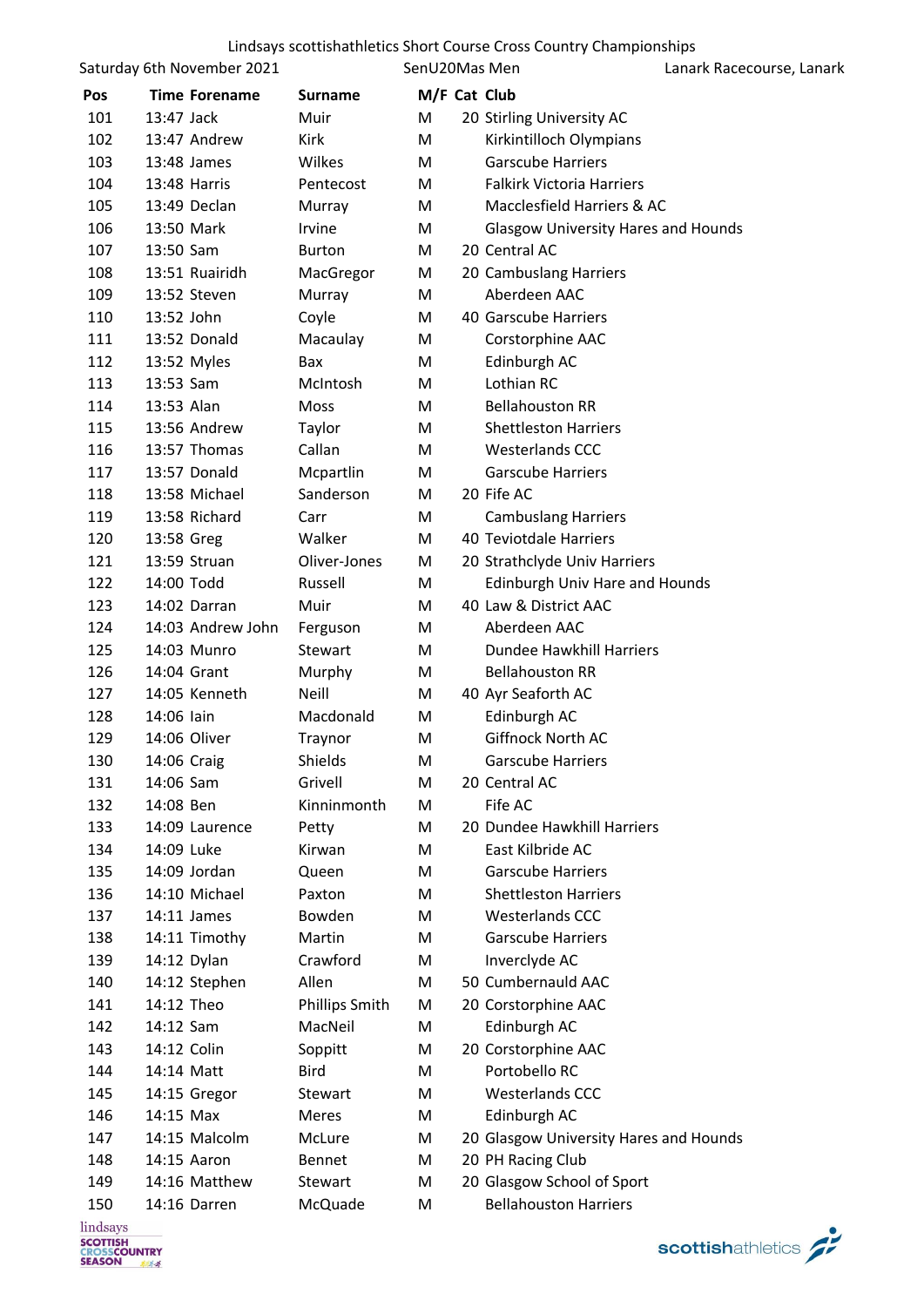|     | Saturday 6th November 2021        |                     | SenU20Mas Men |                                            | Lanark Racecourse, Lanark |
|-----|-----------------------------------|---------------------|---------------|--------------------------------------------|---------------------------|
| Pos | <b>Time Forename</b>              | Surname             | M/F Cat Club  |                                            |                           |
| 151 | 14:16 Daniel                      | Scroop              | M             | 40 Garscube Harriers                       |                           |
| 152 | 14:17 Andrew                      | <b>Brown</b>        | М             | 40 Dunbar RC                               |                           |
| 153 | 14:17 David                       | Tamburini           | M             | 40 Inverclyde AC                           |                           |
| 154 | 14:18 Andrew                      | Irvine              | M             | Central AC                                 |                           |
| 155 | 14:18 Jordan                      | Cruickshank         | M             | 20 Metro Aberdeen RC                       |                           |
| 156 | 14:18 Oliver                      | Reilly              | M             | <b>Greenock Glenpark Harriers</b>          |                           |
| 157 | 14:20 Ray                         | Ward                | M             | 40 Hunters Bog Trotters                    |                           |
| 158 | 14:20 Shaun                       | Wiseman             | M             | 20 Greenock Glenpark Harriers              |                           |
| 159 | 14:21 Jonathan                    | Marshall            | M             | 20 Livingston AC                           |                           |
| 160 | 14:21 Michael                     | Miller              | M             | Clydesdale Harriers                        |                           |
| 161 | 14:21 Andrew                      | Casey               | M             | Aberdeen AAC                               |                           |
| 162 | 14:22 Scott                       | Mason               | M             | 40 Bellahouston Harriers                   |                           |
| 163 | 14:22 lain                        | McWhinnie           | М             | 20 Glasgow University Hares and Hounds     |                           |
| 164 | 14:22 Theo                        | Carter              | M             | 20 Cambuslang Harriers                     |                           |
| 165 | 14:23 Jon                         | Hammerman           | M             | 40 Inverclyde AC                           |                           |
| 166 | 14:23 Charlie                     | Storrie             | M             | Dumfries RC                                |                           |
| 167 | 14:23 Rankin                      | Lascelles           | M             | Metro Aberdeen RC                          |                           |
| 168 | 14:25 Jack                        | Kirwan              | M             | East Kilbride AC                           |                           |
| 169 | 14:25 Jamie                       | Flaherty            | M             | <b>Garscube Harriers</b>                   |                           |
| 170 | 14:26 Allan                       | Cameron             | M             | 40 Cumbernauld AAC                         |                           |
| 171 | 14:27 Stuart                      | Miller              | M             | <b>Bellahouston Harriers</b>               |                           |
| 172 | 14:28 Joshua                      | Liddle              | M             | <b>Edinburgh Univ Hare and Hounds</b>      |                           |
| 173 | 14:29 Brian                       | McGarrity           | M             | 40 Shettleston Harriers                    |                           |
| 174 | 14:31 David                       | Woods               | M             | Lasswade AC                                |                           |
| 175 | 14:32 Michael                     | Kilbride            | M             | Aberdeen AAC                               |                           |
| 176 | 14:35 Ollie                       | Duffy               | M             | Edinburgh AC                               |                           |
| 177 | 14:36 Joe                         | Folan               | M             | Metro Aberdeen RC                          |                           |
| 178 | 14:37 Stephen                     | <b>Brown</b>        | M             | 40 West End RR                             |                           |
| 179 | 14:37 Jonah                       | Jones               | M             | Portobello RC                              |                           |
| 180 | 14:38 Lee                         | Shaw                | M             | <b>Bellahouston Harriers</b>               |                           |
| 181 | 14:38 Stuart                      | Robertson           | M             | 50 Perth RR                                |                           |
| 182 | 14:38 Chris                       | Upson               | M             | 50 Cambuslang Harriers                     |                           |
| 183 | 14:40 Brent                       | <b>Brodie</b>       | M             | 40 Bellahouston Harriers                   |                           |
| 184 | 14:41 Steven                      | Campbell            | M             | 40 Greenock Glenpark Harriers              |                           |
| 185 | 14:41 Ruairidh                    | MacLean             | M             | Giffnock North AC                          |                           |
| 186 | 14:41 David                       | Mackintosh          | M             | <b>Bellahouston Harriers</b>               |                           |
| 187 | 14:42 Drew                        | Galloway            | M             | <b>Glasgow University Hares and Hounds</b> |                           |
| 188 | 14:42 Fred                        | Allingham           | M             | <b>Bellahouston Harriers</b>               |                           |
| 189 | 14:44 Niall                       | McAlinden           | M             | Westerlands CCC                            |                           |
| 190 | 14:45 Callum                      | Ferguson            | M             | <b>Newton Road Runners</b>                 |                           |
| 191 | 14:45 Philip                      | Holden              | M             | 40 Harmeny AC                              |                           |
| 192 | 14:46 Fraser                      | Armstrong           | M             | <b>Bellahouston Harriers</b>               |                           |
| 193 | 14:48 Keith                       | Ovenstone           | M             | 40 Corstorphine AAC                        |                           |
| 194 | 14:49 Thomas<br>14:49 Michael     | Leeman<br>Fullerton | M             | Edinburgh AC                               |                           |
| 195 |                                   |                     | M             | 50 Edinburgh AC                            |                           |
| 196 | 14:49 Alan                        | <b>Baxter</b>       | M             | 40 Dumfries RC<br><b>Bellahouston RR</b>   |                           |
| 197 | 14:50 Anthony Lucio<br>14:50 Paul | Jannetta            | M             | 40 Shettleston Harriers                    |                           |
| 198 |                                   | Sorrie              | M             |                                            |                           |
| 199 | 14:52 George                      | Pettit              | M             | 40 Cambuslang Harriers                     |                           |
| 200 | 14:53 Duncan                      | Ryan                | M             | 50 Perth RR                                |                           |

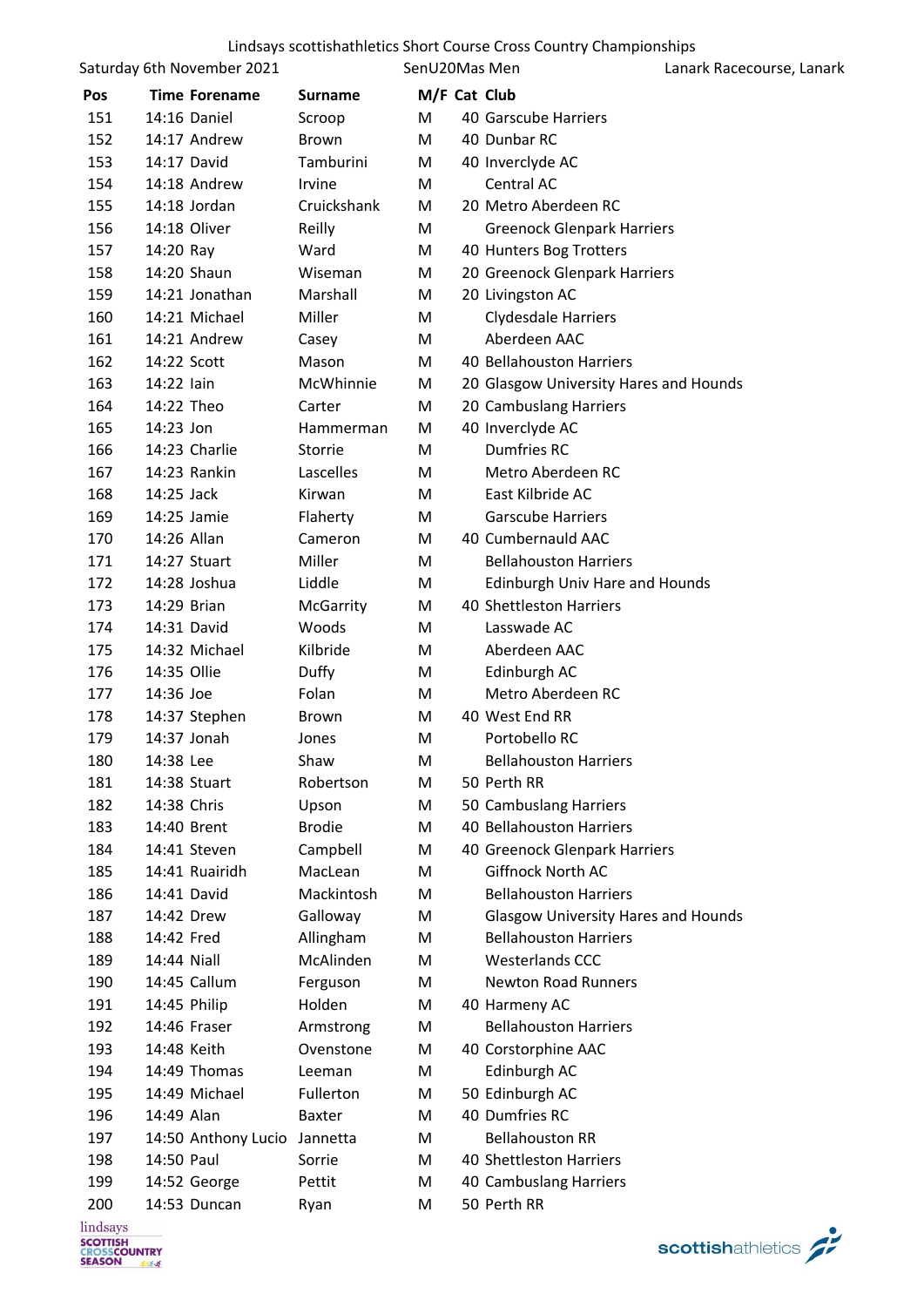|     | Saturday 6th November 2021 |                | SenU20Mas Men |                                  | Lanark Racecourse, Lanark |
|-----|----------------------------|----------------|---------------|----------------------------------|---------------------------|
| Pos | <b>Time Forename</b>       | <b>Surname</b> | M/F Cat Club  |                                  |                           |
| 201 | 14:53 Greg                 | Louden         | M             | Lasswade AC                      |                           |
| 202 | 14:54 Matthew              | Davies         | M             | Edinburgh AC                     |                           |
| 203 | 14:54 Stuart               | Ferguson       | M             | Banchory Stonehaven AC           |                           |
| 204 | 14:54 John                 | <b>Speirs</b>  | M             | 40 Kilmarnock H&AC               |                           |
| 205 | 14:54 Jamie                | Tennant        | M             | 20 Ayr Seaforth AC               |                           |
| 206 | 14:55 Mark                 | Connelly       | M             | 40 Airdrie Harriers              |                           |
| 207 | 14:55 Euan                 | Hood           | M             | Lasswade AC                      |                           |
| 208 | 14:56 Stephen              | Allan          | M             | 40 Cumbernauld AAC               |                           |
| 209 | 14:57 Dylan                | Drummond       | M             | 20 Cumbernauld AAC               |                           |
| 210 | 14:58 Andrew               | Osborne        | M             | 40 Greenock Glenpark Harriers    |                           |
| 211 | 15:00 Craig                | Freshwater     | M             | 40 Hunters Bog Trotters          |                           |
| 212 | 15:01 David                | Shaw           | M             | 40 Giffnock North AC             |                           |
| 213 | 15:01 Scott                | Brown          | M             | 40 Irvine RC                     |                           |
| 214 | 15:02 Paul                 | <b>Butler</b>  | M             | Edinburgh AC                     |                           |
| 215 | 15:02 Phil                 | <b>Buckley</b> | M             | 40 Harmeny AC                    |                           |
| 216 | 15:03 Daniel               | Lowe           | M             | <b>Shettleston Harriers</b>      |                           |
| 217 | 15:03 lain                 | Macleod        | M             | 50 Corstorphine AAC              |                           |
| 218 | 15:03 David                | Hogg           | M             | 50 Cumbernauld AAC               |                           |
| 219 | 15:04 Cameron              | Wallace        | M             | <b>Strathclyde Univ Harriers</b> |                           |
| 220 | 15:04 Kevin                | Hamilton       | M             | Edinburgh AC                     |                           |
| 221 | 15:05 Ross                 | Penny          | M             | Law & District AAC               |                           |
| 222 | 15:05 Ted                  | Gourley        | M             | 50 Giffnock North AC             |                           |
| 223 | 15:05 Mark                 | Webster        | M             | 40 PH Racing Club                |                           |
| 224 | 15:06 Lewis                | Hainey         | M             | 20 Inverclyde AC                 |                           |
| 225 | 15:08 Joseph               | Fitzgibbon     | M             | <b>Garscube Harriers</b>         |                           |
| 226 | 15:08 Calum                | Ferguson       | M             | <b>Bellahouston Harriers</b>     |                           |
| 227 | 15:09 Liam                 | Raeside        | M             | <b>Strathclyde Univ Harriers</b> |                           |
| 228 | 15:09 Stuart               | Laurence       | M             | <b>Bellahouston RR</b>           |                           |
| 229 | 15:10 Paul                 | McMonagle      | M             | 50 Cumbernauld AAC               |                           |
| 230 | 15:10 Steve                | <b>Buchan</b>  | M             | 40 Metro Aberdeen RC             |                           |
| 231 | 15:11 Mike                 | MacDonald      | M             | 40 Fife AC                       |                           |
| 232 | 15:11 Jeff                 | Farquhar       | M             | 60 Pitreavie AAC                 |                           |
| 233 | 15:15 Sam                  | Condy          | M             | 20 Strathclyde Univ Harriers     |                           |
| 234 | 15:15 Alastair             | <b>Stables</b> | M             | <b>Giffnock North AC</b>         |                           |
| 235 | 15:17 Daniel               | Doherty        | Μ             | 40 Greenock Glenpark Harriers    |                           |
| 236 | 15:18 Charlie              | Whall          | M             | <b>Bellahouston RR</b>           |                           |
| 237 | 15:19 Barry                | Davie          | M             | 40 Carnegie Harriers             |                           |
| 238 | 15:20 Jonathan             | Kennedy        | M             | Harmeny AC                       |                           |
| 239 | 15:21 Angus                | Gray           | M             | <b>Bellahouston RR</b>           |                           |
| 240 | 15:21 lain                 | Nicholl        | M             | 40 Cambuslang Harriers           |                           |
| 241 | 15:23 Ross                 | Hill           | M             | Law & District AAC               |                           |
| 242 | 15:23 Michael              | O'Hagan        | M             | 50 Cambuslang Harriers           |                           |
| 243 | 15:24 Ewan                 | Calder         | М             | Peterhead AC                     |                           |
| 244 | 15:24 Scott                | Love           | M             | 40 PH Racing Club                |                           |
| 245 | 15:25 John                 | <b>Brogan</b>  | M             | 40 Airdrie Harriers              |                           |
| 246 | 15:27 Paul                 | Forbes         | M             | 60 Edinburgh AC                  |                           |
| 247 | 15:29 James                | Hall           | M             | 40 Fife AC                       |                           |
| 248 | 15:30 Kenny                | Finlayson      | M             | 40 Cambuslang Harriers           |                           |
| 249 | 15:31 Fraser               | McGillivray    | M             | Aberdeen AAC                     |                           |
| 250 | 15:32 John                 | Hancock        | M             | Edinburgh AC                     |                           |

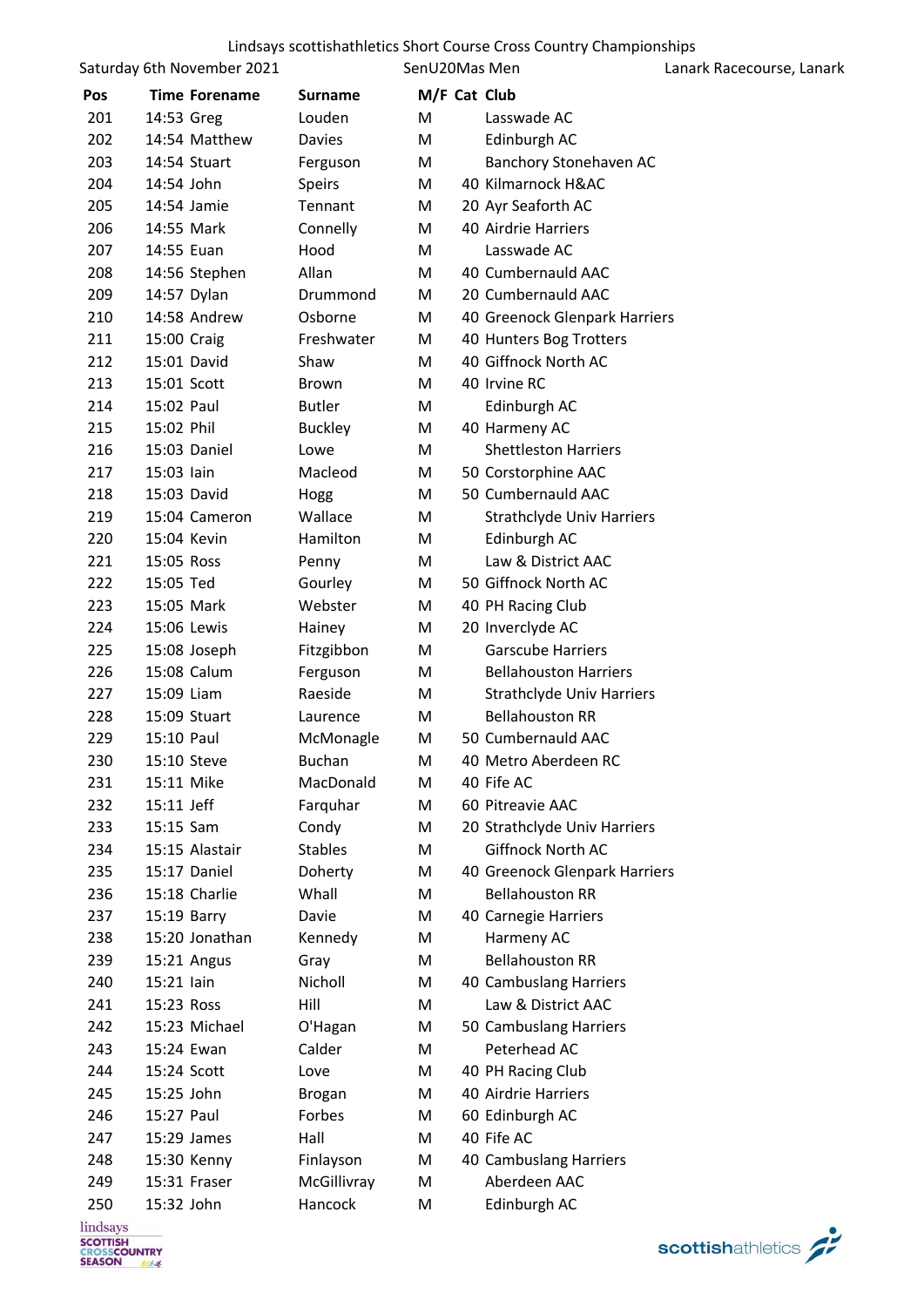|     |             | Saturday 6th November 2021 |                 | SenU20Mas Men |                                  | Lanark Racecourse, Lanark |
|-----|-------------|----------------------------|-----------------|---------------|----------------------------------|---------------------------|
| Pos |             | <b>Time Forename</b>       | <b>Surname</b>  |               | M/F Cat Club                     |                           |
| 251 |             | 15:34 Duncan               | McKellar        | M             | <b>Garscube Harriers</b>         |                           |
| 252 | 15:34 John  |                            | Mowbray         | M             | Edinburgh AC                     |                           |
| 253 | 15:35 Mark  |                            | Ellis           | M             | 40 Motherwell AC                 |                           |
| 254 |             | 15:36 Christopher          | Endress         | M             | Metro Aberdeen RC                |                           |
| 255 | 15:38 Rory  |                            | Sandilands      | M             | 40 Fife AC                       |                           |
| 256 | 15:39 Euan  |                            | McCallum        | M             | <b>Falkirk Victoria Harriers</b> |                           |
| 257 | 15:40 Ross  |                            | Gray            | M             | Dundee University AC and XC club |                           |
| 258 |             | 15:40 James                | McClafferty     | M             | Law & District AAC               |                           |
| 259 | 15:41 David |                            | Eckersley       | M             | 50 Central AC                    |                           |
| 260 |             | 15:41 Owain                | Williams        | M             | Edinburgh AC                     |                           |
| 261 | 15:41 John  |                            | Oates           | M             | 60 Shettleston Harriers          |                           |
| 262 | 15:42 Paul  |                            | Clawson         | М             | <b>Bellahouston Harriers</b>     |                           |
| 263 | 15:43 Mark  |                            | Welsford        | M             | 40 Kirkintilloch Olympians       |                           |
| 264 |             | 15:45 Richard              | <b>Beattie</b>  | М             | 40 Law & District AAC            |                           |
| 265 | 15:47 Gavin |                            | Morrison        | M             | 50 Greenock Glenpark Harriers    |                           |
| 266 |             | 15:49 Andrew               | Latham          | M             | 50 Edinburgh AC                  |                           |
| 267 | 15:49 John  |                            | Murray          | M             | 40 Garscube Harriers             |                           |
| 268 | 15:49 Denis |                            | Williams        | M             | 50 Shettleston Harriers          |                           |
| 269 | 15:50 Alan  |                            | Digweed         | M             | 40 Bellahouston RR               |                           |
| 270 |             | 15:51 Gavin                | Phillip         | М             | 50 Edinburgh AC                  |                           |
| 271 | 15:51 Neil  |                            | McLure          | M             | 50 Carnethy Hill Racing Club     |                           |
| 272 | 15:51 Paul  |                            | Kirkland        | M             | <b>Garscube Harriers</b>         |                           |
| 273 |             | 15:52 Michael              | McKean          | M             | <b>Dumfries RC</b>               |                           |
| 274 | 15:52 John  |                            | Mackenzie       | M             | 50 Bellahouston RR               |                           |
| 275 | 15:52 John  |                            | Crookston       | M             | 60 PH Racing Club                |                           |
| 276 | 15:55 John  |                            | Edwards         | M             | 40 East Kilbride AC              |                           |
| 277 |             | 15:56 Callum               | Wright          | M             | Calderglen Harriers              |                           |
| 278 |             | 15:57 Donald               | Shaw            | M             | 50 Central AC                    |                           |
| 279 |             | 15:57 Matthew              | Gillon          | M             | 20 Law & District AAC            |                           |
| 280 |             | 15:58 Jonathan             | Millar          | M             | Carnegie Harriers                |                           |
| 281 | 15:59 Scott |                            | Elliott         | M             | 60 Kirkintilloch Olympians       |                           |
| 282 |             | 15:59 Cameron              | Douglas         | M             | <b>Strathclyde Univ Harriers</b> |                           |
| 283 | 15:59 Rob   |                            | Crusher         | M             | 50 Giffnock North AC             |                           |
| 284 | 15:59 Chris |                            | Allan           | M             | <b>Bellahouston RR</b>           |                           |
| 285 |             | 16:00 Andrew               | Whiteford       | M             | <b>Bellahouston RR</b>           |                           |
| 286 | 16:00 Ewan  |                            | Smith           | M             | 50 Campbeltown RC                |                           |
| 287 | 16:01 Lewis |                            | Orr             | M             | 50 Edinburgh AC                  |                           |
| 288 |             | 16:01 Andrew               | Rockett Jackson | M             | <b>Shettleston Harriers</b>      |                           |
| 289 | 16:02 Des   |                            | Dickson         | М             | 60 Cambuslang Harriers           |                           |
| 290 | 16:03 Dave  |                            | Clements        | M             | 50 Edinburgh AC                  |                           |
| 291 | 16:03 Peter |                            | Maclean         | M             | 40 Ayr Seaforth AC               |                           |
| 292 | 16:04 Mark  |                            | Mclean          | M             | 50 PH Racing Club                |                           |
| 293 |             | 16:04 Robert               | Conroy          | M             | 40 Kirkintilloch Olympians       |                           |
| 294 |             | 16:04 Gerard               | Scullion        | М             | 50 Bellahouston RR               |                           |
| 295 | 16:05 Chris |                            | Smith           | M             | <b>Cambuslang Harriers</b>       |                           |
| 296 | 16:06 Scott |                            | Dickson         | M             | Motherwell AC                    |                           |
| 297 | 16:07 John  |                            | Macdonald       | M             | 20 PH Racing Club                |                           |
| 298 | 16:07 Andy  |                            | Downey          | M             | 50 Garscube Harriers             |                           |
| 299 |             | 16:08 Murdo                | Traill          | M             | Corstorphine AAC                 |                           |
| 300 |             | 16:08 Charles              | Graham-Marr     | M             | 60 Central AC                    |                           |
|     |             |                            |                 |               |                                  |                           |

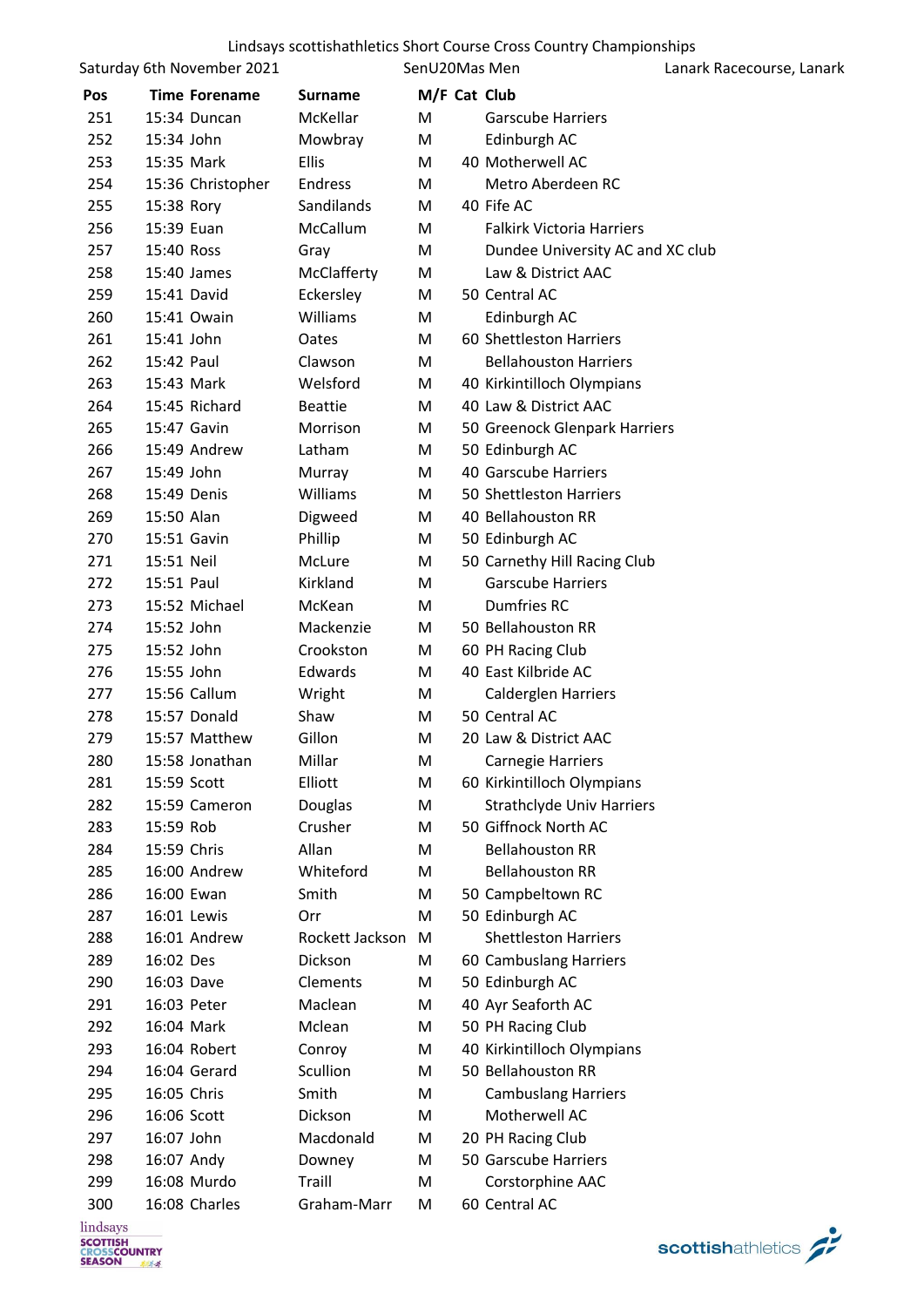|            | Saturday 6th November 2021 |                | SenU20Mas Men |                                            | Lanark Racecourse, Lanark |
|------------|----------------------------|----------------|---------------|--------------------------------------------|---------------------------|
| <b>Pos</b> | <b>Time Forename</b>       | <b>Surname</b> | M/F Cat Club  |                                            |                           |
| 301        | 16:10 Kyle                 | Paterson       | М             | 20 Kirkintilloch Olympians                 |                           |
| 302        | 16:10 Francis              | Gilroy         | M             | 50 Bellahouston Harriers                   |                           |
| 303        | 16:14 Sandy                | Gilhooly       | M             | <b>Glasgow University Hares and Hounds</b> |                           |
| 304        | 16:15 David                | Worrall        | M             | 40 Portobello RC                           |                           |
| 305        | 16:22 Paul                 | Burningham     | M             | 40 Bellahouston Harriers                   |                           |
| 306        | 16:22 David                | Cross          | M             | 50 Edinburgh AC                            |                           |
| 307        | 16:22 lan                  | Maxwell        | M             | 60 Gala Harriers                           |                           |
| 308        | 16:22 Peter                | Alexander      | М             | <b>Newton Road Runners</b>                 |                           |
| 309        | 16:26 Alistair             | Macdonald      | M             | 50 Morpeth Harriers                        |                           |
| 310        | 16:26 Jamie                | Robinson       | М             | <b>Bellahouston RR</b>                     |                           |
| 311        | 16:30 Sandy                | Gardner        | M             | 50 VP-Glasgow AC                           |                           |
| 312        | 16:30 Graeme               | Gemmell        | M             | 50 Bellahouston Harriers                   |                           |
| 313        | 16:31 Kevin                | Gordon         | М             | Dumfries RC                                |                           |
| 314        | 16:33 Byron                | Moreton        | М             | West End RR                                |                           |
| 315        | 16:34 Paul                 | Harkins        | M             | 40 Fife AC                                 |                           |
| 316        | 16:37 Stephen              | Peters         | M             | <b>Glasgow University Hares and Hounds</b> |                           |
| 317        | 16:39 Matthew              | Smith          | M             | <b>Glasgow University Hares and Hounds</b> |                           |
| 318        | 16:41 James                | Fotheringham   | M             | 50 Perth RR                                |                           |
| 319        | 16:42 Andrew               | Clark          | М             | West End RR                                |                           |
| 320        | 16:44 lain                 | Craven         | M             | 40 Edinburgh AC                            |                           |
| 321        | 16:45 David                | Alexander      | M             | 50 Harmeny AC                              |                           |
| 322        | 16:46 Drew                 | Paterson       | M             | 50 Kirkintilloch Olympians                 |                           |
| 323        | 16:46 lain                 | Dunsmore       | М             | 50 Central AC                              |                           |
| 324        | 16:46 Ben                  | Fraser         | М             | Pitreavie AAC                              |                           |
| 325        | 16:47 Kenneth              | Crawford       | M             | 50 Bellahouston RR                         |                           |
| 326        | 16:49 Andrew               | Chapman        | M             | 40 East Kilbride AC                        |                           |
| 327        | 16:49 Scott                | Kelman         | M             | Motherwell AC                              |                           |
| 328        | 16:50 lain                 | Cameron        | М             | 40 Lothian RC                              |                           |
| 329        | 16:51 Darren               | Carruthers     | M             | Red Star AC                                |                           |
| 330        | 16:53 Campbell             | Cromar         | M             | 50 Greenock Glenpark Harriers              |                           |
| 331        | 16:55 John                 | Thow           | M             | Kirkintilloch Olympians                    |                           |
| 332        | 16:55 Fraser               | Watson         | М             | <b>Glasgow University Hares and Hounds</b> |                           |
| 333        | 16:56 Robert               | McLennan       | M             | 60 Garscube Harriers                       |                           |
| 334        | 16:56 Alan                 | <b>Strang</b>  | M             | 40 Motherwell AC                           |                           |
| 335        | 16:58 Stuart               | Kelly          | М             | 40 VP-Glasgow AC                           |                           |
| 336        | 16:59 Norbert              | Mc Namara      | M             | <b>Bellahouston Harriers</b>               |                           |
| 337        | 16:59 Gordon               | Brady          | М             | <b>Bellahouston Harriers</b>               |                           |
| 338        | 17:01 Michael              | Diver          | M             | 50 Clydesdale Harriers                     |                           |
| 339        | 17:03 Rohan                | O'Hare         | M             | <b>Glasgow University Hares and Hounds</b> |                           |
| 340        | 17:03 Chris                | Creegan        | M             | 60 Edinburgh AC                            |                           |
| 341        | 17:05 Allon                | Galbraith      | M             | 60 Bellahouston RR                         |                           |
| 342        | 17:06 Martin               | Murphy         | M             | 40 Bellahouston RR                         |                           |
| 343        | 17:06 Scott                | Hunter         | M             | 40 Cambuslang Harriers                     |                           |
| 344        | 17:07 Robert               | Pattinson      | M             | 50 Motherwell AC                           |                           |
| 345        | 17:08 Stephen              | Clark          | M             | <b>Shettleston Harriers</b>                |                           |
| 346        | 17:08 Marc                 | Loveday        | M             | East Kilbride AC                           |                           |
| 347        | 17:09 Mark                 | Grant          | М             | 40 Shettleston Harriers                    |                           |
| 348        | 17:11 David                | Calder         | М             | 60 Westerlands CCC                         |                           |
| 349        | 17:11 Jim                  | Gillon         | M             | 50 Law & District AAC                      |                           |
| 350        | 17:15 Ben                  | Abbott         | M             | 50 Gala Harriers                           |                           |

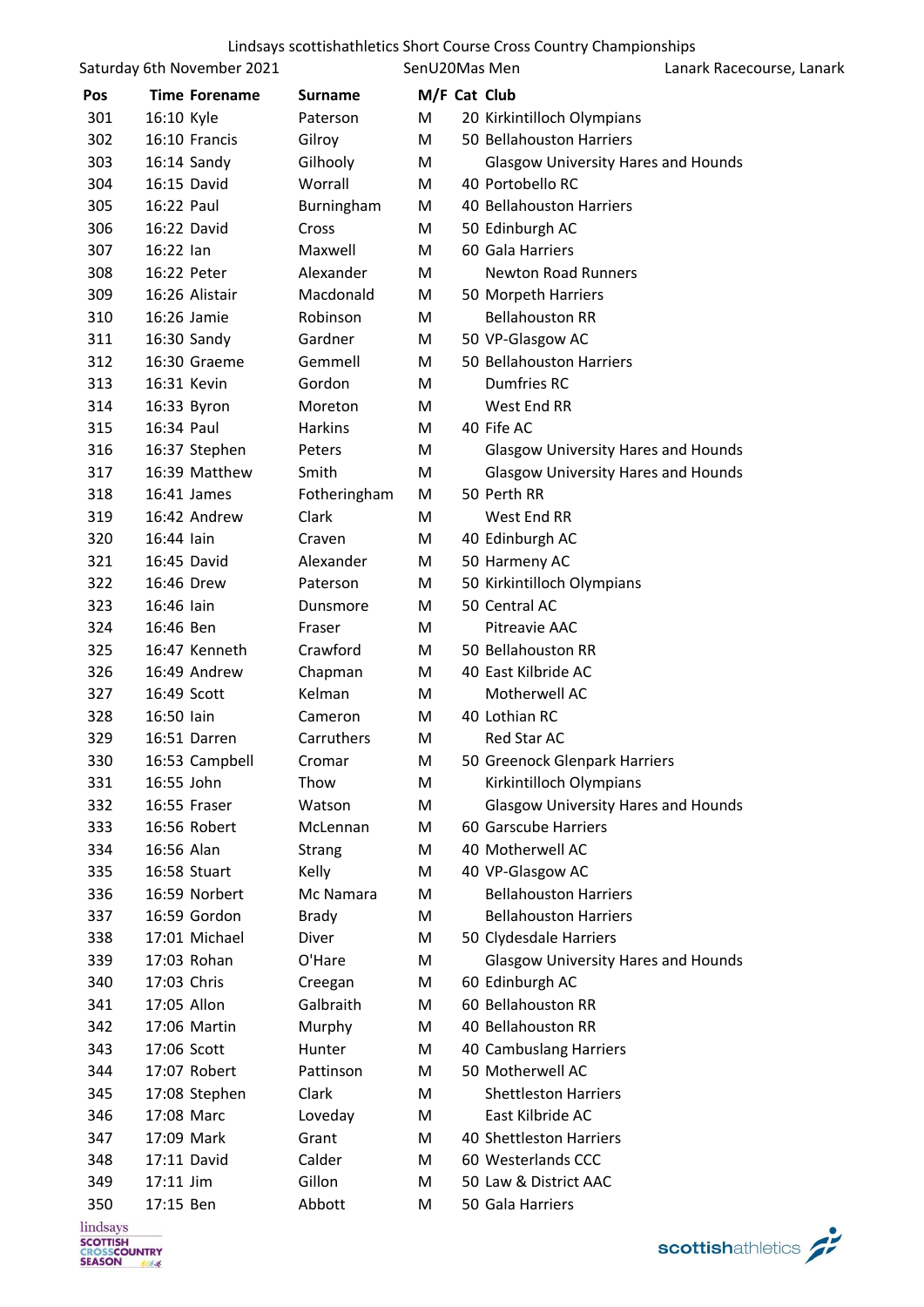# Lindsays scottishathletics Short Course Cross Country Championships<br>SenU20Mas Men<br>Lana

Saturday 6th November 2021

SenU20Mas Men Lanark Racecourse, Lanark

|                             |             | Sataraay othinovernoer 2021 |                 | ווטווט נטויוטבע |                                | Lanans Racccourse, Lanans |
|-----------------------------|-------------|-----------------------------|-----------------|-----------------|--------------------------------|---------------------------|
| Pos                         |             | <b>Time Forename</b>        | <b>Surname</b>  | M/F Cat Club    |                                |                           |
| 351                         | 17:17 lain  |                             | Morrison        | M               | 50 Bellahouston Harriers       |                           |
| 352                         | 17:19 Brian |                             | McLinden        | M               | 60 Motherwell AC               |                           |
| 353                         |             | 17:22 George                | Lupton          | M               | 40 Portobello RC               |                           |
| 354                         | 17:23 David |                             | Morton          | M               | 40 Fife AC                     |                           |
| 355                         |             | 17:23 James                 | Doherty         | M               | 40 Greenock Glenpark Harriers  |                           |
| 356                         |             | 17:25 Daniel                | Smith           | M               | VP-Glasgow AC                  |                           |
| 357                         |             | 17:27 Derek                 | Taylor          | M               | Law & District AAC             |                           |
| 358                         |             | 17:29 Stephen               | Purvis          | M               | 40 Airdrie Harriers            |                           |
| 359                         | 17:32 lain  |                             | <b>Buckley</b>  | M               | <b>Gala Harriers</b>           |                           |
| 360                         |             | 17:35 Andrew                | Ross            | M               | 50 Harmeny AC                  |                           |
| 361                         | 17:35 John  |                             | Hynd            | M               | 60 Carnegie Harriers           |                           |
| 362                         |             | 17:36 Adrian                | White           | M               | 50 Harmeny AC                  |                           |
| 363                         |             | 17:39 Gerard                | O'Neil          | М               | 40 East Kilbride AC            |                           |
| 364                         | 17:41 Craig |                             | Johnston        | М               | Kirkintilloch Olympians        |                           |
| 365                         | 17:42 Alan  |                             | O'Rourke        | M               | 50 Greenock Glenpark Harriers  |                           |
| 366                         |             | 17:43 Michael               | Jardine         | M               | 50 Dumfries RC                 |                           |
| 367                         |             | 17:45 Marcus                | Whyte           | M               | 40 Motherwell AC               |                           |
| 368                         | 17:47 Ed    |                             | Norton          | M               | 70 PH Racing Club              |                           |
| 369                         | 17:48 David |                             | Scott           | M               | 40 Cambuslang Harriers         |                           |
| 370                         | 17:49 Jim   |                             | Robinson        | М               | 60 Bellahouston RR             |                           |
| 371                         | 17:50 John  |                             | Mill            | M               | 50 Dundee Road Runners         |                           |
| 372                         |             | 17:50 Simon                 | Grieshaber      | M               | 50 Perth RR                    |                           |
| 373                         |             | 17:52 Simon                 | Gold            | М               | 40 Cambuslang Harriers         |                           |
| 374                         | 17:58 Jonny |                             | Moran           | M               | 40 Bellahouston RR             |                           |
| 375                         | 18:00 Jim   |                             | Holmes          | M               | 50 Calderglen Harriers         |                           |
| 376                         |             | 18:00 Corey                 | Pirie           | M               | Edinburgh Univ Hare and Hounds |                           |
| 377                         |             | 18:02 Andrew                | Ferguson Snr    | М               | 60 Banchory Stonehaven AC      |                           |
| 378                         |             | 18:04 Robert                | White           | М               | 50 Royal Mail Run GMC          |                           |
| 379                         |             | 18:04 Alastair              | Loudon          | М               | 40 Motherwell AC               |                           |
| 380                         | 18:04 David |                             | Morrison        | M               | 60 Metro Aberdeen RC           |                           |
| 381                         | 18:09 Kevin |                             | Smith           | M               | 60 Bellahouston Harriers       |                           |
| 382                         | 18:11 lain  |                             | Crawford        | M               | 50 Cambuslang Harriers         |                           |
| 383                         |             | 18:12 Fraser                | Morris          | M               | 20 Livingston AC               |                           |
| 384                         |             | 18:13 Kenny                 | McDonald        | M               | 40 Bellahouston RR             |                           |
| 385                         |             | 18:18 Michael               | Carlin          | М               | 40 East Kilbride AC            |                           |
| 386                         | 18:22 Colin |                             | Alexander       | М               | 40 Central AC                  |                           |
| 387                         | 18:24 Ben   |                             | Fountain        | М               | Law & District AAC             |                           |
| 388                         |             | 18:29 Alham                 | Said            | M               | 50 West End RR                 |                           |
| 389                         | 18:30 Craig |                             | Morris          | M               | Motherwell AC                  |                           |
| 390                         | 18:30 Brian |                             | Wilson          | М               | 40 Airdrie Harriers            |                           |
| 391                         |             | 18:35 James                 | <b>Boyle</b>    | М               | 40 Garscube Harriers           |                           |
| 392                         |             | 18:37 James                 | McLaren         | M               | 60 Falkirk Victoria Harriers   |                           |
| 393                         |             | 18:40 Edward                | Carr            | M               | 60 Cambuslang Harriers         |                           |
| 394                         | 18:41 David |                             | Hoolaghan       | M               | 40 Motherwell AC               |                           |
| 395                         | 18:42 Jamie |                             | Oswin           | M               | 40 West End RR                 |                           |
| 396                         |             | 18:44 Daniel                | McLaughlin      | M               | 60 Greenock Glenpark Harriers  |                           |
| 397                         |             | 18:44 Stephen               | Leonard         | M               | 40 Cambuslang Harriers         |                           |
| 398                         | 18:51 John  |                             | Cunningham      | M               | 50 Bellahouston Harriers       |                           |
| 399                         | 18:54 Ken   |                             | Eccleson        | M               | 50 Cumbernauld AAC             |                           |
| 400                         |             | 18:56 Thomas                | <b>Burridge</b> | M               | <b>Bellahouston RR</b>         |                           |
| $\lim_{\Delta} \frac{1}{2}$ |             |                             |                 |                 |                                |                           |

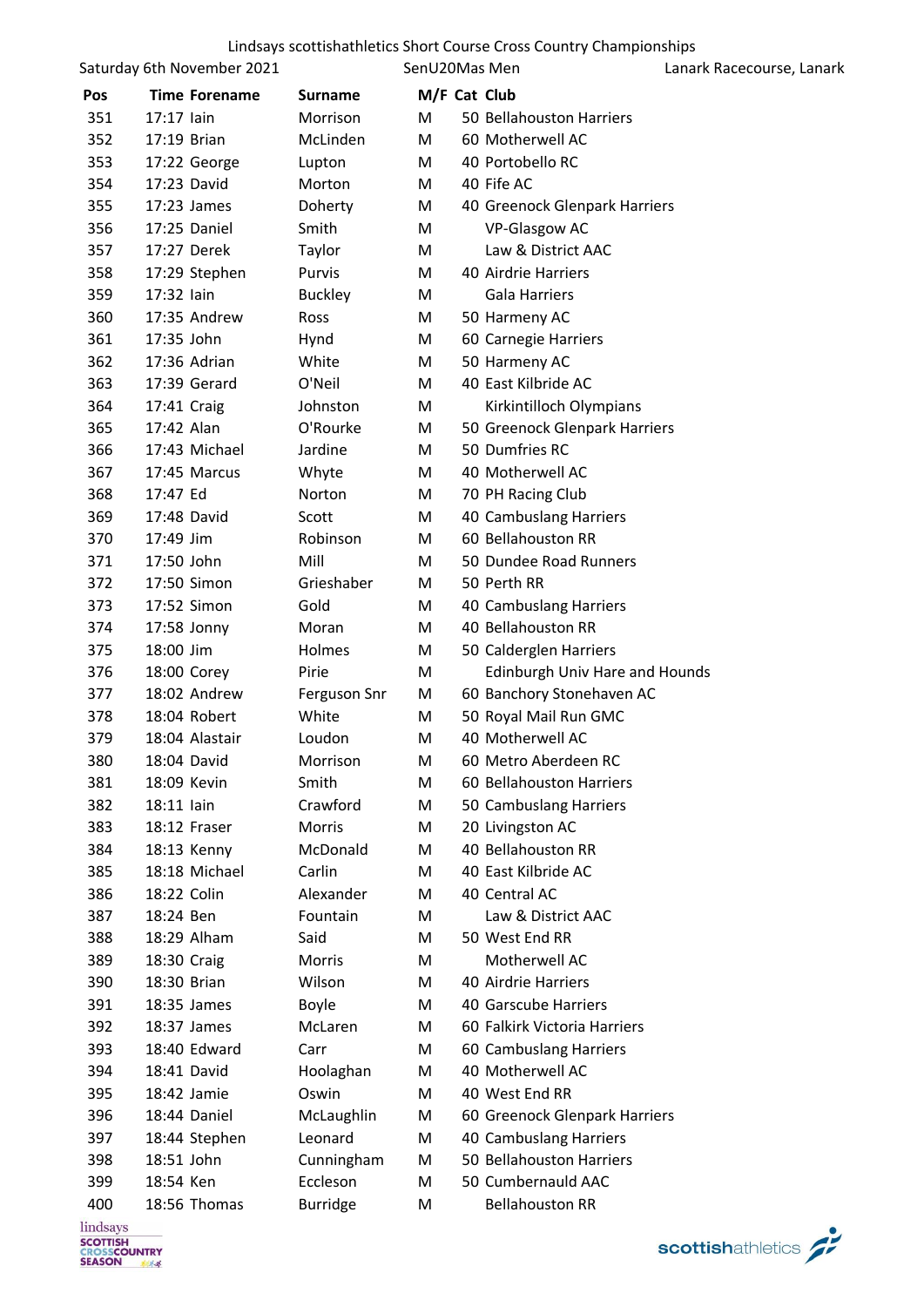|     | Saturday 6th November 2021 |                   | SenU20Mas Men |                               | Lanark Racecourse, Lanark |
|-----|----------------------------|-------------------|---------------|-------------------------------|---------------------------|
| Pos | <b>Time Forename</b>       | <b>Surname</b>    |               | M/F Cat Club                  |                           |
| 401 | 19:03 Kevin                | <b>McPhillips</b> | M             | 40 Motherwell AC              |                           |
| 402 | 19:09 Chris                | Lee               | M             | 40 West End RR                |                           |
| 403 | 19:12 Kevin                | Dunn              | М             | Kirkintilloch Olympians       |                           |
| 404 | 19:17 Conor                | <b>Butters</b>    | M             | Law & District AAC            |                           |
| 405 | 19:24 Gordon               | McInally          | М             | 50 Calderglen Harriers        |                           |
| 406 | 19:27 Frank                | McMahon           | M             | 70 Greenock Glenpark Harriers |                           |
| 407 | 19:28 Alan                 | Coltman           | M             | 50 Teviotdale Harriers        |                           |
| 408 | 19:29 Allen                | Campbell          | M             | 40 West End RR                |                           |
| 409 | 19:30 Gerard               | Gaffney           | M             | 60 Inverclyde AC              |                           |
| 410 | 19:34 Eric                 | Stevenson         | M             | 70 Edinburgh AC               |                           |
| 411 | 19:39 Neil                 | Meldrum           | M             | 50 Corstorphine AAC           |                           |
| 412 | 19:57 Ross                 | <b>Bennet</b>     | M             | 50 PH Racing Club             |                           |
| 413 | 20:03 David                | Craig             | M             | <b>Bellahouston Harriers</b>  |                           |
| 414 | 20:04 Chris                | Paton             | M             | 50 Cambuslang Harriers        |                           |
| 415 | 20:23 Martin               | Egan              | M             | 50 Garscube Harriers          |                           |
| 416 | 20:38 Andrew               | Tomlinson         | М             | <b>Bellahouston RR</b>        |                           |
| 417 | 20:43 Alan                 | Bothwell          | М             | 60 Perth RR                   |                           |
| 418 | 20:50 John                 | Carty             | М             | 40 VP-Glasgow AC              |                           |
| 419 | 20:50 Russell              | Couper            | M             | 50 Calderglen Harriers        |                           |
| 420 | 22:51 Michael              | McNamara          | М             | 50 Bellahouston Harriers      |                           |
| 421 | 23:12 Alex                 | Wood              | M             | 70 Linlithgow AC              |                           |
| 422 | 23:28 Alan                 | Stewart           | M             | 70 Giffnock North AC          |                           |
| 423 | 23:36 Alex                 | MacEwen           | M             | 60 Edinburgh AC               |                           |

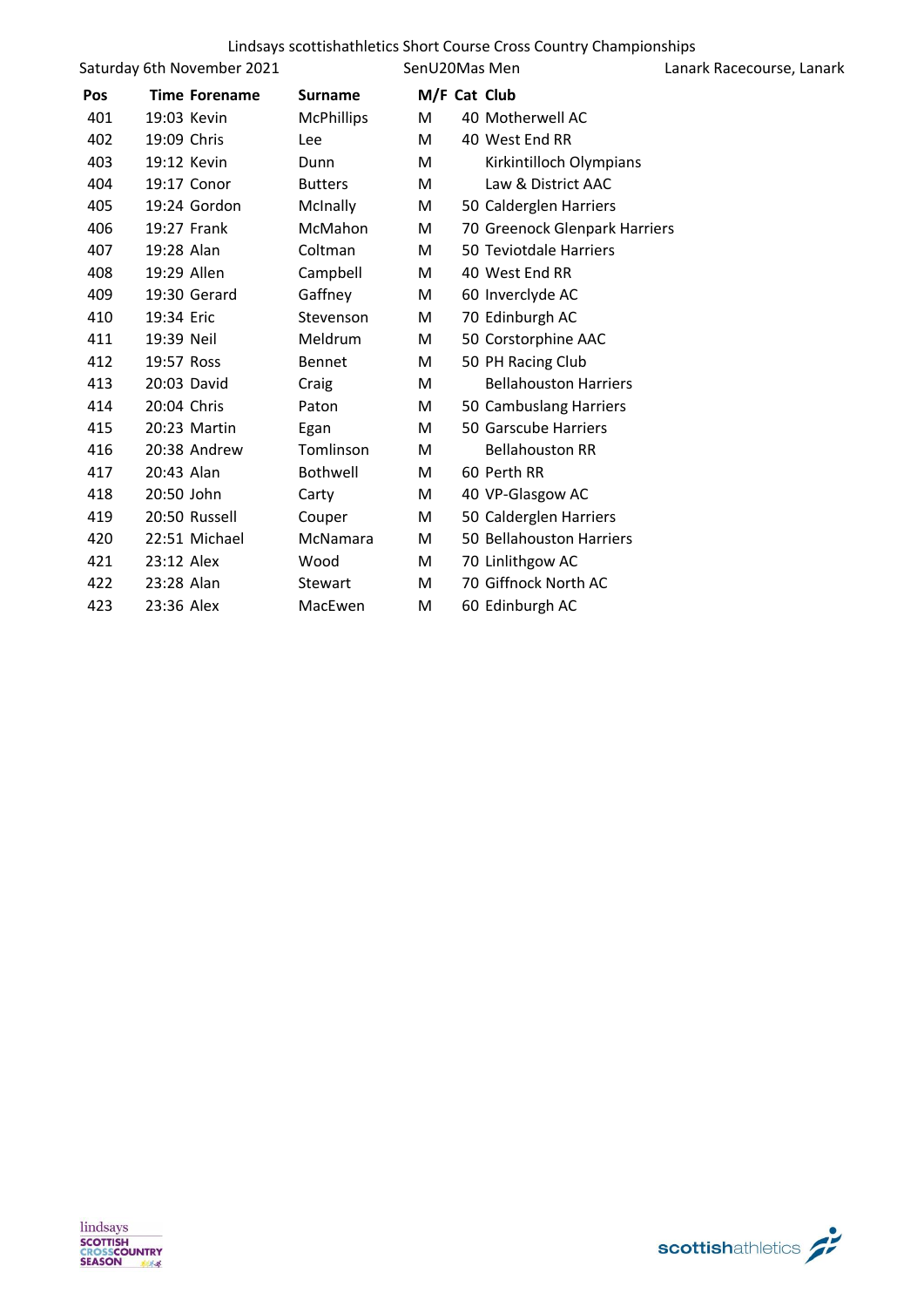| Saturday 6th November 2021 |                                       |                   |                | <b>SM Teams</b> |                       | Lanark Racecourse, Lanark |  |
|----------------------------|---------------------------------------|-------------------|----------------|-----------------|-----------------------|---------------------------|--|
|                            | Po: Club                              | <b>Points Pos</b> |                | <b>Time</b>     | <b>Name</b>           |                           |  |
|                            | 1 Central AC                          | 23                | $\mathbf{1}$   | 11:47           | Andrew Butchart       |                           |  |
|                            |                                       |                   | $\overline{2}$ | 11:53           | Jamie Crowe           |                           |  |
|                            |                                       |                   | 5              | 11:58           | Ben MacMillan         |                           |  |
|                            |                                       |                   | 15             | 12:23           | Tom Graham-Marr       |                           |  |
|                            |                                       |                   |                |                 |                       |                           |  |
|                            | 2 Edinburgh Univ Hare and Hounds      | 86                | 12             | 12:20           | Matt Knowles          |                           |  |
|                            |                                       |                   | 19             | 12:27           | Callum Tharme         |                           |  |
|                            |                                       |                   | 25             | 12:37           | Ben Shaw              |                           |  |
|                            |                                       |                   | 30             | 12:44           | Harry Henriksen       |                           |  |
|                            | 3 Cambuslang Harriers                 | 87                | 13             | 12:21           | Cameron Smith         |                           |  |
|                            |                                       |                   | 22             | 12:32           | <b>Fraser Stewart</b> |                           |  |
|                            |                                       |                   | 23             | 12:34           | Michael Christoforou  |                           |  |
|                            |                                       |                   | 29             | 12:44           | Christopher McLew     |                           |  |
|                            | 4 Shettleston Harriers                | 126               | 3              | 11:56           | Lachlan Oates         |                           |  |
|                            |                                       |                   | 24             | 12:37           | Daniel Bradford       |                           |  |
|                            |                                       |                   | 36             | 12:47           | Peter Avent           |                           |  |
|                            |                                       |                   | 63             | 13:20           | Weynay Ghebreselassie |                           |  |
|                            | 5 Falkirk Victoria Harriers           | 144               | 9              | 12:12           | <b>Scott Stirling</b> |                           |  |
|                            |                                       |                   | 11             | 12:19           | Kane Elliott          |                           |  |
|                            |                                       |                   | 44             | 12:53           | Ben Stevenson         |                           |  |
|                            |                                       |                   | 80             | 13:38           | Calum Little          |                           |  |
|                            |                                       |                   |                |                 |                       |                           |  |
|                            | 6 Glasgow University Hares and Hounds | 160               | 21             | 12:31           | Jamie Burns           |                           |  |
|                            |                                       |                   | 40             | 12:50           | Magnus Tait           |                           |  |
|                            |                                       |                   | 47             | 12:56           | Stephen Addison       |                           |  |
|                            |                                       |                   | 52             | 13:00           | Cameron Fordyce       |                           |  |
|                            | 7 Fife AC                             | 165               | 26             | 12:42           | Lewis Rodgers         |                           |  |
|                            |                                       |                   | 38             | 12:49           | Craig Morris          |                           |  |
|                            |                                       |                   | 42             | 12:53           | <b>Ben Sandilands</b> |                           |  |
|                            |                                       |                   | 59             | 13:10           | Andrew Thomson        |                           |  |
| 8                          | <b>Inverness Harriers AAC</b>         | 174               | $\overline{7}$ | 12:08           | Sean Chalmers         |                           |  |
|                            |                                       |                   | 27             | 12:42           | Luke Davidson         |                           |  |
|                            |                                       |                   | 69             | 13:24           | Andrew Johnstone      |                           |  |
|                            |                                       |                   | 71             | 13:26           | Lucas Cairns          |                           |  |
| 9                          | Giffnock North AC                     | 205               | 18             | 12:25           | Duncan Robinson       |                           |  |
|                            |                                       |                   | 41             | 12:50           | Hamish Armitt         |                           |  |
|                            |                                       |                   | 68             | 13:23           | Ross O'brien          |                           |  |
|                            |                                       |                   | 78             | 13:36           | Nikolai Gajic         |                           |  |
|                            | 10 Aberdeen AAC                       | 228               | 43             | 12:53           | Aaron Odentz          |                           |  |
|                            |                                       |                   | 45             | 12:54           | Adam Brown            |                           |  |
|                            |                                       |                   | 64             | 13:21           | Fearghas Thomson      |                           |  |
|                            |                                       |                   | 76             | 13:30           | Ben Nelson            |                           |  |
|                            | lindsays<br>COTTICLE                  |                   |                |                 |                       |                           |  |

**SCOTTISH<br>CROSSCOUNTRY<br>SEASON** 

scottishathletics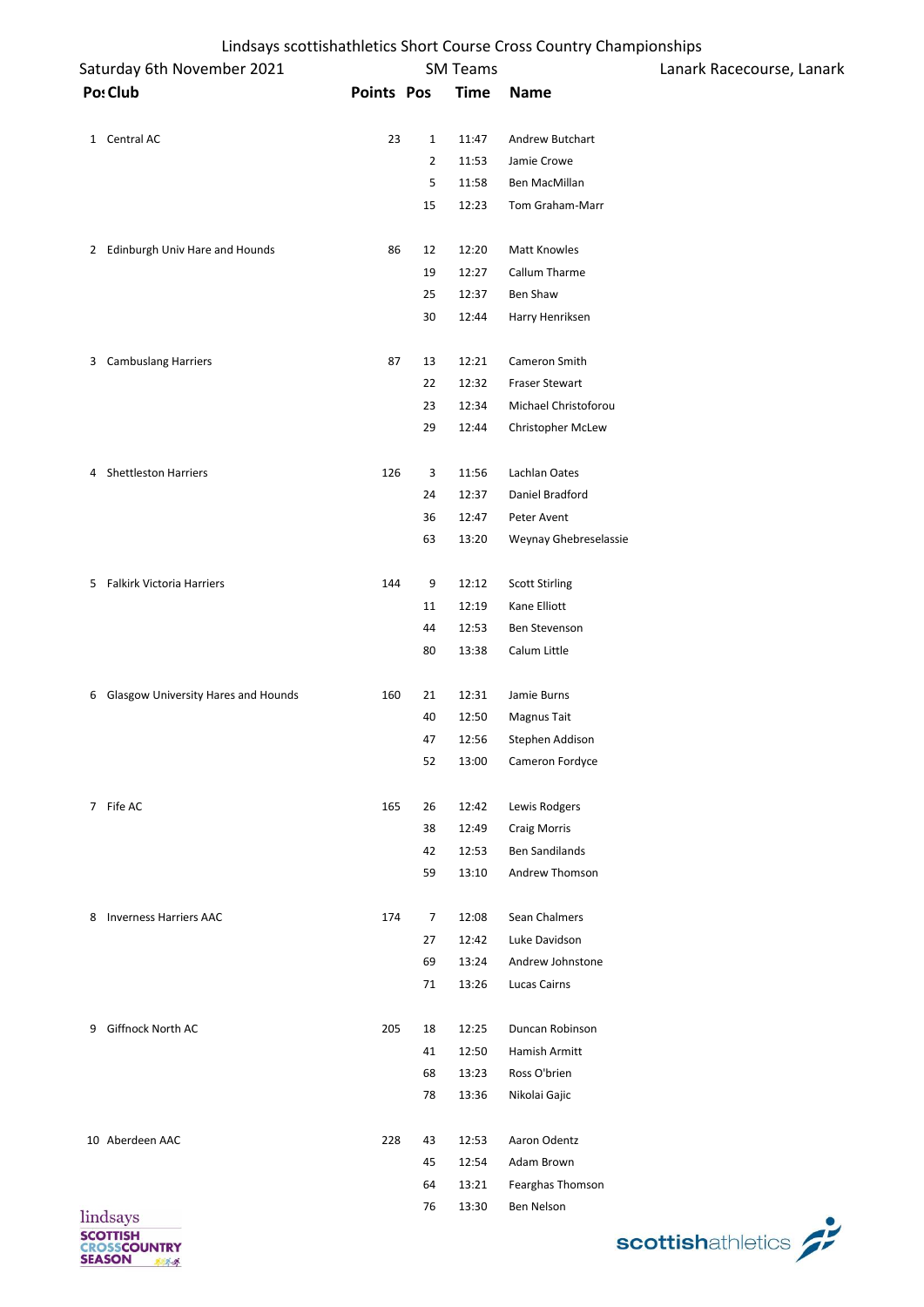| Lindsays scottishathletics Short Course Cross Country Championships |
|---------------------------------------------------------------------|
|---------------------------------------------------------------------|

| Saturday 6th November 2021   |                   |     | <b>SM Teams</b> |                            | Lanark Racecourse, Lanark |
|------------------------------|-------------------|-----|-----------------|----------------------------|---------------------------|
| Po: Club                     | <b>Points Pos</b> |     | <b>Time</b>     | Name                       |                           |
| 11 Edinburgh AC              | 254               | 14  | 12:22           | Jake Wightman              |                           |
|                              |                   | 66  | 13:21           | Iain Whitaker              |                           |
|                              |                   | 85  | 13:40           | Sam Brown                  |                           |
|                              |                   | 89  | 13:41           | Leon Johnson               |                           |
| 12 East Kilbride AC          | 271               | 32  | 12:45           | Daryl Reid                 |                           |
|                              |                   | 62  | 13:18           | <b>Grant Baillie</b>       |                           |
|                              |                   | 86  | 13:40           | Jamie Clements             |                           |
|                              |                   | 91  | 13:43           | Martin Lynas               |                           |
| 13 Metro Aberdeen RC         | 344               | 33  | 12:46           | Jason Kelly                |                           |
|                              |                   | 56  | 13:04           | Jim Tole                   |                           |
|                              |                   | 100 | 13:46           | Martin Mueller             |                           |
|                              |                   | 155 | 14:18           | Jordan Cruickshank         |                           |
| 14 Garscube Harriers         | 365               | 34  | 12:46           | <b>Finlay Ross-Davie</b>   |                           |
|                              |                   | 104 | 13:48           | James Wilkes               |                           |
|                              |                   | 110 | 13:52           | John Coyle                 |                           |
|                              |                   | 117 | 13:57           | Donald Mcpartlin           |                           |
| 15 Inverclyde AC             | 463               | 6   | 12:00           | Ben Potrykus               |                           |
|                              |                   | 139 | 14:12           | Dylan Crawford             |                           |
|                              |                   | 153 | 14:17           | David Tamburini            |                           |
|                              |                   | 165 | 14:23           | Jon Hammerman              |                           |
| 16 Bellahouston Harriers     | 578               | 95  | 13:44           | Jack Arnold                |                           |
|                              |                   | 150 | 14:16           | Darren McQuade             |                           |
|                              |                   | 162 | 14:22           | Scott Mason                |                           |
|                              |                   | 171 | 14:27           | <b>Stuart Miller</b>       |                           |
| 17 Westerlands CCC           | 587               | 116 | 13:57           | Thomas Callan              |                           |
|                              |                   | 137 | 14:11           | James Bowden               |                           |
|                              |                   | 145 | 14:15           | <b>Gregor Stewart</b>      |                           |
|                              |                   | 189 | 14:44           | Niall McAlinden            |                           |
| 18 Corstorphine AAC          | 588               | 111 | 13:52           | Donald Macaulay            |                           |
|                              |                   | 141 | 14:12           | Theo Phillips Smith        |                           |
|                              |                   | 143 | 14:12           | Colin Soppitt              |                           |
|                              |                   | 193 | 14:48           | Keith Ovenstone            |                           |
| 19 Lasswade AC               | 590               | 8   | 12:09           | Christian Graham           |                           |
|                              |                   | 174 | 14:31           | David Woods                |                           |
|                              |                   | 201 | 14:53           | Greg Louden                |                           |
|                              |                   | 207 | 14:55           | Euan Hood                  |                           |
| 20 Strathclyde Univ Harriers | 625               | 58  | 13:07           | Alasdair McMonagle         |                           |
|                              |                   | 121 | 13:59           | <b>Struan Oliver-Jones</b> |                           |
|                              |                   | 219 | 15:04           | Cameron Wallace            |                           |
| lindsays                     |                   | 227 | 15:09           | Liam Raeside               |                           |

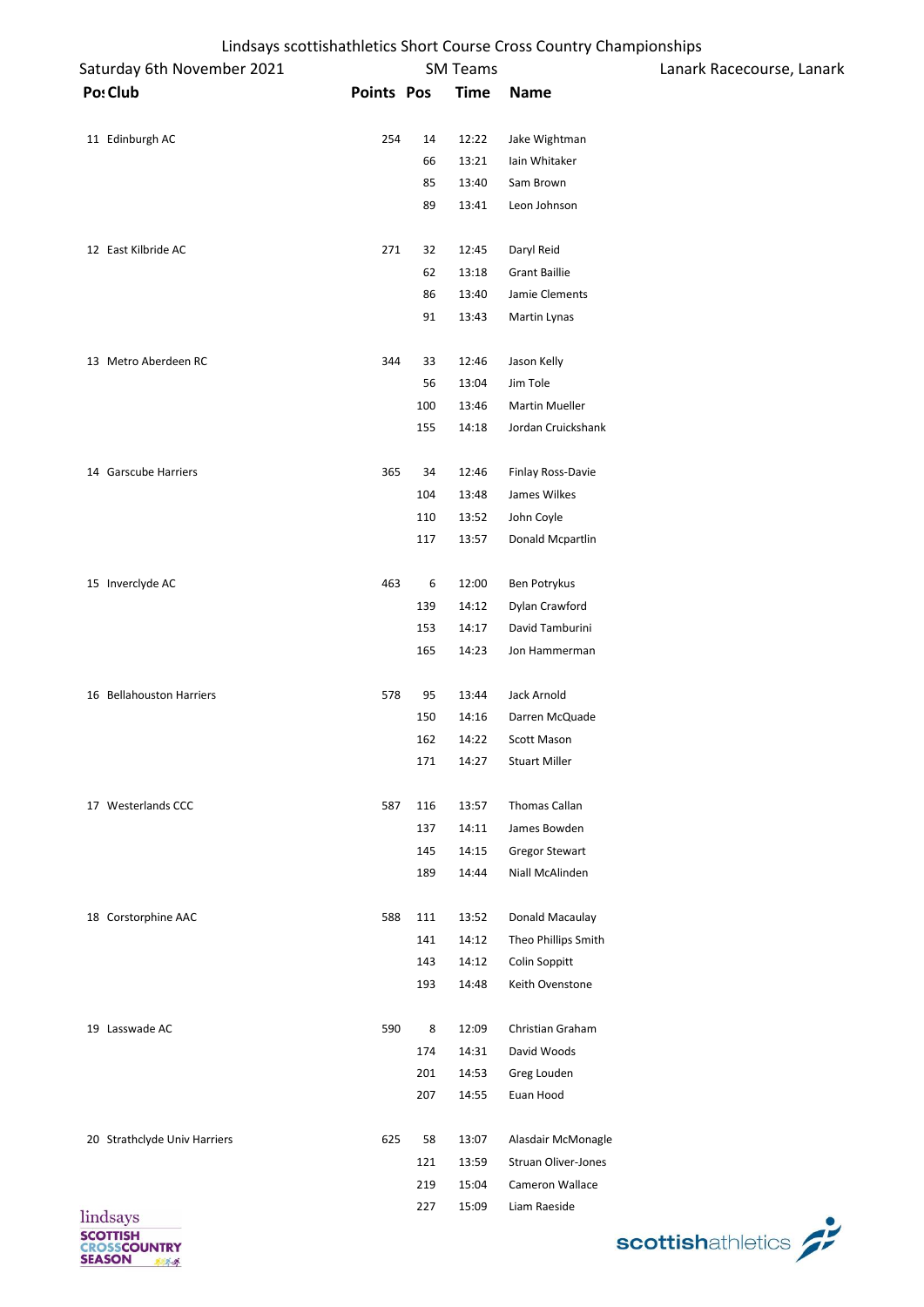| Lindsays scottishathletics Short Course Cross Country Championships |
|---------------------------------------------------------------------|
|---------------------------------------------------------------------|

| Ennasays scottismatinetics short course eross country enamplements<br>Saturday 6th November 2021 |                   |           | <b>SM Teams</b> |                              | Lanark Racecourse, Lanark |
|--------------------------------------------------------------------------------------------------|-------------------|-----------|-----------------|------------------------------|---------------------------|
| Po: Club                                                                                         | <b>Points Pos</b> |           | <b>Time</b>     | <b>Name</b>                  |                           |
|                                                                                                  |                   |           |                 |                              |                           |
| 21 Bellahouston RR                                                                               | 665               | 114       | 13:53           | Alan Moss                    |                           |
|                                                                                                  |                   | 126       | 14:04           | <b>Grant Murphy</b>          |                           |
|                                                                                                  |                   | 197       | 14:50           | Anthony Lucio Jannetta       |                           |
|                                                                                                  |                   | 228       | 15:09           | <b>Stuart Laurence</b>       |                           |
|                                                                                                  |                   |           |                 |                              |                           |
| 22 Law & District AAC                                                                            | 667               | 82        | 13:38           | Kieran Pugh                  |                           |
|                                                                                                  |                   | 123       | 14:02           | Darran Muir                  |                           |
|                                                                                                  |                   | 221       | 15:05           | Ross Penny                   |                           |
|                                                                                                  |                   | 241       | 15:23           | Ross Hill                    |                           |
| 23 Greenock Glenpark Harriers                                                                    | 708               | 156       | 14:18           | Oliver Reilly                |                           |
|                                                                                                  |                   | 158       | 14:20           | Shaun Wiseman                |                           |
|                                                                                                  |                   | 184       | 14:41           | Steven Campbell              |                           |
|                                                                                                  |                   | 210       | 14:58           | Andrew Osborne               |                           |
|                                                                                                  |                   |           |                 |                              |                           |
| 24 Cumbernauld AAC                                                                               | 727               | 140       | 14:12           | Stephen Allen                |                           |
|                                                                                                  |                   | 170       | 14:26           | Allan Cameron                |                           |
|                                                                                                  |                   | 208       | 14:56           | Stephen Allan                |                           |
|                                                                                                  |                   | 209       | 14:57           | Dylan Drummond               |                           |
|                                                                                                  |                   |           |                 |                              |                           |
| 25 PH Racing Club                                                                                | 890               | 148       | 14:15           | Aaron Bennet                 |                           |
|                                                                                                  |                   | 223       | 15:05           | Mark Webster                 |                           |
|                                                                                                  |                   | 244       | 15:24           | Scott Love                   |                           |
|                                                                                                  |                   | 275       | 15:52           | John Crookston               |                           |
|                                                                                                  |                   |           |                 |                              |                           |
| 26 Kirkintilloch Olympians                                                                       | 939               | 102       | 13:47           | Andrew Kirk                  |                           |
|                                                                                                  |                   | 263       | 15:43           | Mark Welsford                |                           |
|                                                                                                  |                   | 281       | 15:59           | Scott Elliott                |                           |
|                                                                                                  |                   | 293       | 16:04           | <b>Robert Conroy</b>         |                           |
| 27 Dumfries RC                                                                                   | 948               | 166       | 14:23           | Charlie Storrie              |                           |
|                                                                                                  |                   | 196       | 14:49           | Alan Baxter                  |                           |
|                                                                                                  |                   | 273       | 15:52           | Michael McKean               |                           |
|                                                                                                  |                   | 313       | 16:31           | Kevin Gordon                 |                           |
|                                                                                                  |                   |           |                 |                              |                           |
| 28 Harmeny AC                                                                                    | 965               | 191       | 14:45           | Philip Holden                |                           |
|                                                                                                  |                   | 215       | 15:02           | Phil Buckley                 |                           |
|                                                                                                  |                   | 238       | 15:20           | Jonathan Kennedy             |                           |
|                                                                                                  |                   | 321       | 16:45           | David Alexander              |                           |
|                                                                                                  |                   |           |                 |                              |                           |
| 29 Motherwell AC                                                                                 | 966               | 90<br>253 | 13:43<br>15:35  | David Gardiner<br>Mark Ellis |                           |
|                                                                                                  |                   | 296       | 16:06           | Scott Dickson                |                           |
|                                                                                                  |                   | 327       | 16:49           | Scott Kelman                 |                           |
|                                                                                                  |                   |           |                 |                              |                           |
| 30 Portobello RC                                                                                 | 980               | 144       | 14:14           | Matt Bird                    |                           |
|                                                                                                  |                   | 179       | 14:37           | Jonah Jones                  |                           |
|                                                                                                  |                   | 304       | 16:15           | David Worrall                |                           |
|                                                                                                  |                   | 353       | 17:22           | George Lupton                |                           |
| lindsays<br><b>SCOTTISH</b>                                                                      |                   |           |                 |                              |                           |
| <b>CROSSCOUNTRY</b><br><b>SEASON</b><br>不安                                                       |                   |           |                 |                              | scottishathletics         |